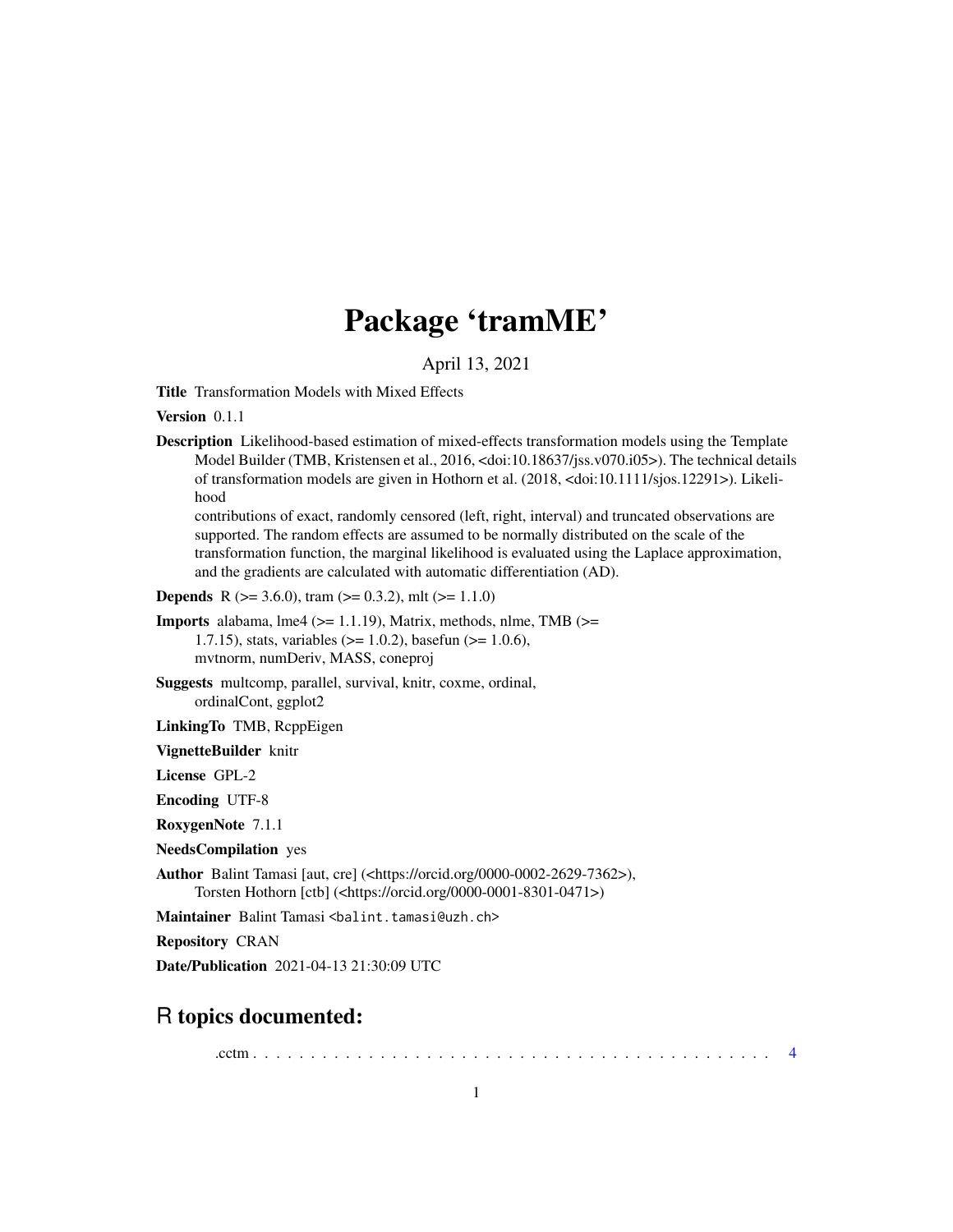|               | $\overline{4}$ |
|---------------|----------------|
|               | 5              |
|               | 5              |
|               | 6              |
|               | 6              |
|               | 6              |
|               | 7              |
| .idx          | $\overline{7}$ |
|               | 8              |
|               | 8              |
|               | 8              |
|               | 9              |
|               | 9              |
|               | 10             |
|               | 10             |
|               | 10             |
|               | 11             |
|               | 11             |
|               | 12             |
|               | 12             |
|               |                |
|               | 13             |
|               | 13             |
| .vc2th        | 14             |
|               | 14             |
|               | 15             |
|               | 16             |
|               | 18             |
|               | 18             |
|               | 19             |
|               | 20             |
|               | 20             |
|               | 22.            |
|               | 23             |
|               | 24             |
|               | 25             |
|               | 26             |
|               | 26             |
|               | 27             |
|               | 27             |
| fitmod.tramME | 27             |
|               | 28             |
| LehmannME     | 28             |
|               | 30             |
| logLik.tramME | 31             |
| lpterms       | 32             |
|               | 32             |
|               | 33             |
|               | 34             |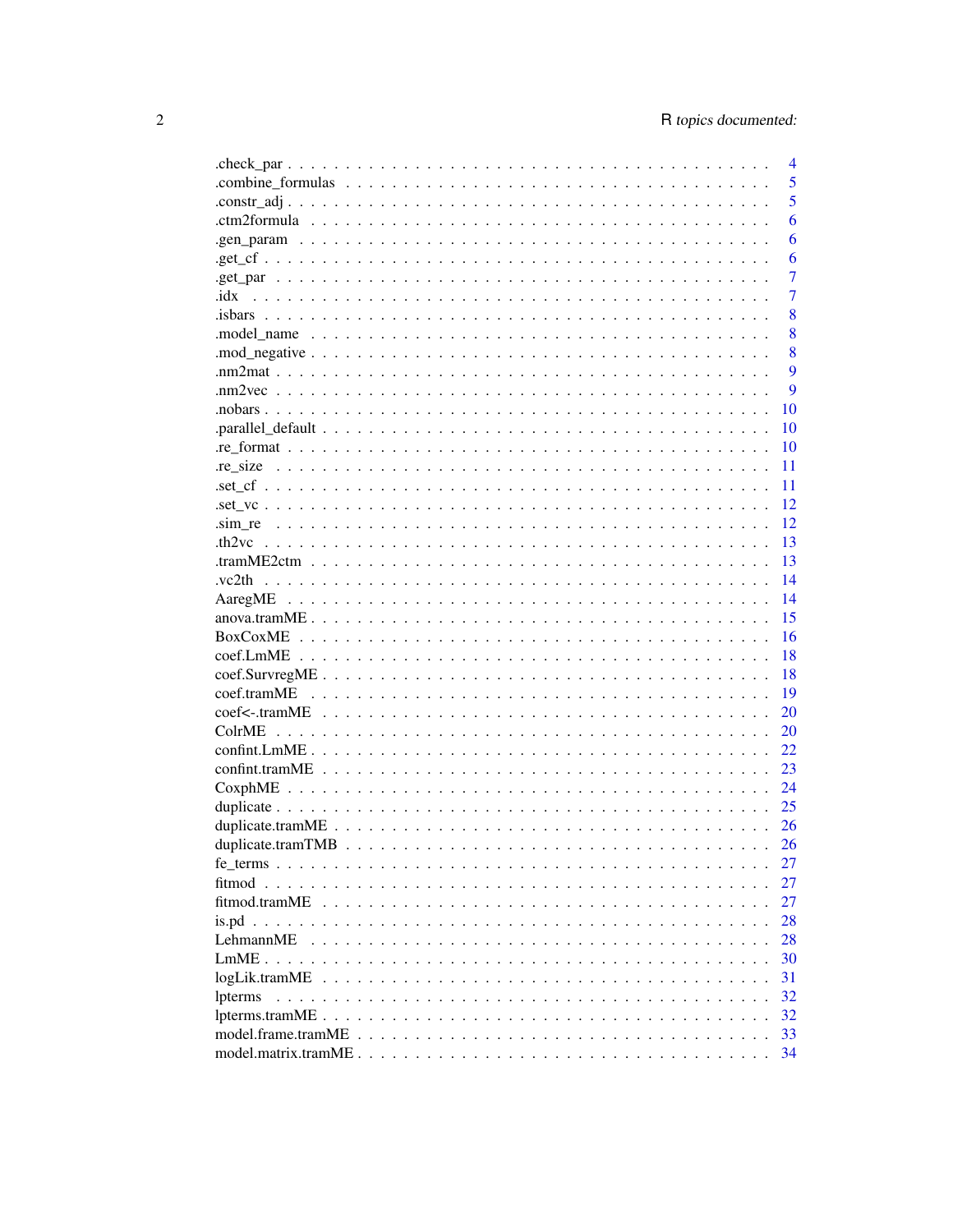| 34<br>offset                                                                                                                 |
|------------------------------------------------------------------------------------------------------------------------------|
| 35                                                                                                                           |
| 35                                                                                                                           |
| offset<-<br>36                                                                                                               |
| 36                                                                                                                           |
| 37                                                                                                                           |
| 37                                                                                                                           |
| 38                                                                                                                           |
| 39                                                                                                                           |
| 40                                                                                                                           |
| 41                                                                                                                           |
| 42                                                                                                                           |
| 44                                                                                                                           |
| 45                                                                                                                           |
| 45                                                                                                                           |
| 46                                                                                                                           |
| $print.VarCorr.tramME \dots \dots \dots \dots \dots \dots \dots \dots \dots \dots \dots \dots \dots \dots \dots \dots$<br>47 |
| 47                                                                                                                           |
| 48                                                                                                                           |
| 49                                                                                                                           |
| 49                                                                                                                           |
| 50                                                                                                                           |
| 51                                                                                                                           |
| 51                                                                                                                           |
| 52                                                                                                                           |
| 53                                                                                                                           |
| 55                                                                                                                           |
| 55                                                                                                                           |
| 56                                                                                                                           |
| 57                                                                                                                           |
| 58                                                                                                                           |
| 59                                                                                                                           |
| 59                                                                                                                           |
| 60                                                                                                                           |
| 61                                                                                                                           |
| 61                                                                                                                           |
|                                                                                                                              |
| 63                                                                                                                           |
| 64                                                                                                                           |
| 65                                                                                                                           |
| 66                                                                                                                           |
| 67                                                                                                                           |
| 67                                                                                                                           |
| 68                                                                                                                           |
| 68                                                                                                                           |
|                                                                                                                              |

**Index**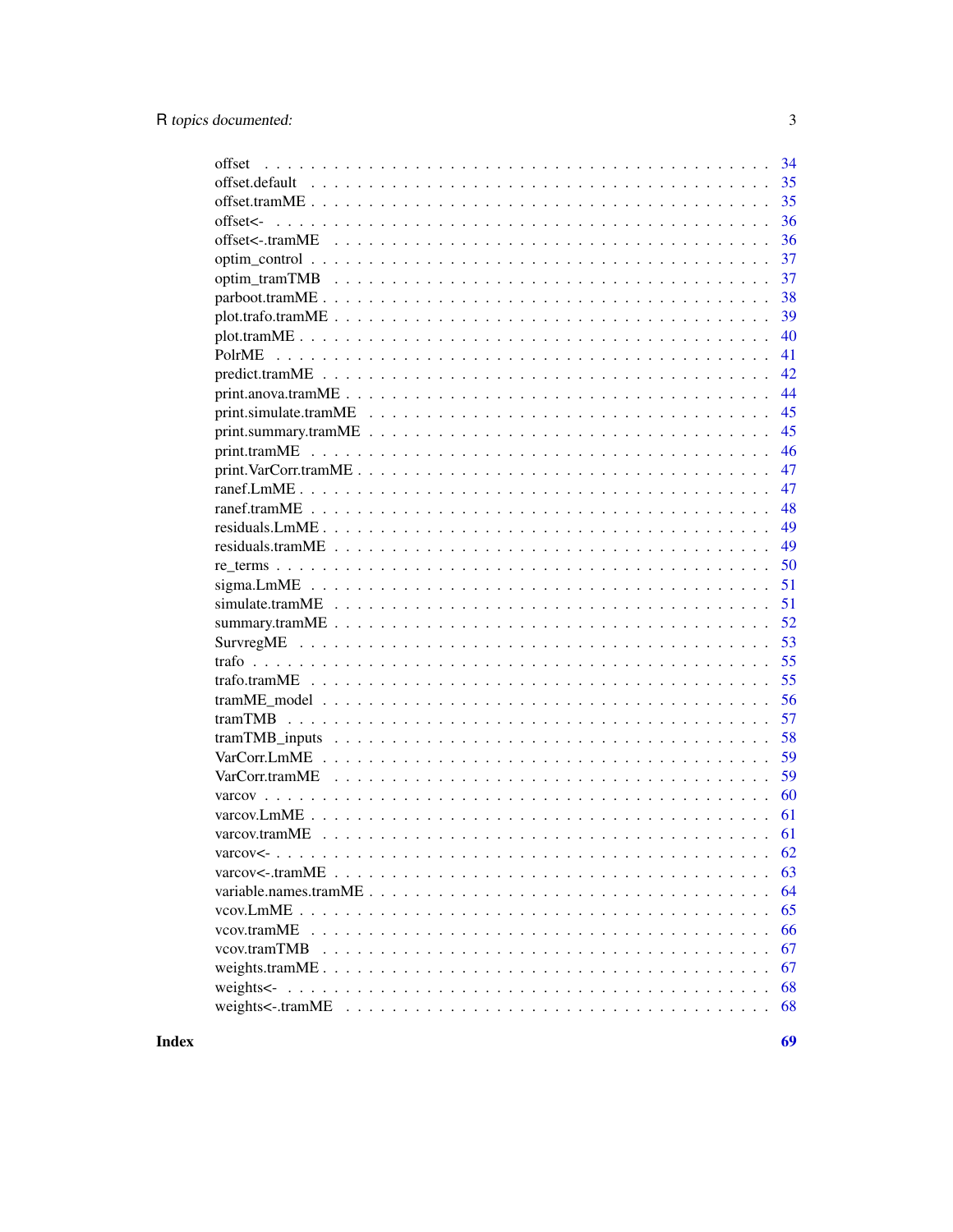<span id="page-3-0"></span>

Create a 'conditional' ctm model with random effects as offsets

# Usage

.cctm(mod, coef, negative = FALSE)

## Arguments

| mod      | A ctm model.                                                           |
|----------|------------------------------------------------------------------------|
| coef     | Coefficient vector for the dummy ctm model.                            |
| negative | The sign of the random effect term in the corresponding trammer model. |

| .check_par | Helper function to check parameter constarints |  |
|------------|------------------------------------------------|--|
|------------|------------------------------------------------|--|

# Description

Helper function to check parameter constarints

#### Usage

```
.check_par(obj, par, eps = 1e-07, ...)
```

| obi | A tramTMB object   |
|-----|--------------------|
| par | A parameter vector |
| eps | Tolearnce level    |
|     | optional arguments |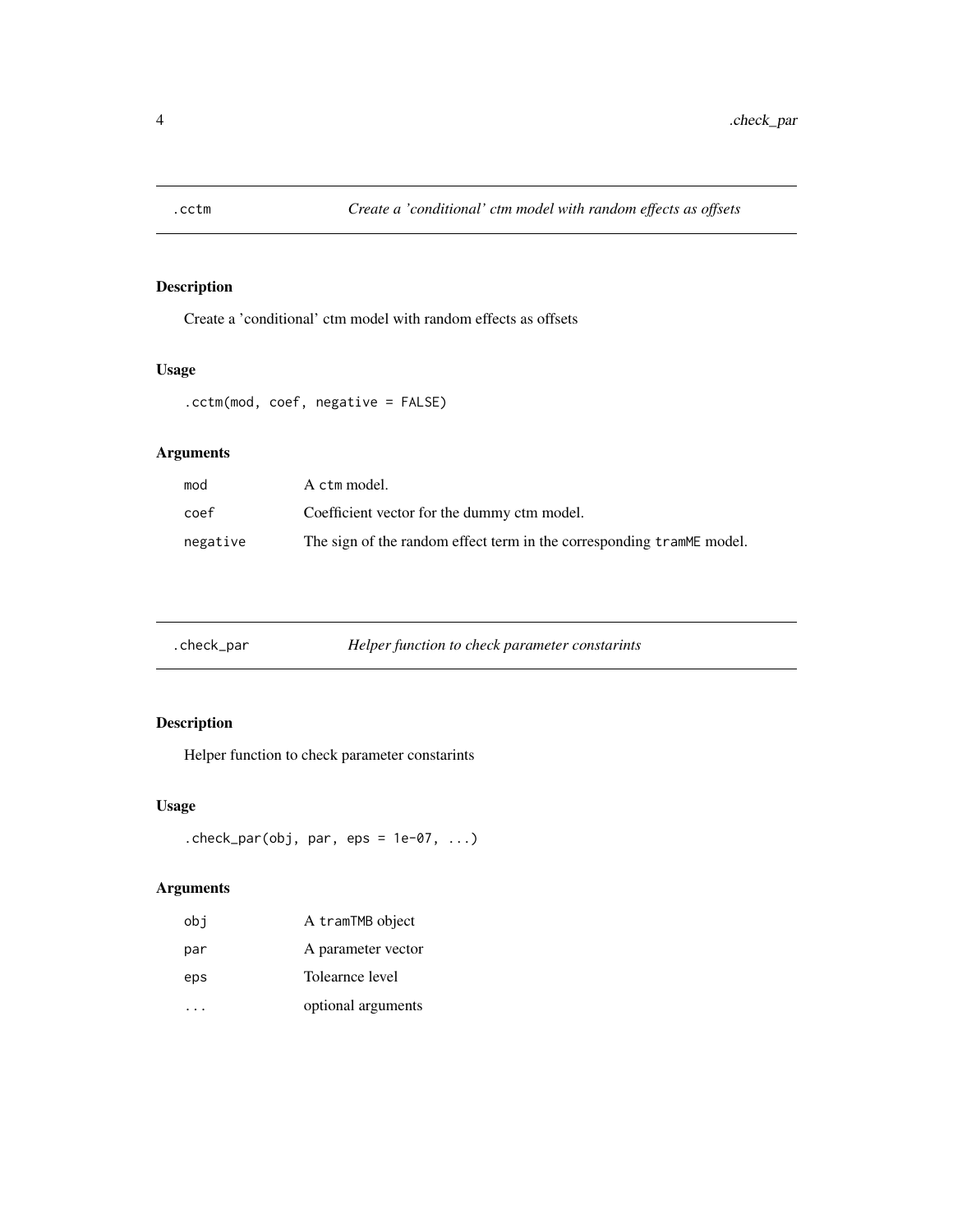<span id="page-4-0"></span>.combine\_formulas *Combine a set of formulas into one (similar to nlme::asOneFormula)*

## Description

Combine a set of formulas into one (similar to nlme::asOneFormula)

## Usage

```
.combine_formulas(formula, ..., omit = ".")
```
# Arguments

| formula                 | the first formula, if it contains a response that will be the response of the resulting<br>formula |
|-------------------------|----------------------------------------------------------------------------------------------------|
| $\cdot$ $\cdot$ $\cdot$ | objects from which a formula can be extracted                                                      |
| omit                    | parameter vector with variable names to be omitted                                                 |

| .constr_adj | Helper function to adjust the constraints consistently with the param- |
|-------------|------------------------------------------------------------------------|
|             | <i>eter restrictions</i>                                               |

# Description

Helper function to adjust the constraints consistently with the parameter restrictions

## Usage

```
.constr_adj(par, constr, map)
```
# Arguments

| par    | list containing the vector of parameters                                  |
|--------|---------------------------------------------------------------------------|
| constr | list containing the the constraints                                       |
| map    | List defining how to optionally collect and fix parameters - see details. |

#### Value

A list with adjusted constraints.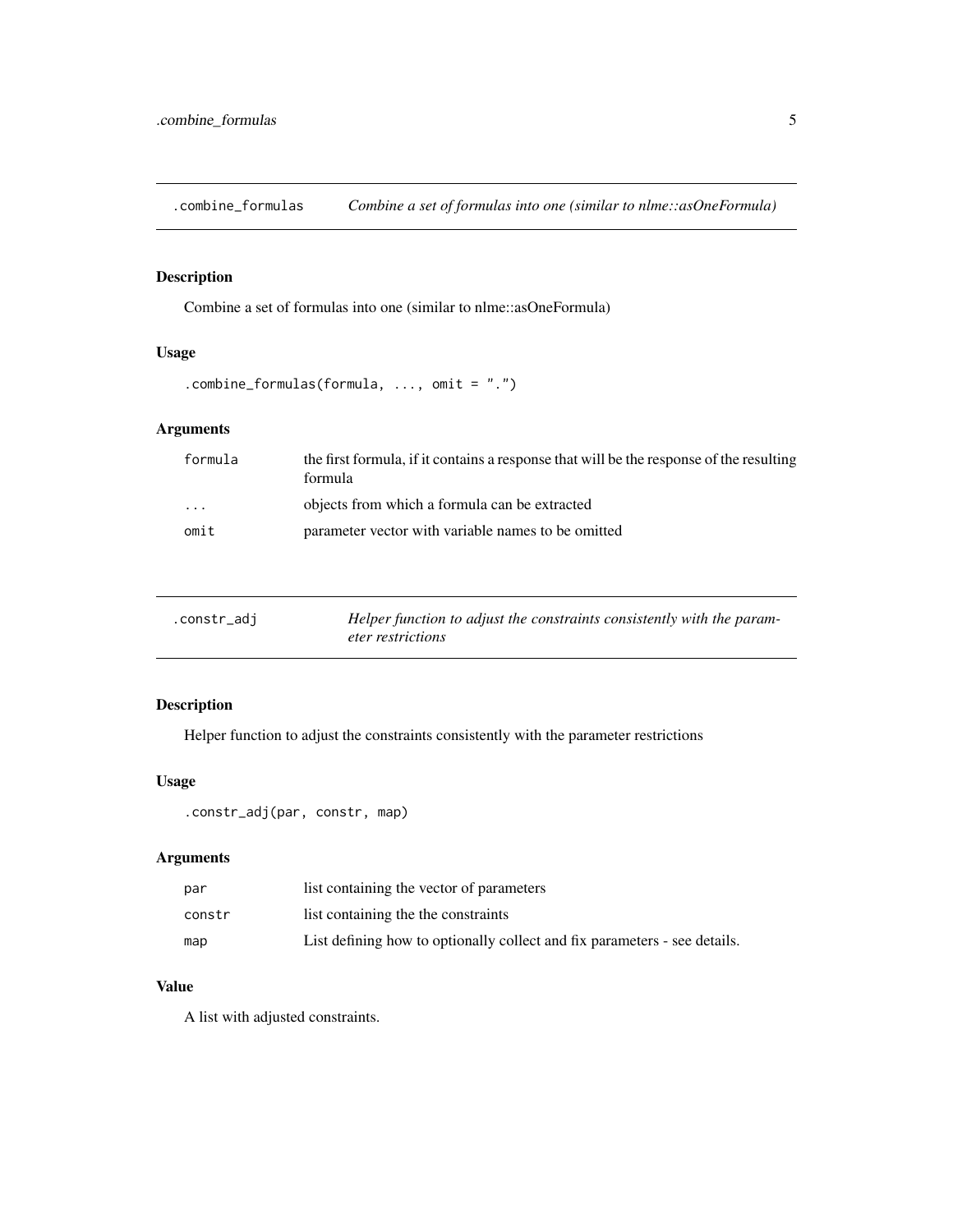<span id="page-5-0"></span>

Create a dummy fromula from a ctm object

## Usage

.ctm2formula(ctm)

## Arguments

| ctm | A ctm model from wich the fromula is created |
|-----|----------------------------------------------|
|     |                                              |

| .gen_param | Generator for param closure |
|------------|-----------------------------|
|------------|-----------------------------|

# Description

Generator for param closure

## Usage

.gen\_param(par, fe, re, varnames)

# Arguments

| par      | Named list of initial parameters (beta and theta). |
|----------|----------------------------------------------------|
| fe       | Necessary information about fixed effects.         |
| re       | Necessary infromation about random effects.        |
| varnames | Names of the variables in the model.               |
|          |                                                    |

.get\_cf *Get the coefficient vector*

# Description

Get the coefficient vector

#### Usage

.get\_cf(obj)

## Arguments

obj The tramME object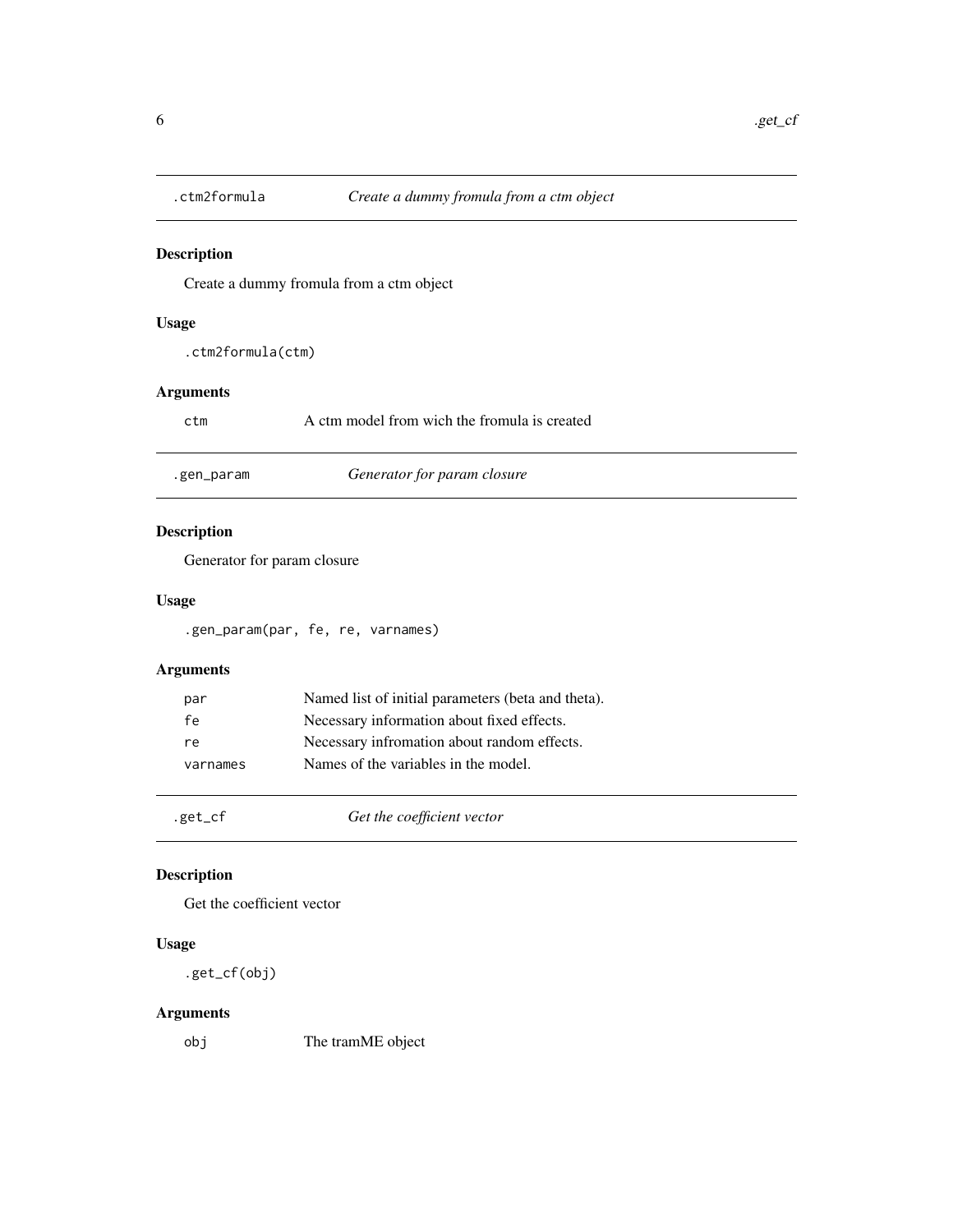<span id="page-6-0"></span>

Helper function to extract formatted parameters

#### Usage

.get\_par(obj, par = obj\$env\$par\_checked, fixed = TRUE)

## Arguments

| obi   | A tramTMB object                    |
|-------|-------------------------------------|
| par   | A parameter vector to be formatted  |
| fixed | Logica; print fixed parameters, too |

.idx *Get parameter indices of various structures*

#### Description

If fixed is logical, it inidcates that the indices refer to the extended parameter vector pargroup = c("fixef", "ranef", "shift", "all")

## Usage

```
.idx(
 obj,
 fixed = NULL,pargroup = "all",
 which = NULL,pmatch = FALSE,
 altpar = NULL
)
```

| obi      | A tramME object                                                   |
|----------|-------------------------------------------------------------------|
| fixed    | Logical; should the indices of fixed parameters also be returned? |
| pargroup | Parameter group                                                   |
| which    | Parameter names or indices within groups                          |
| pmatch   | Is partial matching allowed for which                             |
| altpar   | Alternative parameterizations (currently only "lm" possible)      |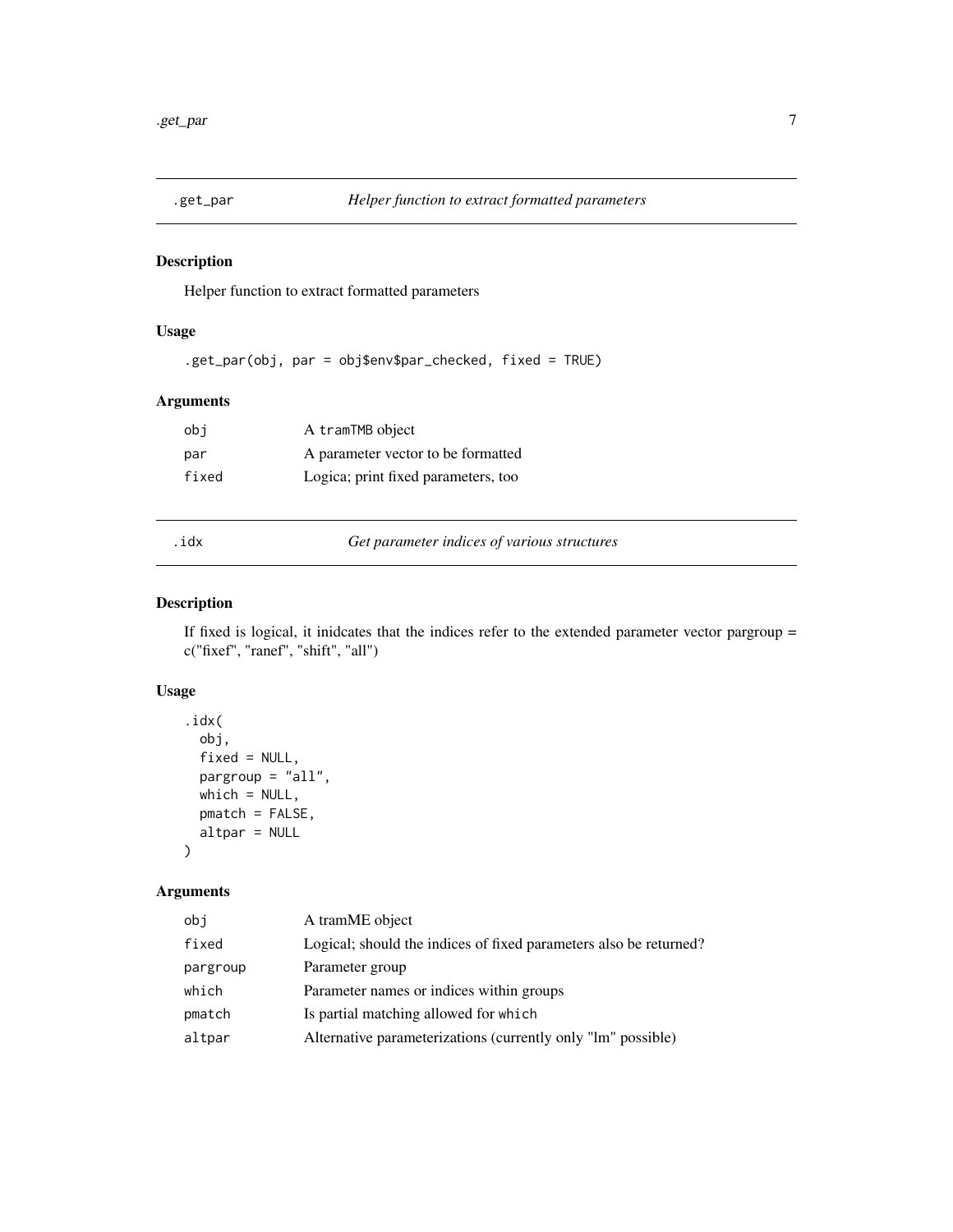<span id="page-7-0"></span>

Check whether formula contains bars (RE parts)

## Usage

.isbars(f)

## Arguments

|             | formula                                          |  |
|-------------|--------------------------------------------------|--|
| .model name | Generates proper model name for the tramME model |  |

## Description

Generates proper model name for the tramME model

## Usage

.model\_name(obj)

## Arguments

obj A tramME object.

.mod\_negative *Helper function to figure out if negative = TRUE in a given model*

## Description

Helper function to figure out if negative = TRUE in a given model

#### Usage

.mod\_negative(ctm, tram = NULL)

| A ctm model                                                                                                                                                                |
|----------------------------------------------------------------------------------------------------------------------------------------------------------------------------|
| tram model name: Lm, BoxCox, Colr, Polr, Coxph, Survreg, Lehmann, Aareg,<br>or the suffixed versions of these (e.g. ColrME). Ignored when a ctm model is<br>also supplied. |
|                                                                                                                                                                            |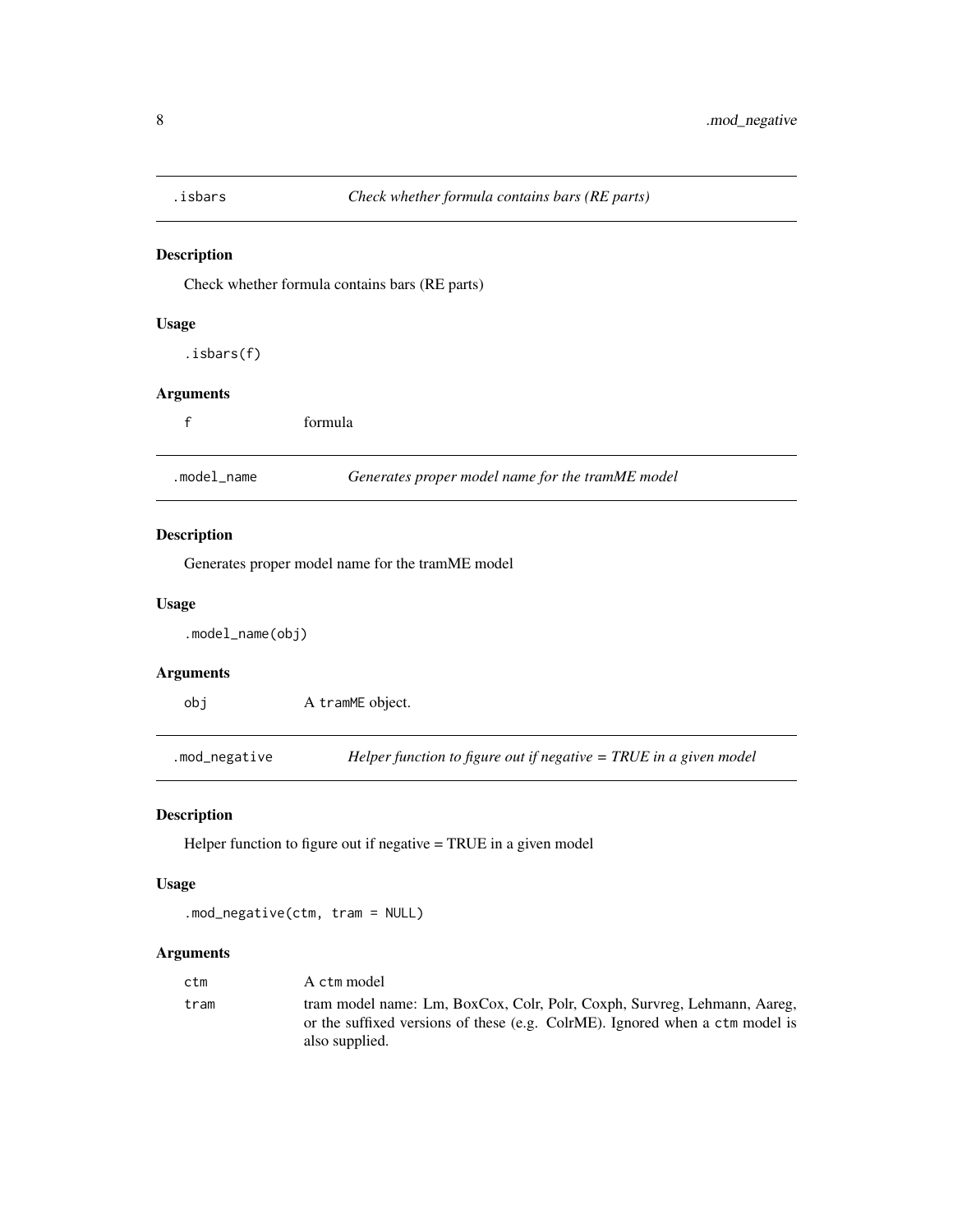<span id="page-8-0"></span>

Add names to the vc matrix

## Usage

.nm2mat(m, rnms)

# Arguments

| m    | List of covariance matrices without names |
|------|-------------------------------------------|
| rnms | Named list of random effects names        |

#### Value

The same list of covariance matrices with proper names

.nm2vec *Add names to the vector of theta parameters*

## Description

Add names to the vector of theta parameters

## Usage

.nm2vec(v, rnms)

## Arguments

| $\mathbf{v}$ | theta vector without names         |  |
|--------------|------------------------------------|--|
| rnms         | Named list of random effects names |  |

# Value

The same vector with proper names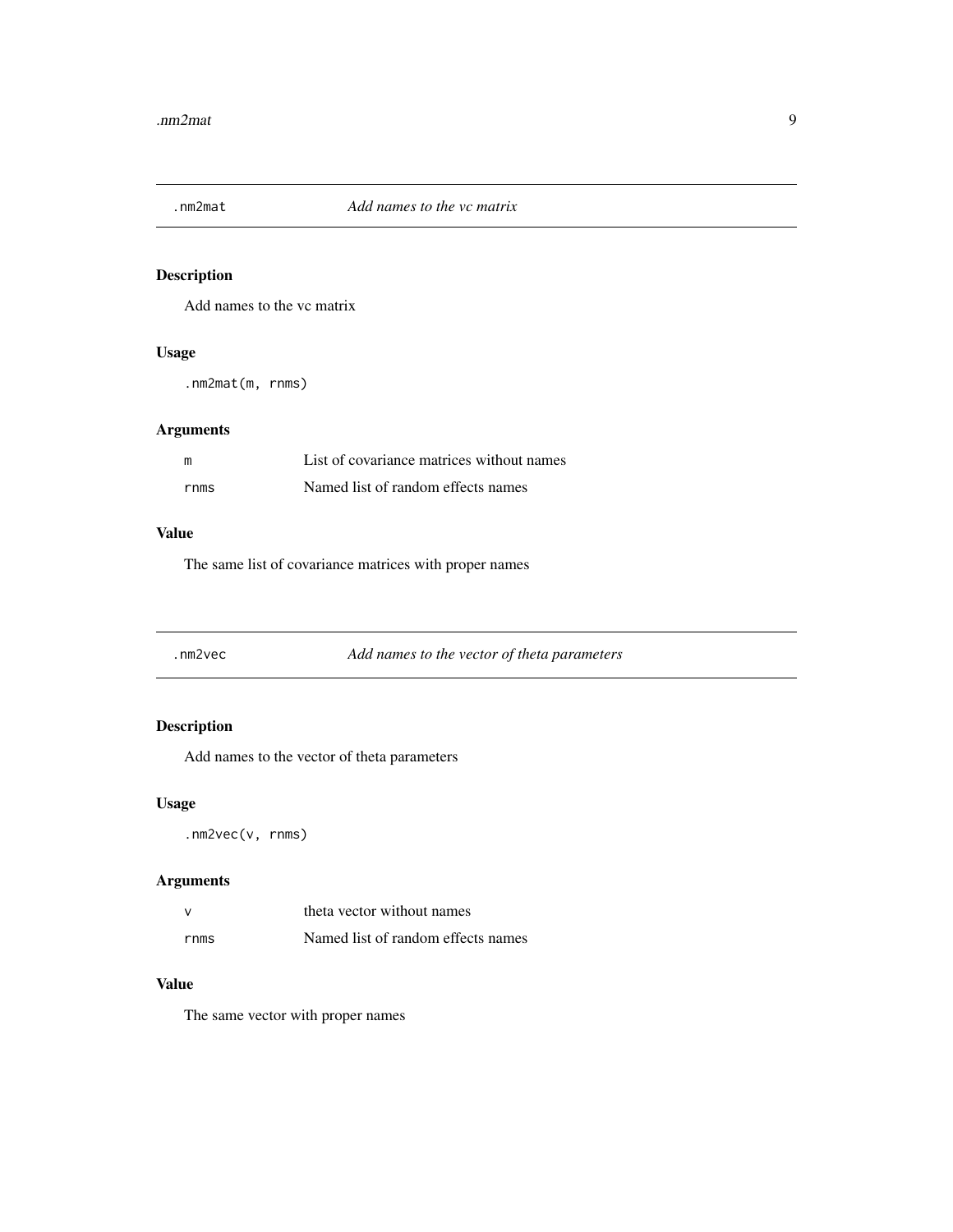<span id="page-9-0"></span>

Remove random effects terms from full formulas or calls

#### Usage

.nobars(term)

## Arguments

term Call or formula

.parallel\_default *Boilerplate parallel-handling function, modified from* glmmTMB

# Description

Boilerplate parallel-handling function, modified from glmmTMB

#### Usage

```
.parallel_default(parallel = c("no", "multicore", "snow"), ncpus = 1L)
```
## Arguments

| parallel | Parallel backend     |
|----------|----------------------|
| ncpus    | Number of cores/cpus |

.re\_format *Format random effects*

# **Description**

Format random effects

#### Usage

.re\_format(x, rts, rnms, rbs, rlev)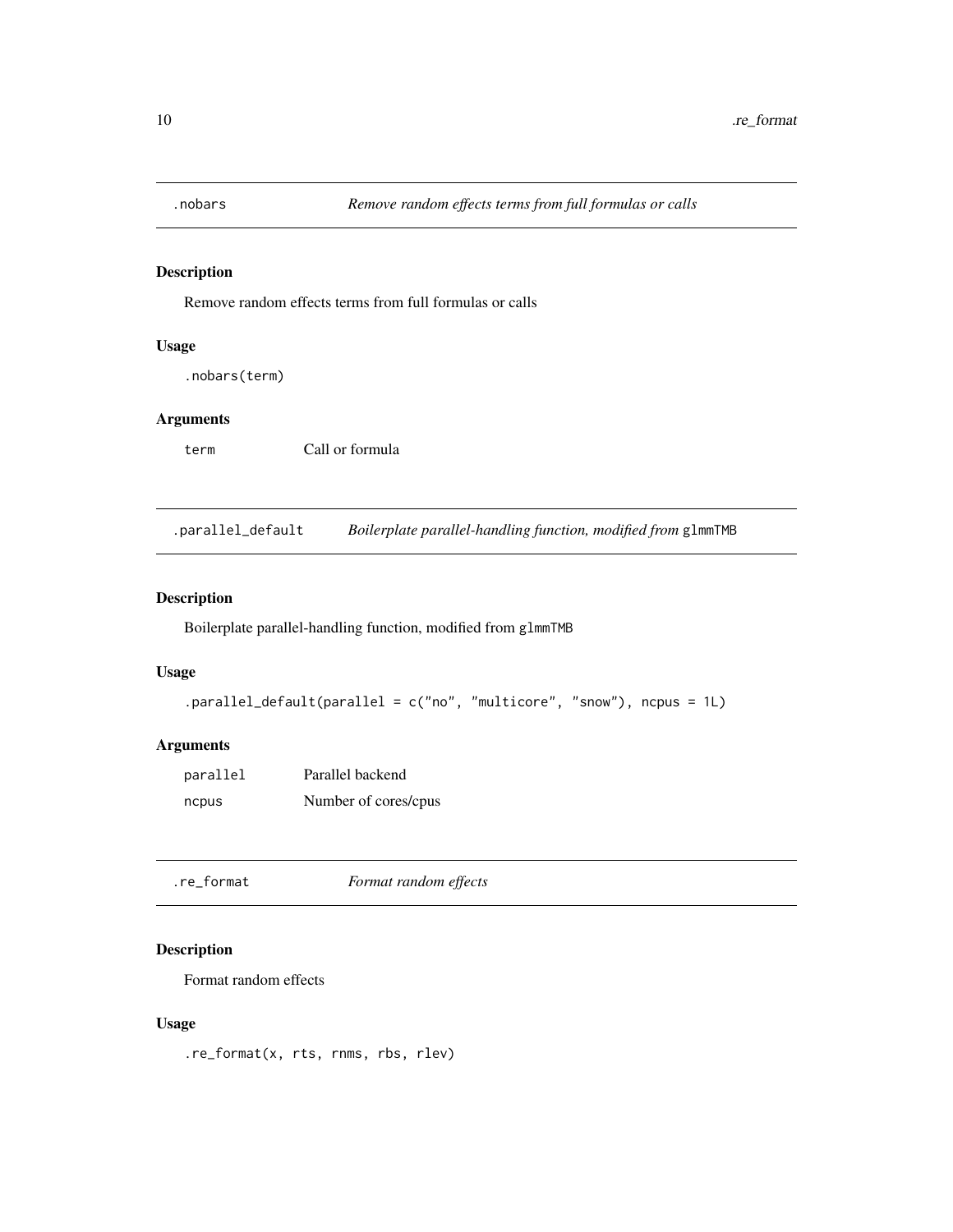#### <span id="page-10-0"></span>.re\_size 11

# Arguments

| х    | Vector of random effects                                          |
|------|-------------------------------------------------------------------|
| rts  | Vector of length of random effects terms for each grouping factor |
| rnms | Named list of random effects names                                |
| rbs  | Vector of random effects matrix dimensions                        |
| rlev | List of the levels of each grouping factor                        |
|      |                                                                   |

| re size. | Calculates the size of the random effect vector implied by the model |
|----------|----------------------------------------------------------------------|
|          | and the data                                                         |

# Description

Calculates the size of the random effect vector implied by the model and the data

## Usage

.re\_size(bs, data)

## Arguments

| bs   | Blocksize vector as returned by the function re_terms. |
|------|--------------------------------------------------------|
| data | Dataset containing the required grouping factors.      |

.set\_cf *Set the coefficient vector*

# Description

Set the coefficient vector

#### Usage

.set\_cf(obj, val)

## Arguments

| obi | The tramME object        |
|-----|--------------------------|
| val | The vector of new values |

# Value

A new list of parameters with updated beta part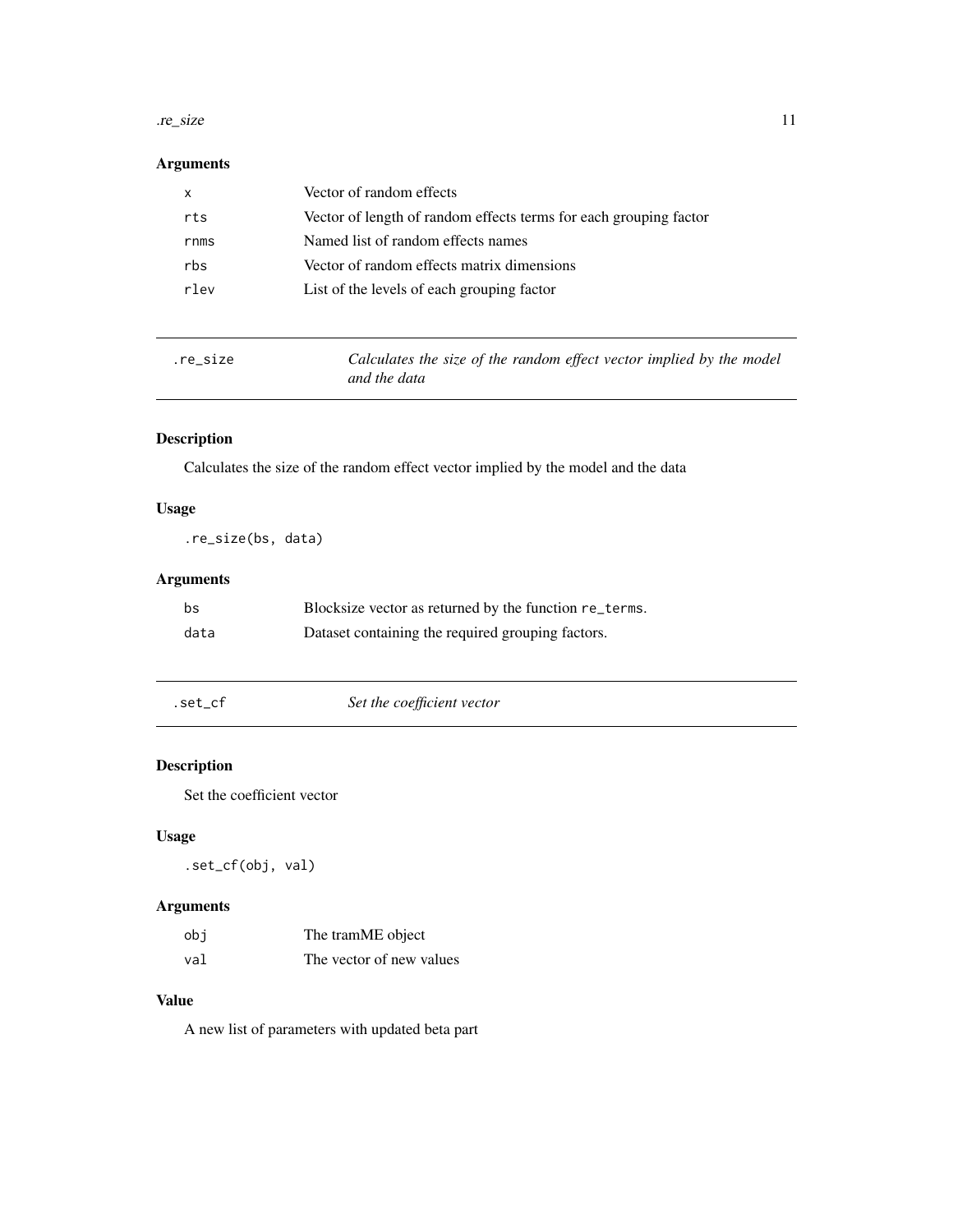<span id="page-11-0"></span>

Set the parameters of the random effect covariance matrix

## Usage

.set\_vc(obj, val, as.theta = FALSE)

# Arguments

| obi      | The tramME object                                                      |
|----------|------------------------------------------------------------------------|
| val      | The vector of new values                                               |
| as.theta | The input is given according to the reparameterization used by tramTMB |

# Value

A new list of parameters with updated beta part

| ٠ |  |
|---|--|
|   |  |
|   |  |

.sim\_re *Simulates random effects vector from a tramME object*

# Description

Simulates random effects vector from a tramME object

#### Usage

.sim\_re(vc, n)

| vс | list of RE variance-covariances                                   |
|----|-------------------------------------------------------------------|
|    | list of number of values to be simulated for each grouping factor |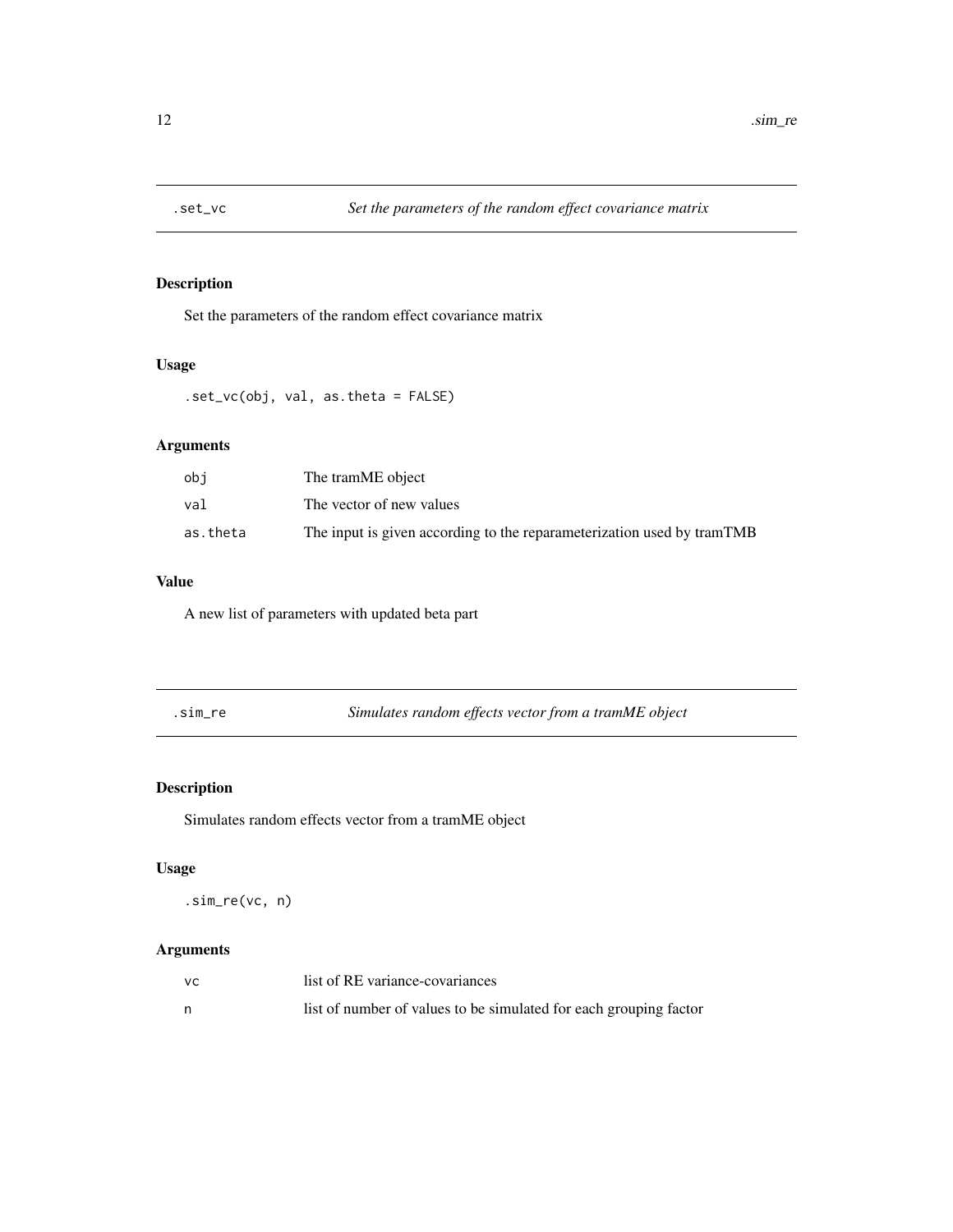<span id="page-12-0"></span>

Convert from theta vector to vc matrix

## Usage

.th2vc(th, rbs)

## Arguments

| th  | Vector of theta parameters (reparametrization of the covariance matrices) |
|-----|---------------------------------------------------------------------------|
| rbs | Vector of random effects matrix dimensions                                |

| .tramME2ctm | Create a corresponding ctm model for a tramME model |
|-------------|-----------------------------------------------------|
|-------------|-----------------------------------------------------|

# Description

Takes a tramME formula and generates the FE ctm model (model\_only = TRUE)

## Usage

```
.tramME2ctm(formula, mname, ...)
```

| formula  | Model formula.                    |
|----------|-----------------------------------|
| mname    | $tram(ME) \text{ model name}.$    |
| $\cdots$ | Optional arguments passed to tram |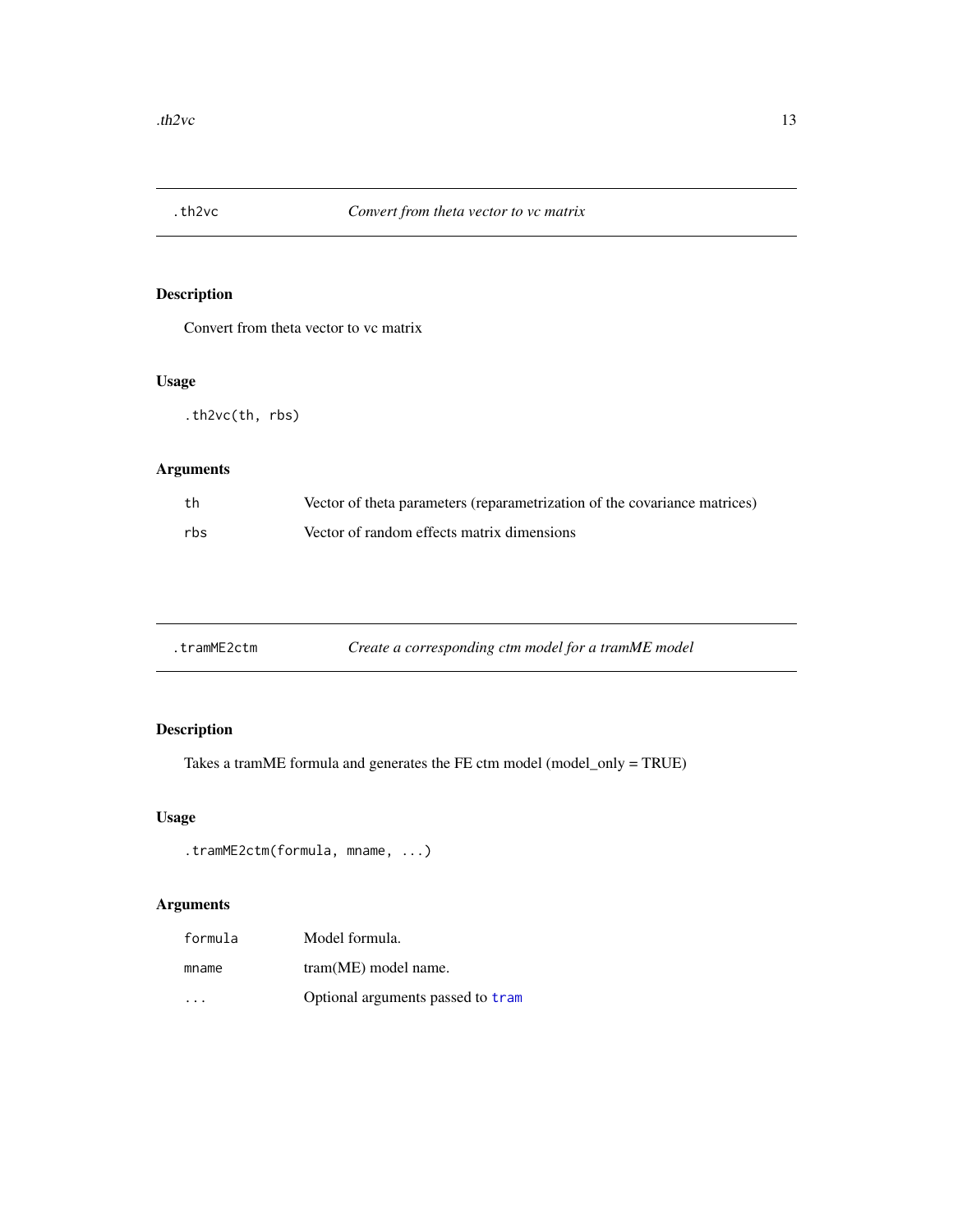<span id="page-13-0"></span>

Convert from vc matrix to theta vector

#### Usage

.vc2th(vc, rbs)

## Arguments

| - VC | Covariance matrix of random effects        |
|------|--------------------------------------------|
| rbs  | Vector of random effects matrix dimensions |

| AaregME |
|---------|
|---------|

AaregME *Mixed-effects version of* [Aareg](#page-0-0)

## Description

Mixed-effects version of [Aareg](#page-0-0)

```
AaregME(
  formula,
  data,
  subset,
  weights,
  offset,
  na.action = na.omit,
  silent = TRUE,
  resid = FALSE,
  do_update = FALSE,
  estinit = TRUE,
  initpar = NULL,
  fixed = NULL,
  nofit = FALSE,
  control = optim_control(),
  ...
\overline{\phantom{a}}
```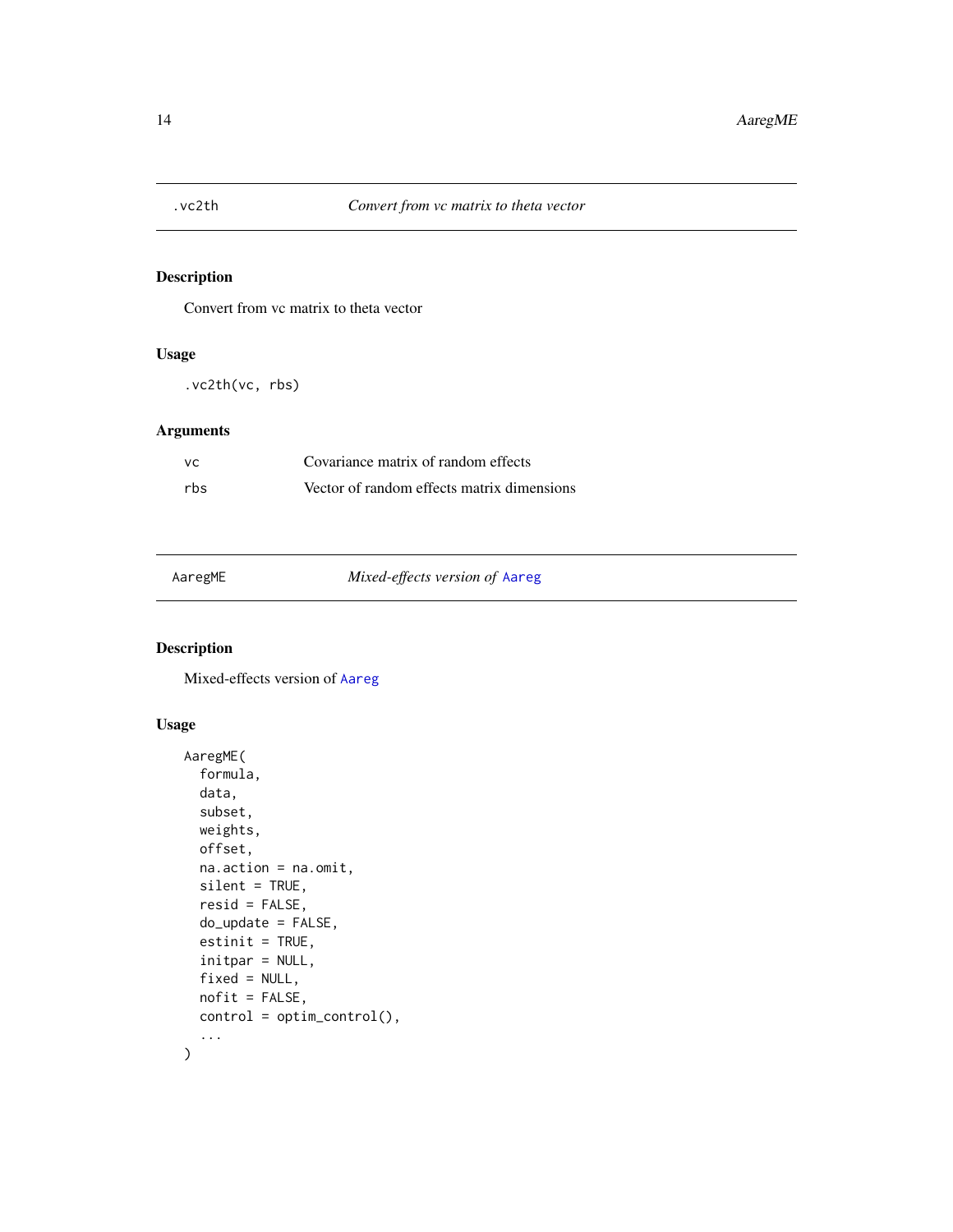## <span id="page-14-0"></span>anova.tramME 15

# Arguments

| formula   | an object of class "formula": a symbolic description of the model structure to<br>be fitted. The details of model specification are given under tram and in the<br>package vignette.                                         |  |  |  |
|-----------|------------------------------------------------------------------------------------------------------------------------------------------------------------------------------------------------------------------------------|--|--|--|
| data      | an optional data frame, list or environment (or object coercible by as . data. frame<br>to a data frame) containing the variables in the model. If not found in data, the<br>variables are taken from environment (formula). |  |  |  |
| subset    | an optional vector specifying a subset of observations to be used in the fitting<br>process.                                                                                                                                 |  |  |  |
| weights   | an optional vector of weights to be used in the fitting process. Should be NULL<br>or a numeric vector. If present, the weighted log-likelihood is maximised.                                                                |  |  |  |
| offset    | this can be used to specify an _a priori_ known component to be included in the<br>linear predictor during fitting. This should be NULL or a numeric vector of length<br>equal to the number of cases.                       |  |  |  |
| na.action | a function which indicates what should happen when the data contain NAs. The<br>default is set to na.omit.                                                                                                                   |  |  |  |
| silent    | Logical. Make TMB functionality silent.                                                                                                                                                                                      |  |  |  |
| resid     | Logical. If TRUE, the score residuals are also calculated. This comes with some<br>performance cost.                                                                                                                         |  |  |  |
| do_update | Logical. If TRUE, the model is set up so that the weights and the offsets are<br>updateable. This comes with some performance cost.                                                                                          |  |  |  |
| estinit   | logical, estimate a vector of initial values for the fixed effects parameters from a<br>(fixed effects only) mlt model                                                                                                       |  |  |  |
| initpar   | named list of initial parameter values, if NULL, it is ignored                                                                                                                                                               |  |  |  |
| fixed     | a named vector of fixed regression coefficients; the names need to correspond to<br>column names of the design matrix                                                                                                        |  |  |  |
| nofit     | logical, if TRUE, creates the model object, but does not run the optimization                                                                                                                                                |  |  |  |
| control   | list with controls for optimization                                                                                                                                                                                          |  |  |  |
| $\cdots$  | additional arguments to tram.                                                                                                                                                                                                |  |  |  |

# Value

A AaregME object.

anova.tramME *Comparison of nested tramME models.*

# Description

Calculates information criteria and LR ratio test for nested tramME models. The calculation of the degrees of freedom is problematic, because the parameter space is restricted.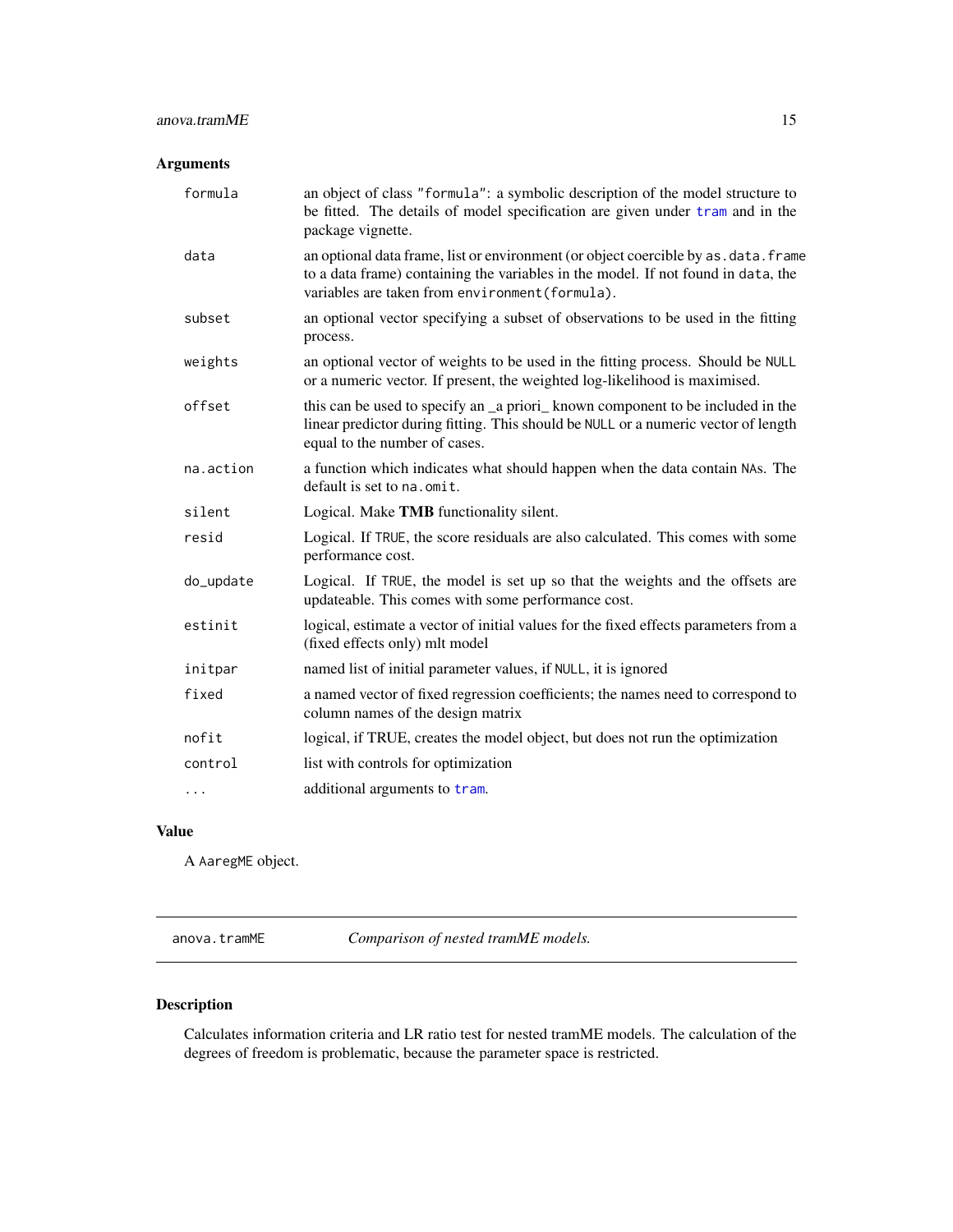#### Usage

```
## S3 method for class 'tramME'
anova(object, object2, ...)
```
## Arguments

| object  | A tramME object.                                                  |
|---------|-------------------------------------------------------------------|
| object2 | A tramME object.                                                  |
| $\cdot$ | Optional arguments, for compatibility with the generic. (Ignored) |

## Details

Currently only supports the comparison of two models. Additional arguments will be ignored. The nestedness of the models is not checked.

#### Value

A data.frame with the calculated statistics.

## Examples

```
data("sleepstudy", package = "lme4")
mod1 <- LmME(Reaction ~ Days + (Days | Subject), data = sleepstudy)
mod2 <- LmME(Reaction ~ Days + (Days || Subject), data = sleepstudy)
anova(mod1, mod2)
```
BoxCoxME *Mixed-effects version of* [BoxCox](#page-0-0)

#### Description

Mixed-effects version of [BoxCox](#page-0-0)

```
BoxCoxME(
  formula,
  data,
  subset,
  weights,
 offset,
  na.action = na.omit,
  silent = TRUE,
  resid = FALSE,
  do_update = FALSE,
  estinit = TRUE,initpar = NULL,
```
<span id="page-15-0"></span>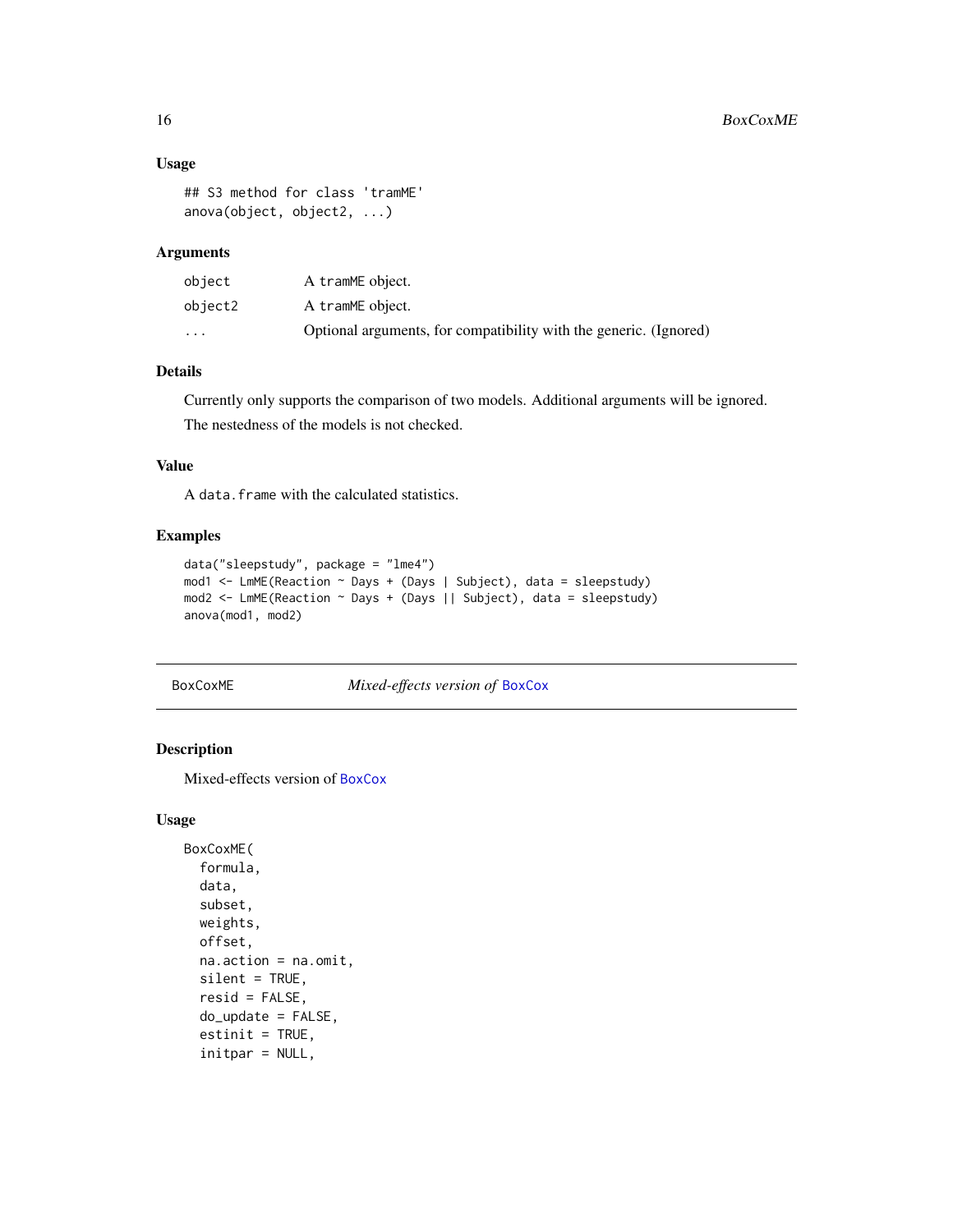# <span id="page-16-0"></span>BoxCoxME 17

```
fixed = NULL,nofit = FALSE,
 control = optim_control(),
  ...
\mathcal{L}
```
# Arguments

| formula   | an object of class "formula": a symbolic description of the model structure to<br>be fitted. The details of model specification are given under tram and in the<br>package vignette.                                         |
|-----------|------------------------------------------------------------------------------------------------------------------------------------------------------------------------------------------------------------------------------|
| data      | an optional data frame, list or environment (or object coercible by as . data. frame<br>to a data frame) containing the variables in the model. If not found in data, the<br>variables are taken from environment (formula). |
| subset    | an optional vector specifying a subset of observations to be used in the fitting<br>process.                                                                                                                                 |
| weights   | an optional vector of weights to be used in the fitting process. Should be NULL<br>or a numeric vector. If present, the weighted log-likelihood is maximised.                                                                |
| offset    | this can be used to specify an _a priori_ known component to be included in the<br>linear predictor during fitting. This should be NULL or a numeric vector of length<br>equal to the number of cases.                       |
| na.action | a function which indicates what should happen when the data contain NAs. The<br>default is set to na. omit.                                                                                                                  |
| silent    | Logical. Make TMB functionality silent.                                                                                                                                                                                      |
| resid     | Logical. If TRUE, the score residuals are also calculated. This comes with some<br>performance cost.                                                                                                                         |
| do_update | Logical. If TRUE, the model is set up so that the weights and the offsets are<br>updateable. This comes with some performance cost.                                                                                          |
| estinit   | logical, estimate a vector of initial values for the fixed effects parameters from a<br>(fixed effects only) mlt model                                                                                                       |
| initpar   | named list of initial parameter values, if NULL, it is ignored                                                                                                                                                               |
| fixed     | a named vector of fixed regression coefficients; the names need to correspond to<br>column names of the design matrix                                                                                                        |
| nofit     | logical, if TRUE, creates the model object, but does not run the optimization                                                                                                                                                |
| control   | list with controls for optimization                                                                                                                                                                                          |
| .         | additional arguments to tram.                                                                                                                                                                                                |

# Value

A BoxCoxME object.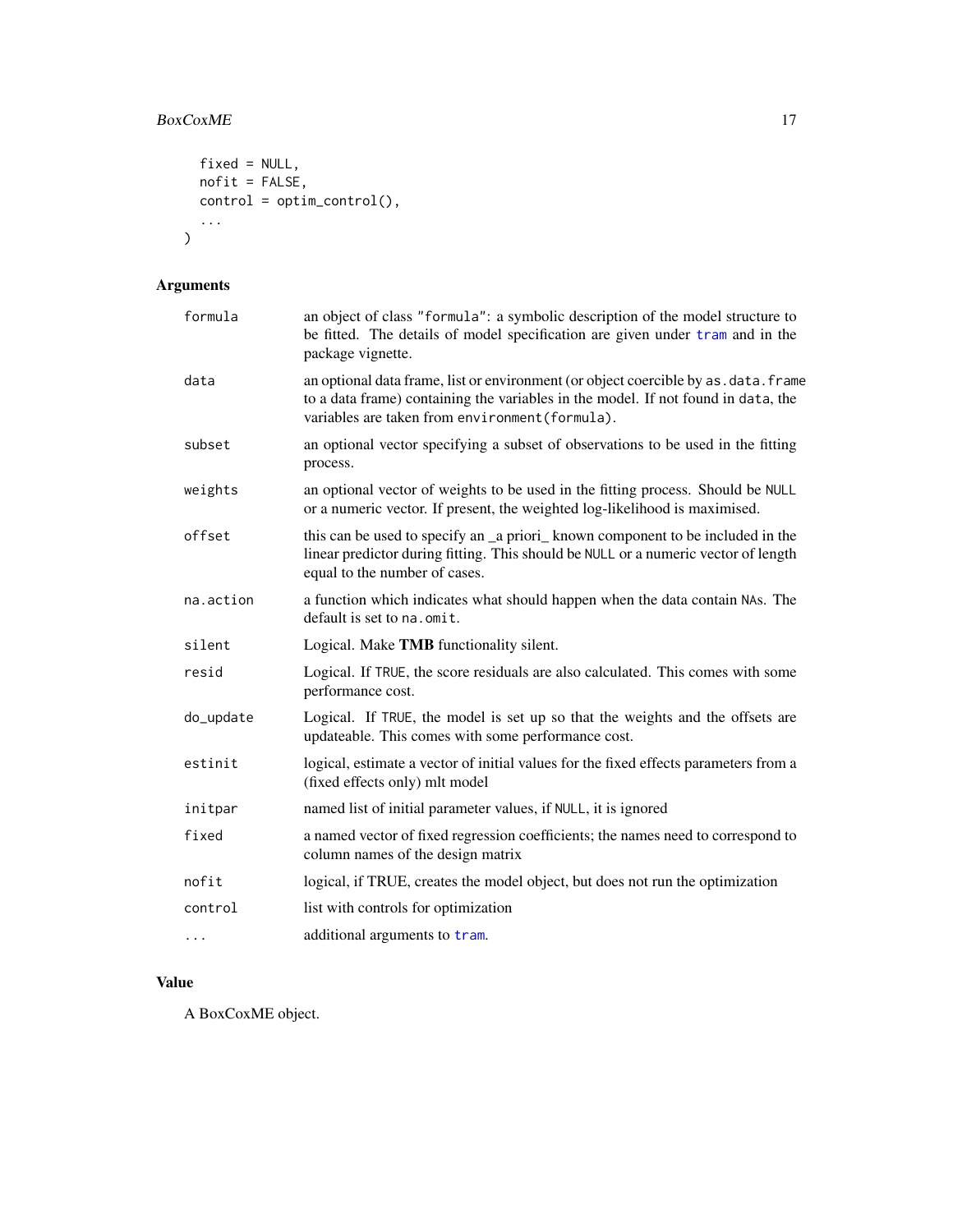<span id="page-17-0"></span>

Extract the coefficients of the fixed effects terms of an LmME model.

# Usage

```
## S3 method for class 'LmME'
coef(object, as.lm = FALSE, fixed = TRUE, ...)
```
#### Arguments

| object    | An LmME object.                                                        |
|-----------|------------------------------------------------------------------------|
| as.lm     | If TRUE, return the transformed coefficients as in a 1 mer Mod object. |
| fixed     | If TRUE, also include the fixed parameters.                            |
| $\ddotsc$ | Optional arguments passed to coef.tramME.                              |

#### Value

A numeric vector of the transformed coefficients.

## Examples

```
data("sleepstudy", package = "lme4")
fit <- LmME(Reaction ~ Days + (Days | Subject), data = sleepstudy)
coef(fit, as.lm = TRUE)
```

| coef.SurvregME | Extract the coefficients of the fixed effects terms of an SurvregME |  |  |  |  |
|----------------|---------------------------------------------------------------------|--|--|--|--|
|                | model.                                                              |  |  |  |  |

#### Description

Extract the coefficients of the fixed effects terms of an SurvregME model.

```
## S3 method for class 'SurvregME'
coef(object, as.survreg = FALSE, ...)
```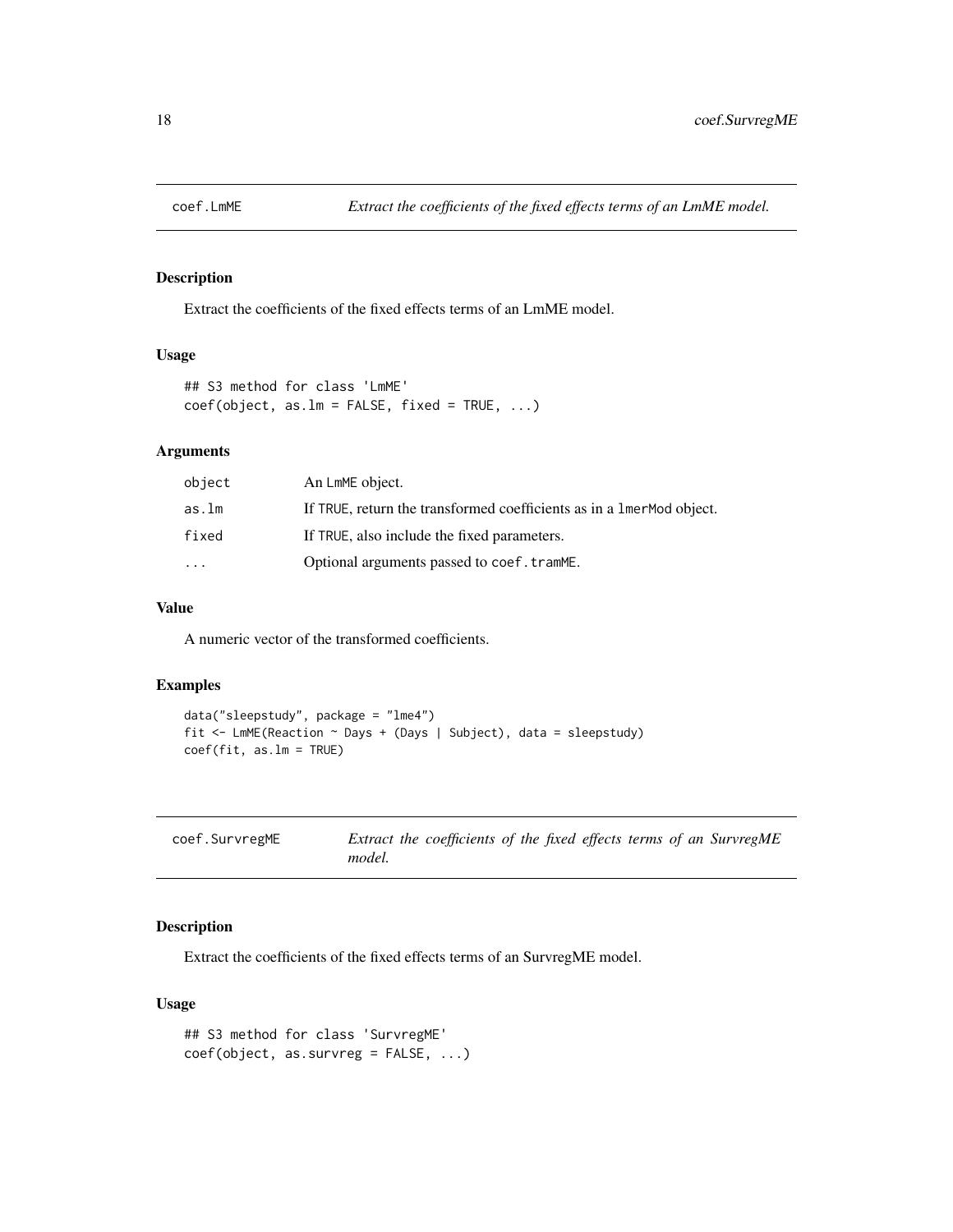#### <span id="page-18-0"></span>coef.tramME 19

#### Arguments

| object                  | An SurvregME object.                                                             |
|-------------------------|----------------------------------------------------------------------------------|
| as.survreg              | If TRUE, return the transformed coefficients as in a survival: : survreg object. |
| $\cdot$ $\cdot$ $\cdot$ | Optional arguments passed to coef.tramME.                                        |

## Value

A numeric vector of the transformed coefficients.

#### Examples

```
library("survival")
fit <- SurvregME(Surv(time, status) ~ rx + (1 | litter), data = rats)
coef(fit, as.survreg = TRUE)
```
coef.tramME *Extract the coefficients of the fixed effects terms.*

## Description

Extract the coefficients of the fixed effects terms.

#### Usage

```
## S3 method for class 'tramME'
coef(object, with_baseline = FALSE, fixed = TRUE, ...)
```
#### Arguments

| object | A tramME object.                                             |
|--------|--------------------------------------------------------------|
|        | with_baseline If TRUE, also include the baseline parameters. |
| fixed  | If TRUE, also include the fixed parameters.                  |
|        | Optional parameters (ignored).                               |

#### Value

Numeric vector of parameter values.

```
library("survival")
mod <- SurvregME(Surv(time, status) ~ rx + (1 | litter/rx), data = rats,
                 dist = "exponential", nofit = TRUE)
coef(mod, with_baseline = TRUE)
coef(mod, with_baseline = TRUE, fixed = FALSE)
```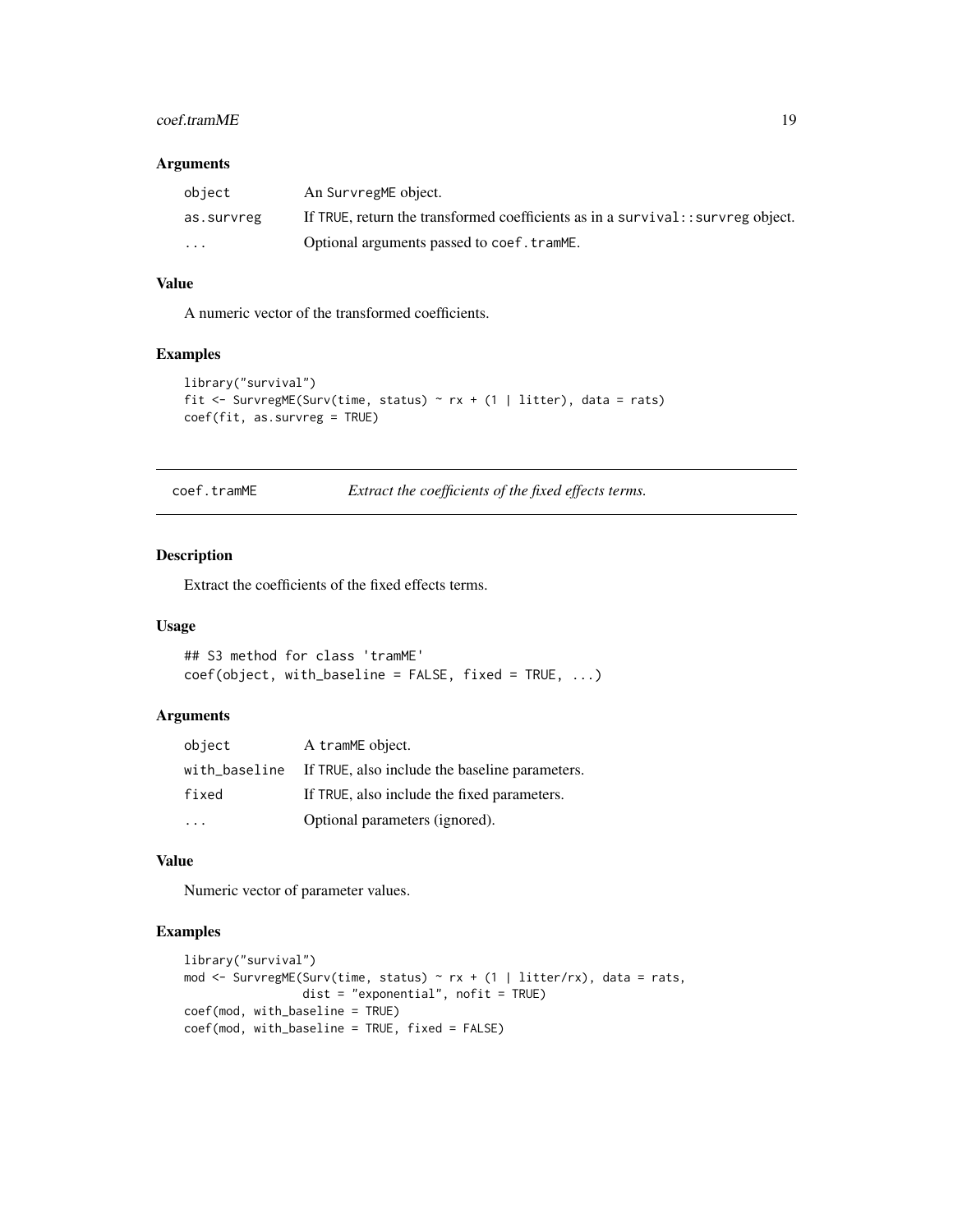<span id="page-19-0"></span>

Sets the whole vector of coefficients of a tramME model. The parameters of the baseline transformation function should respect the restrictions of the parameter space. This is checked before setting the new parameter values provided that the parameters for the variance components has already been set. If the model contains fixed coefficient parameters, the input should also respect that. When called on a fitted tram object, the function sets it to unfitted and removes all parts that come from the estimation.

#### Usage

```
## S3 replacement method for class 'tramME'
coef(object) <- value
```
#### Arguments

| object | A tramME object.                          |
|--------|-------------------------------------------|
| value  | Numeric vector of new coefficient values. |

#### Value

A tramME object with the new coefficient values.

#### Examples

```
data("sleepstudy", package = "lme4")
mod <- LmME(Reaction ~ Days + (Days | Subject), data = sleepstudy, nofit = TRUE)
coef(mod) \leq c(-1, 0.5, 1)
```
ColrME *Mixed-effects version of* [Colr](#page-0-0)

#### Description

Mixed-effects version of [Colr](#page-0-0)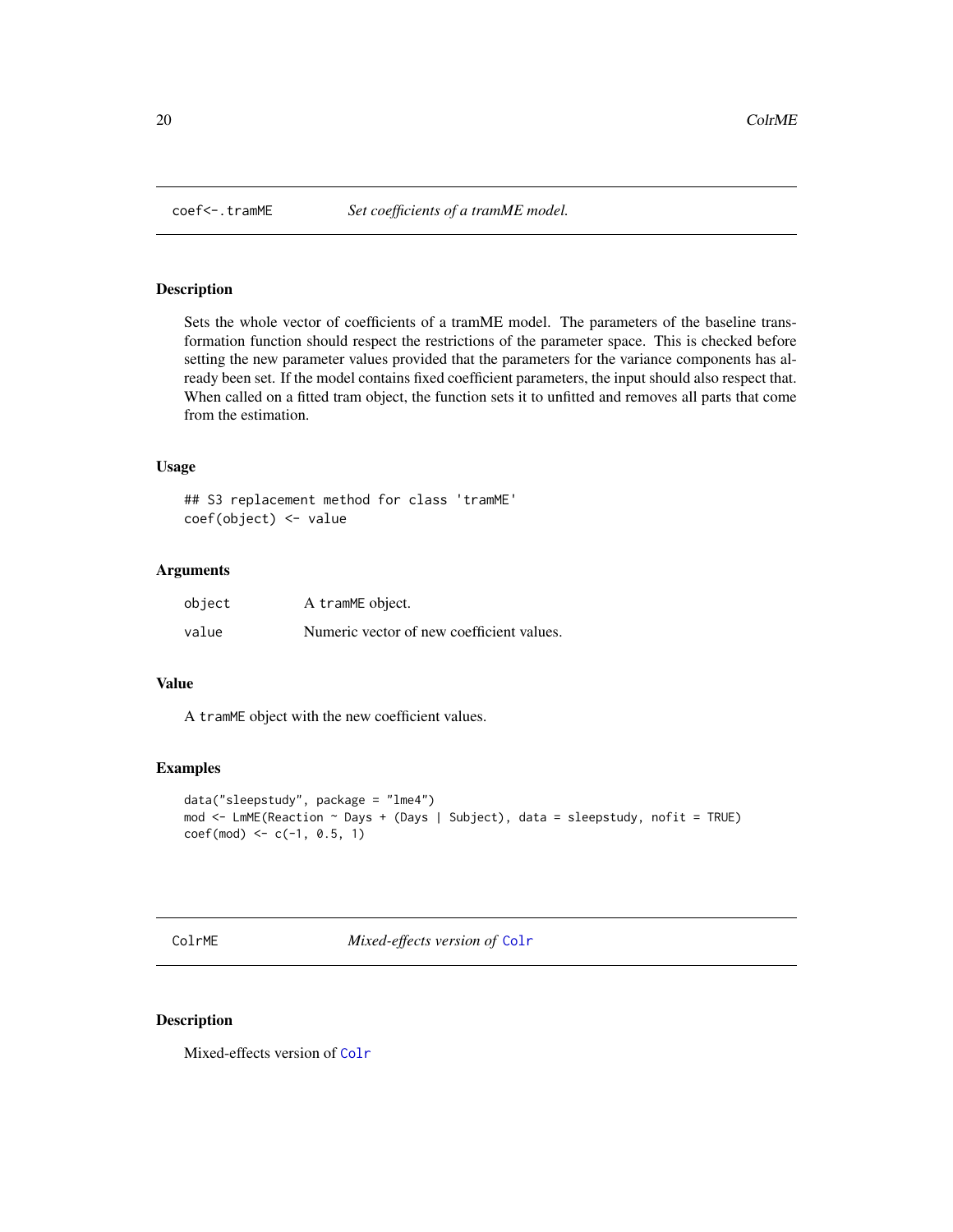#### <span id="page-20-0"></span> $ColrME$  21

# Usage

```
ColrME(
  formula,
  data,
  subset,
  weights,
  offset,
  na.action = na.omit,
  silent = TRUE,
  resid = FALSE,
  do_update = FALSE,
  estinit = TRUE,initpar = NULL,
  fixed = NULL,
  nofit = FALSE,
  control = optim_control(),
  ...
\mathcal{L}
```

| formula   | an object of class "formula": a symbolic description of the model structure to<br>be fitted. The details of model specification are given under tram and in the<br>package vignette.                                         |
|-----------|------------------------------------------------------------------------------------------------------------------------------------------------------------------------------------------------------------------------------|
| data      | an optional data frame, list or environment (or object coercible by as . data. frame<br>to a data frame) containing the variables in the model. If not found in data, the<br>variables are taken from environment (formula). |
| subset    | an optional vector specifying a subset of observations to be used in the fitting<br>process.                                                                                                                                 |
| weights   | an optional vector of weights to be used in the fitting process. Should be NULL<br>or a numeric vector. If present, the weighted log-likelihood is maximised.                                                                |
| offset    | this can be used to specify an _a priori_known component to be included in the<br>linear predictor during fitting. This should be NULL or a numeric vector of length<br>equal to the number of cases.                        |
| na.action | a function which indicates what should happen when the data contain NAs. The<br>default is set to na, omit.                                                                                                                  |
| silent    | Logical. Make TMB functionality silent.                                                                                                                                                                                      |
| resid     | Logical. If TRUE, the score residuals are also calculated. This comes with some<br>performance cost.                                                                                                                         |
| do_update | Logical. If TRUE, the model is set up so that the weights and the offsets are<br>updateable. This comes with some performance cost.                                                                                          |
| estinit   | logical, estimate a vector of initial values for the fixed effects parameters from a<br>(fixed effects only) mlt model                                                                                                       |
| initpar   | named list of initial parameter values, if NULL, it is ignored                                                                                                                                                               |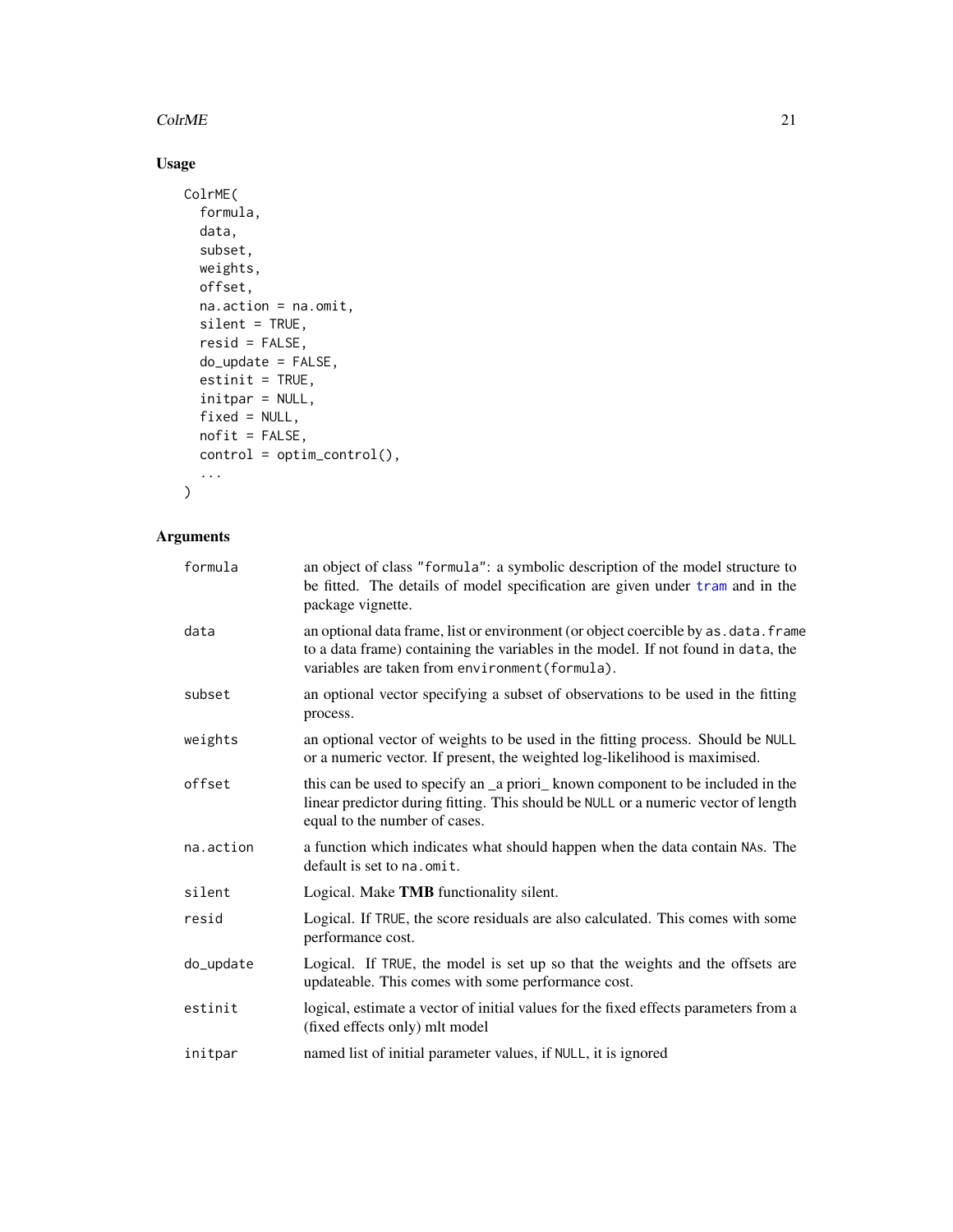<span id="page-21-0"></span>

| fixed   | a named vector of fixed regression coefficients; the names need to correspond to<br>column names of the design matrix |
|---------|-----------------------------------------------------------------------------------------------------------------------|
| nofit   | logical, if TRUE, creates the model object, but does not run the optimization                                         |
| control | list with controls for optimization                                                                                   |
| .       | additional arguments to tram.                                                                                         |

# Value

A ColrME object.

| confint.LmME | Confidence intervals for LmME model parameters |  |
|--------------|------------------------------------------------|--|
|              |                                                |  |

## Description

Confidence intervals for model parameters on their original scale, optionally consistent with the linear mixed-model specification. When as.lm = TRUE, only Wald CIs are available.

#### Usage

```
## S3 method for class 'LmME'
confint(
 object,
 parm = NULL,
 level = 0.95,as.lm = FALSE,pargroup = c("all", "fixef", "shift", "baseline", "ranef"),
  type = c("Wald", "wald", "profile"),
  estimate = FALSE,
 pmatch = FALSE,
  ...
\mathcal{L}
```

| object   | An LmME object.                                                                                                                                                                                                   |
|----------|-------------------------------------------------------------------------------------------------------------------------------------------------------------------------------------------------------------------|
| parm     | The indeces or names of the parameters of interest. See in details.                                                                                                                                               |
| level    | Confidence level.                                                                                                                                                                                                 |
| as.lm    | Logical. If TRUE, return results consistent with the normal linear mixed model<br>parametrization.                                                                                                                |
| pargroup | fixef: fixed-effects, shift: shift parameters, all: fixed effects and variance com-<br>ponent parameters, baseline: parameters of the baseline transformation function,<br>ranef: variance components parameters. |
| type     | Type of the CI: either Wald or profile.                                                                                                                                                                           |
| estimate | Logical, add the point estimates in a thrid column.                                                                                                                                                               |
| pmatch   | Logical. If TRUE, partial name matching is allowed.                                                                                                                                                               |
|          | Optional parameters passed to confint.tramME                                                                                                                                                                      |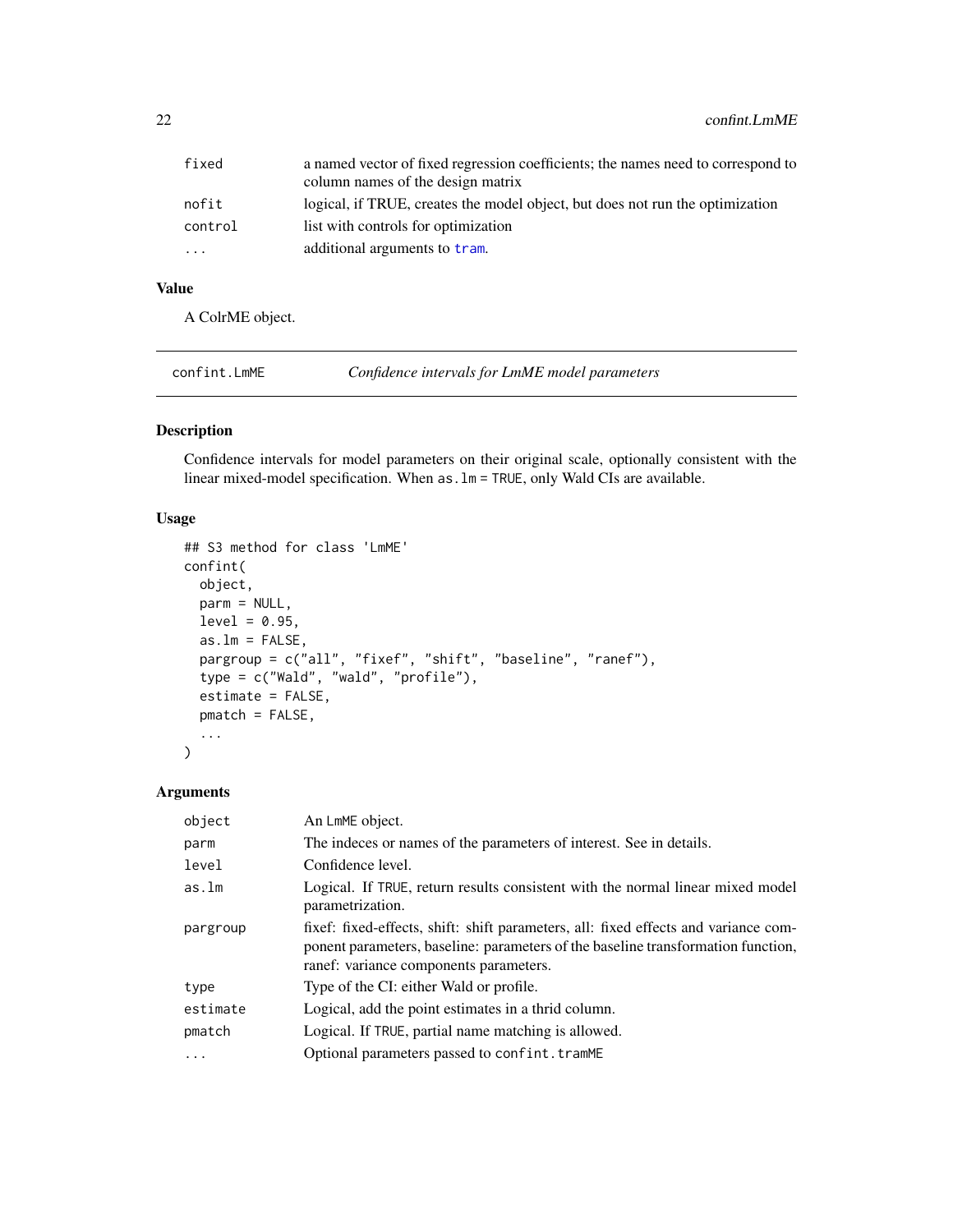#### <span id="page-22-0"></span>confint.tramME 23

#### Value

A matrix with lower and upper bounds.

#### Examples

```
data("sleepstudy", package = "lme4")
fit <- LmME(Reaction ~ Days + (Days | Subject), data = sleepstudy)
confint(fit) ## transformation model parametrization
confint(fit, as.lm = TRUE) ## LMM parametrization
confint(fit, as.lm = TRUE, pargroup = "fixef", estimate = TRUE)
confint(fit, as.lm = TRUE, parm = "(Sigma)") ## error SD
```
confint.tramME *Confidence intervals for tramME model parameters*

## Description

Confidence intervals for model parameters on their original scale. Either Wald CI or profile CI by root finding. Multicore computations are supported in the case of profile confidence intervals, but snow support is yet to be implemented.

#### Usage

```
## S3 method for class 'tramME'
confint(
  object,
 parm = NULL,
  level = 0.95,
  pargroup = c("all", "fixef", "shift", "baseline", "ranef"),
  type = c("Wald", "wald", "profile"),
  estimate = FALSE,
  pmatch = FALSE,
  parallel = c("no", "multicore", "snow"),
  ncpus = getOption("profile.ncpus", 1L),
  ...
\mathcal{L}
```

| object   | A tramME object.                                                                                                                                                                                                  |
|----------|-------------------------------------------------------------------------------------------------------------------------------------------------------------------------------------------------------------------|
| parm     | The indeces or names of the parameters of interest. See in details.                                                                                                                                               |
| level    | Confidence level.                                                                                                                                                                                                 |
| pargroup | fixef: fixed-effects, shift: shift parameters, all: fixed effects and variance com-<br>ponent parameters, baseline: parameters of the baseline transformation function,<br>ranef: variance components parameters. |
| type     | Type of the CI: either Wald or profile.                                                                                                                                                                           |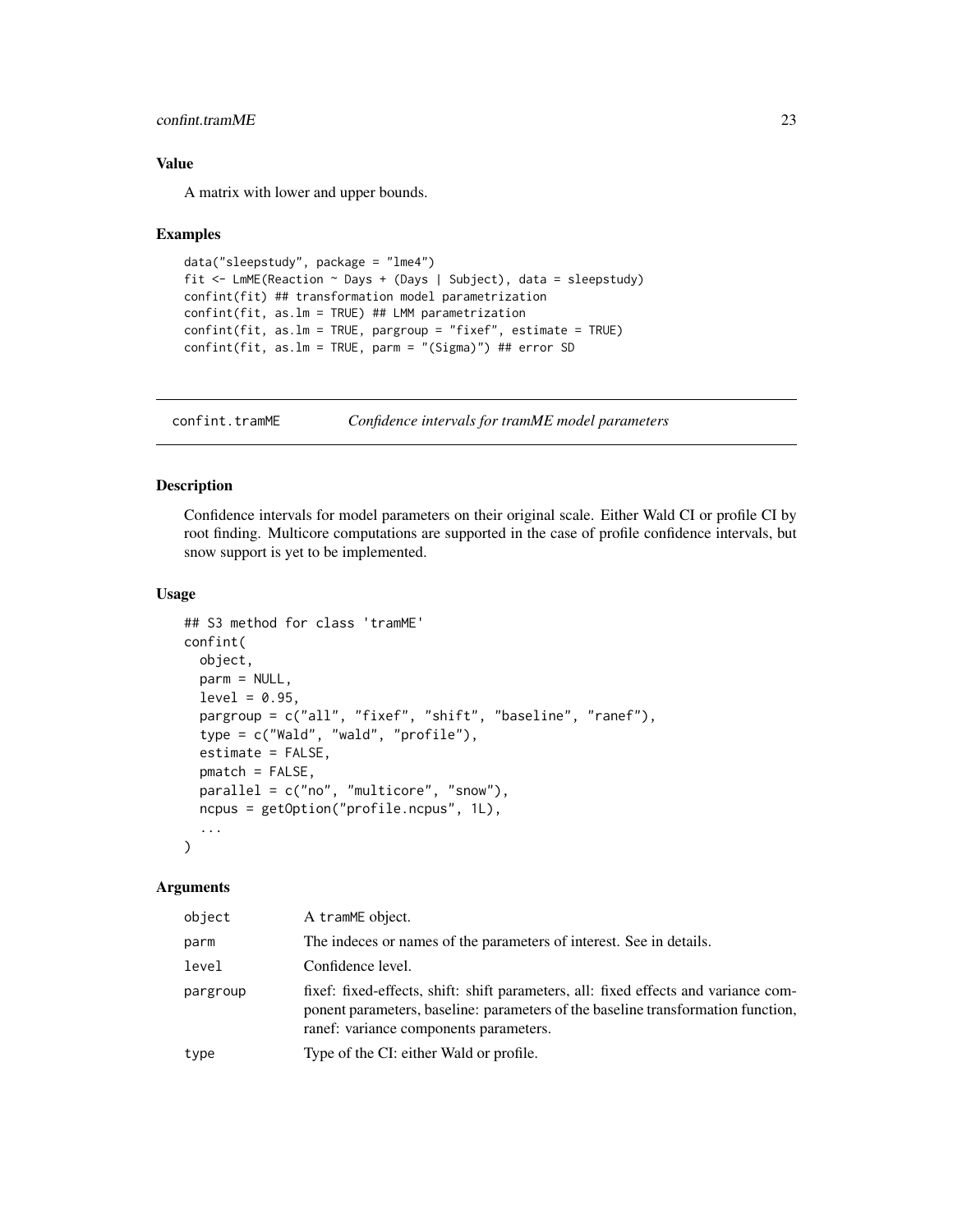<span id="page-23-0"></span>

| estimate | Logical, add the point estimates in a thrid column. |
|----------|-----------------------------------------------------|
| pmatch   | Logical. If TRUE, partial name matching is allowed. |
| parallel | Method for parallel computation.                    |
| ncpus    | Number of cores to use for parallel computation.    |
|          | Optional parameters.                                |

#### Value

A matrix with lower and upper bounds.

## Examples

```
data("sleepstudy", package = "lme4")
fit <- BoxCoxME(Reaction ~ Days + (Days | Subject), data = sleepstudy)
confint(fit)
confint(fit, pargroup = "shift", estimate = TRUE)
exp(confint(fit, 1:2, pargroup = "ranef")) ## CIs for the SDs of the REs
```
CoxphME *Mixed-effects version of* [Coxph](#page-0-0)

#### Description

Mixed-effects version of [Coxph](#page-0-0)

```
CoxphME(
  formula,
  data,
  subset,
 weights,
 offset,
 na.action = na.omit,
  silent = TRUE,resid = FALSE,
  do_update = FALSE,
 estinit = TRUE,
  initpar = NULL,
  fixed = NULL,
 nofit = FALSE,control = optim_control(),
  ...
\mathcal{L}
```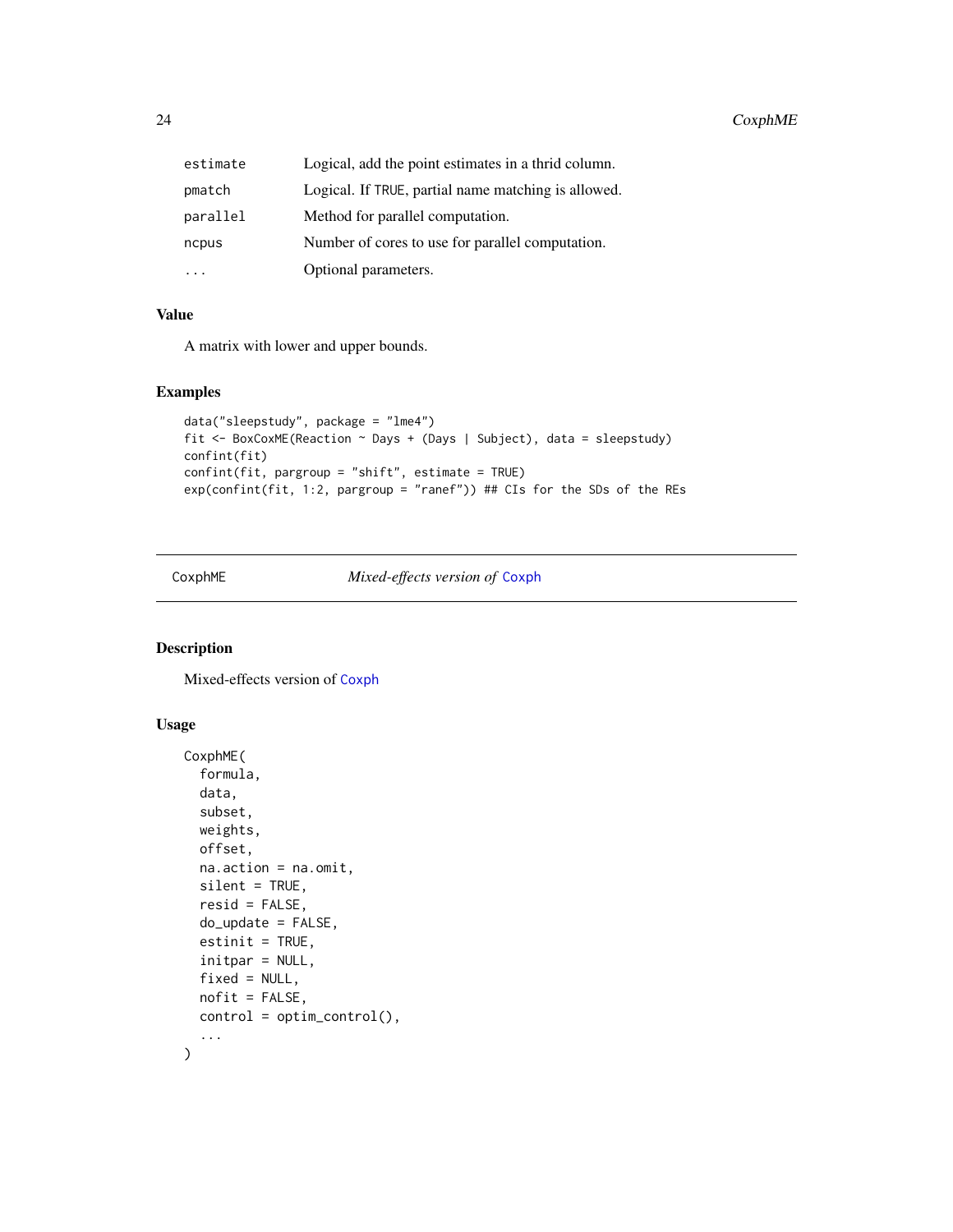#### <span id="page-24-0"></span>duplicate 25

# Arguments

| formula   | an object of class "formula": a symbolic description of the model structure to<br>be fitted. The details of model specification are given under tram and in the<br>package vignette.                                         |
|-----------|------------------------------------------------------------------------------------------------------------------------------------------------------------------------------------------------------------------------------|
| data      | an optional data frame, list or environment (or object coercible by as . data. frame<br>to a data frame) containing the variables in the model. If not found in data, the<br>variables are taken from environment (formula). |
| subset    | an optional vector specifying a subset of observations to be used in the fitting<br>process.                                                                                                                                 |
| weights   | an optional vector of weights to be used in the fitting process. Should be NULL<br>or a numeric vector. If present, the weighted log-likelihood is maximised.                                                                |
| offset    | this can be used to specify an _a priori_ known component to be included in the<br>linear predictor during fitting. This should be NULL or a numeric vector of length<br>equal to the number of cases.                       |
| na.action | a function which indicates what should happen when the data contain NAs. The<br>default is set to na. omit.                                                                                                                  |
| silent    | Logical. Make TMB functionality silent.                                                                                                                                                                                      |
| resid     | Logical. If TRUE, the score residuals are also calculated. This comes with some<br>performance cost.                                                                                                                         |
| do_update | Logical. If TRUE, the model is set up so that the weights and the offsets are<br>updateable. This comes with some performance cost.                                                                                          |
| estinit   | logical, estimate a vector of initial values for the fixed effects parameters from a<br>(fixed effects only) mlt model                                                                                                       |
| initpar   | named list of initial parameter values, if NULL, it is ignored                                                                                                                                                               |
| fixed     | a named vector of fixed regression coefficients; the names need to correspond to<br>column names of the design matrix                                                                                                        |
| nofit     | logical, if TRUE, creates the model object, but does not run the optimization                                                                                                                                                |
| control   | list with controls for optimization                                                                                                                                                                                          |
| $\cdots$  | additional arguments to tram.                                                                                                                                                                                                |
|           |                                                                                                                                                                                                                              |

# Value

A CoxphME object.

duplicate *Generic for copying objects that are (partly) modified in place*

# Description

Generic for copying objects that are (partly) modified in place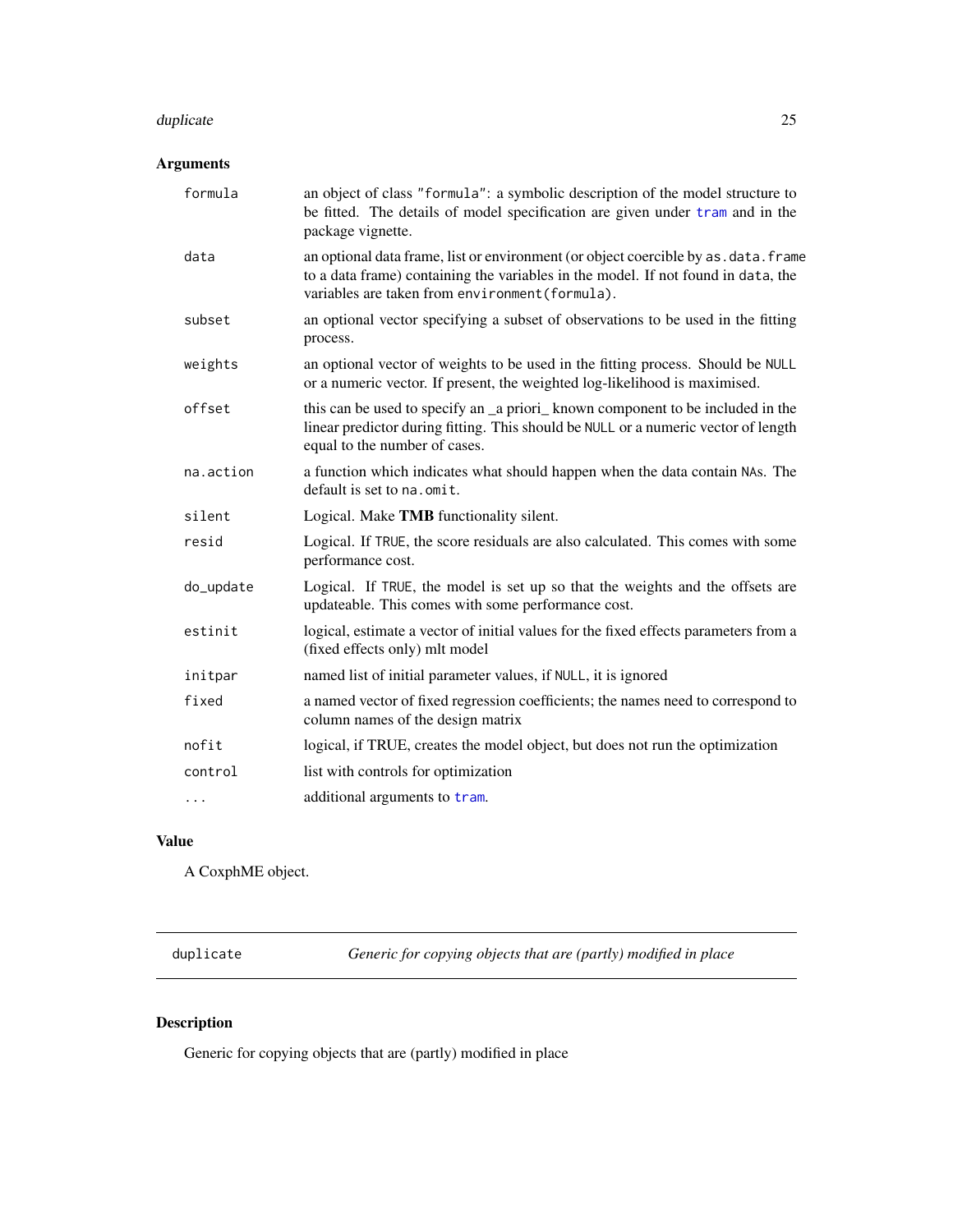#### Usage

duplicate(object, ...)

## Arguments

| object   | An object.           |
|----------|----------------------|
| $\cdots$ | Optional parameters. |

duplicate.tramME *Duplicate a tramME object*

## Description

In general, this is not necessary for the usual usage of tramME. It is only written to avoid errors stemming from the fact that some parts of the tramME object are modified in place.

## Usage

```
## S3 method for class 'tramME'
duplicate(object, ...)
```
#### Arguments

| object                  | A tramME object.                        |
|-------------------------|-----------------------------------------|
| $\cdot$ $\cdot$ $\cdot$ | Optional arguments (currently ignored). |

duplicate.tramTMB *Create a duplicate of the tramTMB object*

## Description

Create a duplicate of the tramTMB object

## Usage

## S3 method for class 'tramTMB' duplicate(object, ...)

| object   | A tramTMB object.               |
|----------|---------------------------------|
| $\cdots$ | Optional parameters (not used). |

<span id="page-25-0"></span>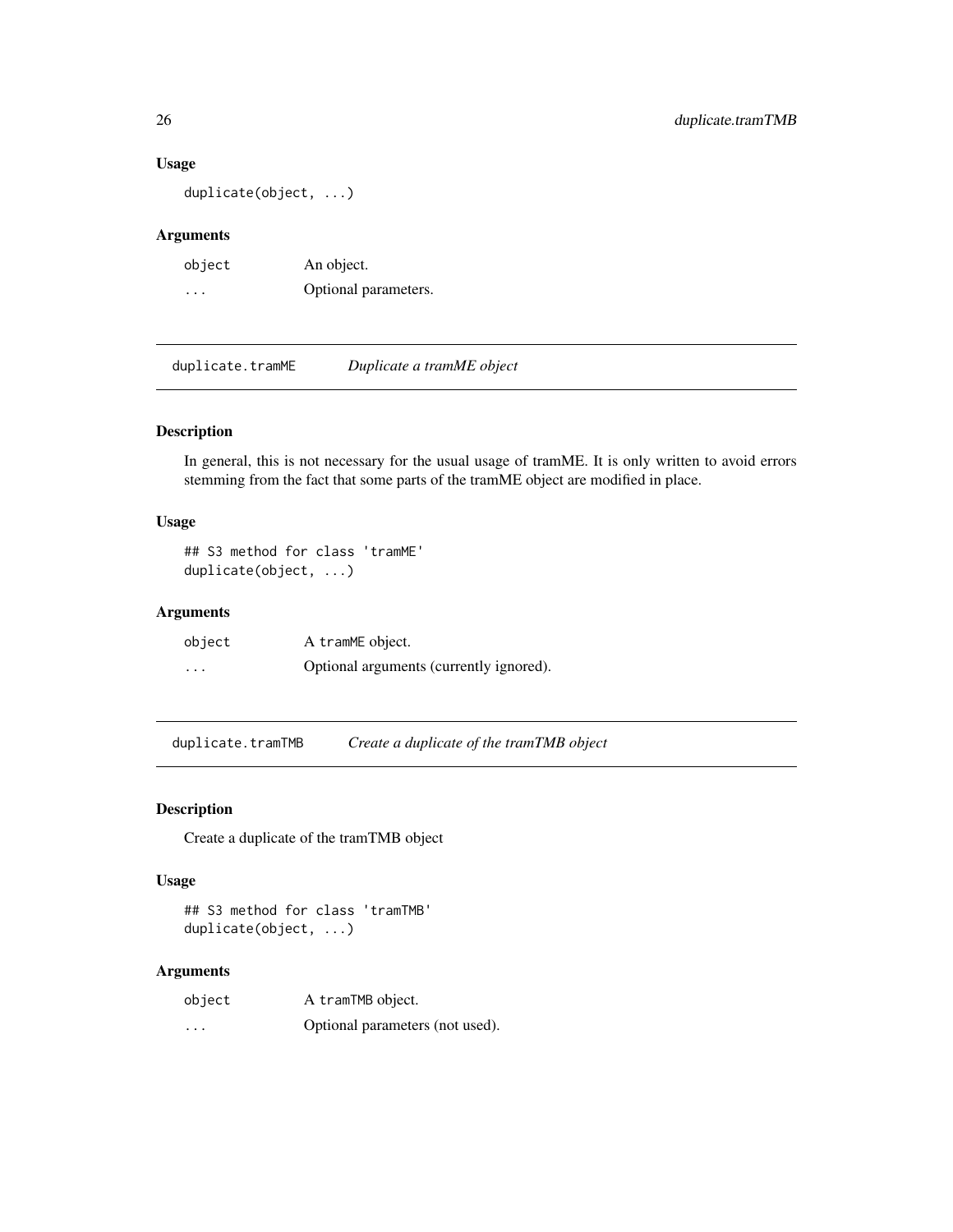<span id="page-26-0"></span>

Create fixed effects data and initial parameters

# Usage

fe\_terms(mod)

## Arguments

mod a mlt model

fitmod *Fit the model.*

## Description

Fit the model.

## Usage

fitmod(object, ...)

## Arguments

| object   | An object.           |
|----------|----------------------|
| $\cdots$ | Optional parameters. |

fitmod.tramME *Call the optimizer on a tramME object*

# Description

Call the optimizer on a tramME object

```
## S3 method for class 'tramME'
fitmod(object, initpar = NULL, control = optim_countcol(), ...)
```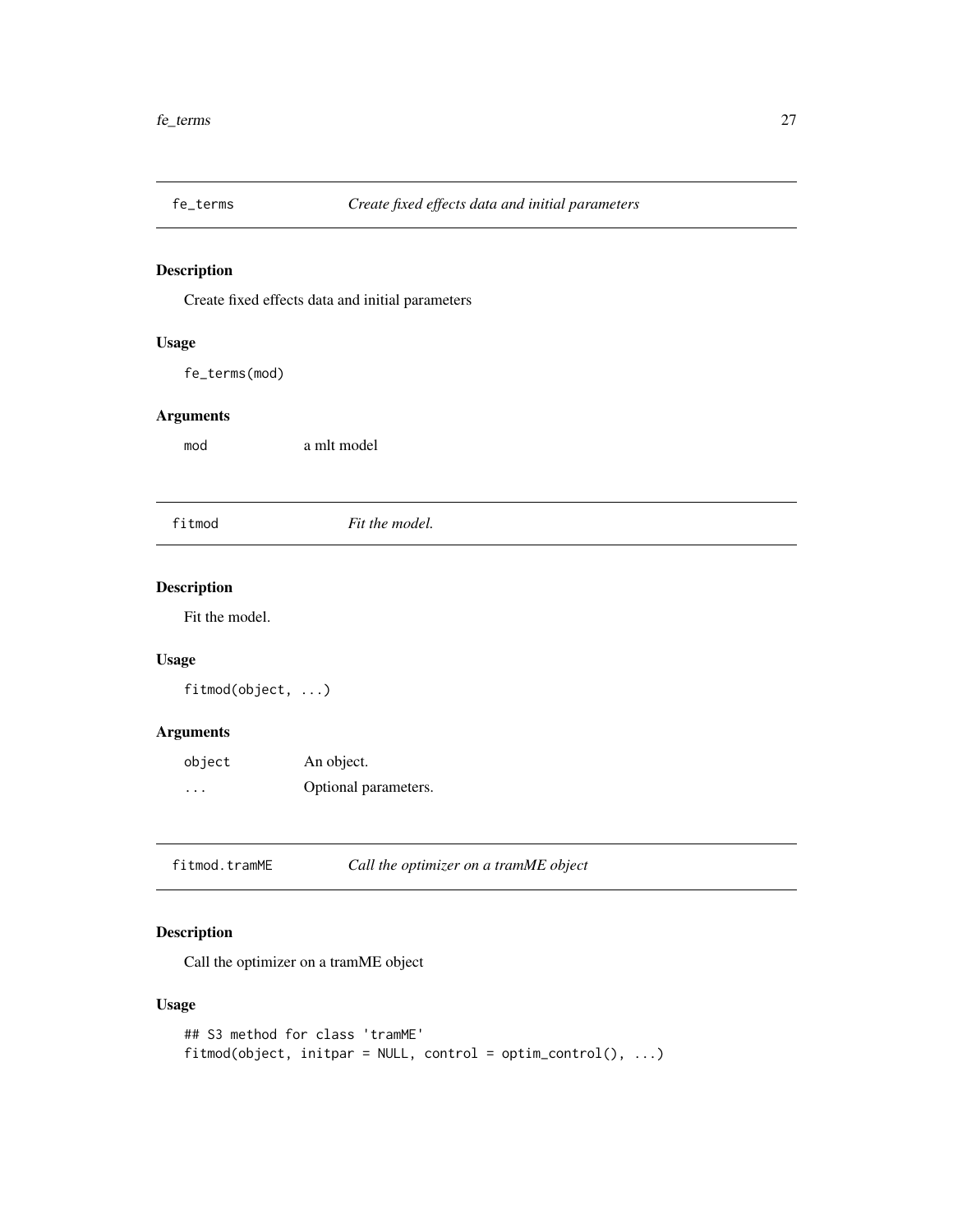# <span id="page-27-0"></span>Arguments

| object                  | A tramME object.                                               |
|-------------------------|----------------------------------------------------------------|
| initpar                 | named list of initial parameter values, if NULL, it is ignored |
| control                 | list with controls for optimization                            |
| $\cdot$ $\cdot$ $\cdot$ | additional arguments to tram.                                  |

is.pd *Check positive definiteness*

## Description

Check positive definiteness

## Usage

is.pd(m)

# Arguments

m a matrix

#### Value

logical

# LehmannME *Mixed-effects version of* [Lehmann](#page-0-0)

## Description

Mixed-effects version of [Lehmann](#page-0-0)

```
LehmannME(
  formula,
  data,
  subset,
 weights,
 offset,
  na.action = na.omit,
  silent = TRUE,
  resid = FALSE,
  do_update = FALSE,
```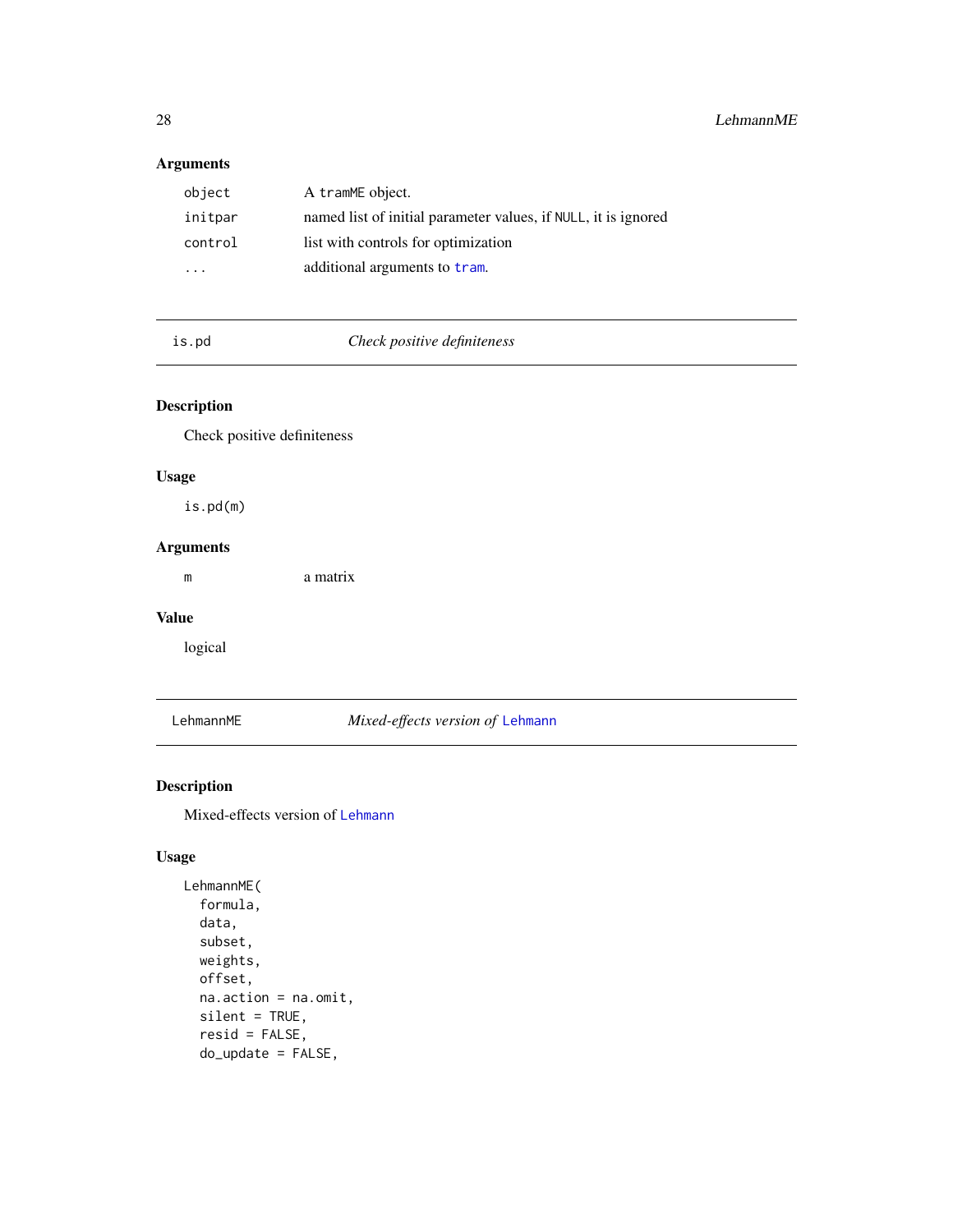# LehmannME 29

```
estinit = TRUE,initpar = NULL,fixed = NULL,nofit = FALSE,
 control = optim_control(),
  ...
\mathcal{L}
```
# Arguments

| formula   | an object of class "formula": a symbolic description of the model structure to<br>be fitted. The details of model specification are given under tram and in the<br>package vignette.                                         |
|-----------|------------------------------------------------------------------------------------------------------------------------------------------------------------------------------------------------------------------------------|
| data      | an optional data frame, list or environment (or object coercible by as . data. frame<br>to a data frame) containing the variables in the model. If not found in data, the<br>variables are taken from environment (formula). |
| subset    | an optional vector specifying a subset of observations to be used in the fitting<br>process.                                                                                                                                 |
| weights   | an optional vector of weights to be used in the fitting process. Should be NULL<br>or a numeric vector. If present, the weighted log-likelihood is maximised.                                                                |
| offset    | this can be used to specify an _a priori_known component to be included in the<br>linear predictor during fitting. This should be NULL or a numeric vector of length<br>equal to the number of cases.                        |
| na.action | a function which indicates what should happen when the data contain NAs. The<br>default is set to na.omit.                                                                                                                   |
| silent    | Logical. Make TMB functionality silent.                                                                                                                                                                                      |
| resid     | Logical. If TRUE, the score residuals are also calculated. This comes with some<br>performance cost.                                                                                                                         |
| do_update | Logical. If TRUE, the model is set up so that the weights and the offsets are<br>updateable. This comes with some performance cost.                                                                                          |
| estinit   | logical, estimate a vector of initial values for the fixed effects parameters from a<br>(fixed effects only) mlt model                                                                                                       |
| initpar   | named list of initial parameter values, if NULL, it is ignored                                                                                                                                                               |
| fixed     | a named vector of fixed regression coefficients; the names need to correspond to<br>column names of the design matrix                                                                                                        |
| nofit     | logical, if TRUE, creates the model object, but does not run the optimization                                                                                                                                                |
| control   | list with controls for optimization                                                                                                                                                                                          |
| .         | additional arguments to tram.                                                                                                                                                                                                |
|           |                                                                                                                                                                                                                              |

# Value

A LehmannME object.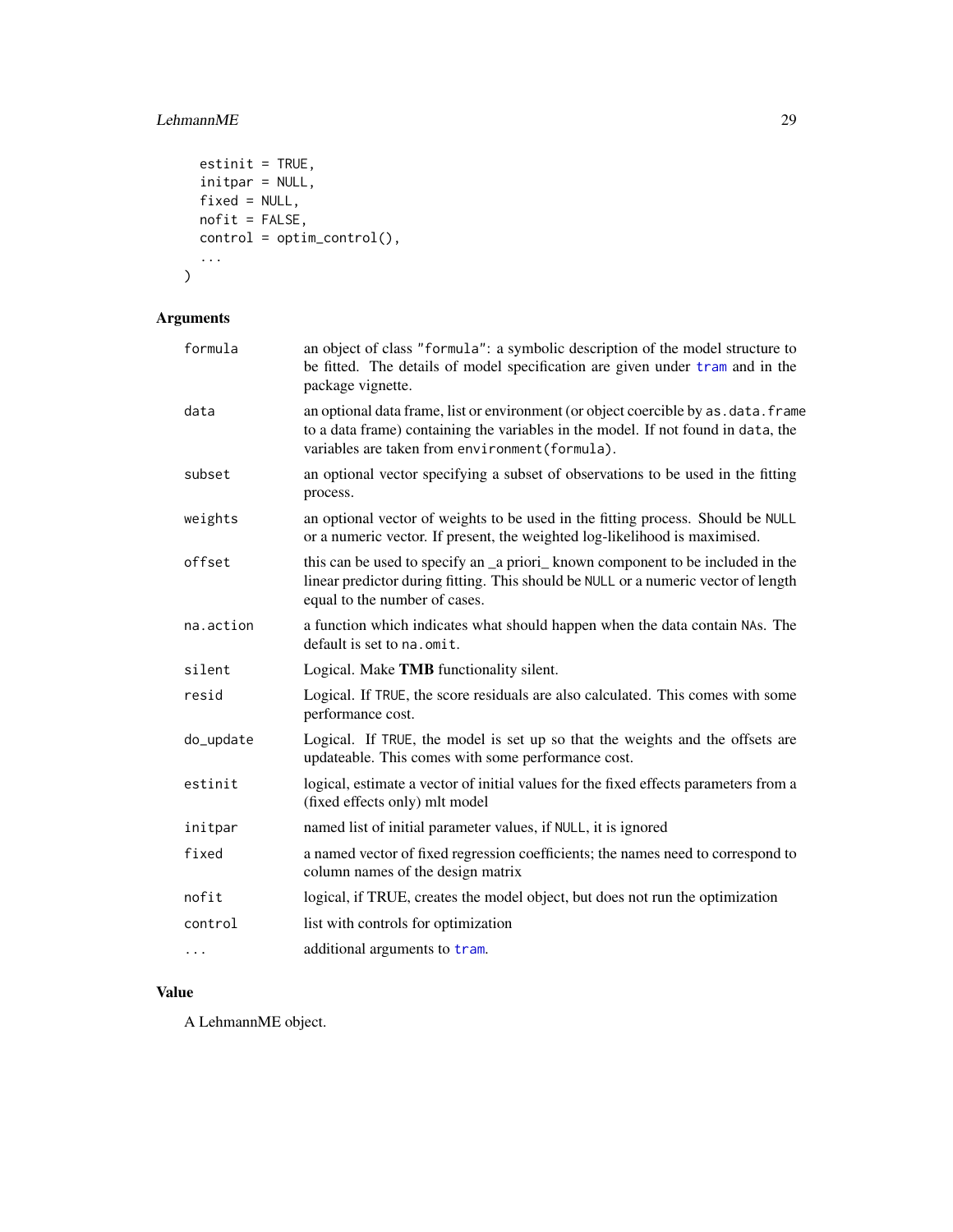<span id="page-29-0"></span>

ME version of tram::Lm

# Usage

```
LmME(
  formula,
  data,
  subset,
  weights,
  offset,
  na.action = na.omit,
  silent = TRUE,
  resid = FALSE,do_update = FALSE,
  estinit = TRUE,
  initpar = NULL,
  fixed = NULL,
  nofit = FALSE,
  control = optim_control(),
  ...
)
```

| formula   | an object of class "formula": a symbolic description of the model structure to<br>be fitted. The details of model specification are given under tram and in the<br>package vignette.                                         |
|-----------|------------------------------------------------------------------------------------------------------------------------------------------------------------------------------------------------------------------------------|
| data      | an optional data frame, list or environment (or object coercible by as . data. frame<br>to a data frame) containing the variables in the model. If not found in data, the<br>variables are taken from environment (formula). |
| subset    | an optional vector specifying a subset of observations to be used in the fitting<br>process.                                                                                                                                 |
| weights   | an optional vector of weights to be used in the fitting process. Should be NULL<br>or a numeric vector. If present, the weighted log-likelihood is maximised.                                                                |
| offset    | this can be used to specify an a priori known component to be included in the<br>linear predictor during fitting. This should be NULL or a numeric vector of length<br>equal to the number of cases.                         |
| na.action | a function which indicates what should happen when the data contain NAs. The<br>default is set to na.omit.                                                                                                                   |
| silent    | Logical. Make <b>TMB</b> functionality silent.                                                                                                                                                                               |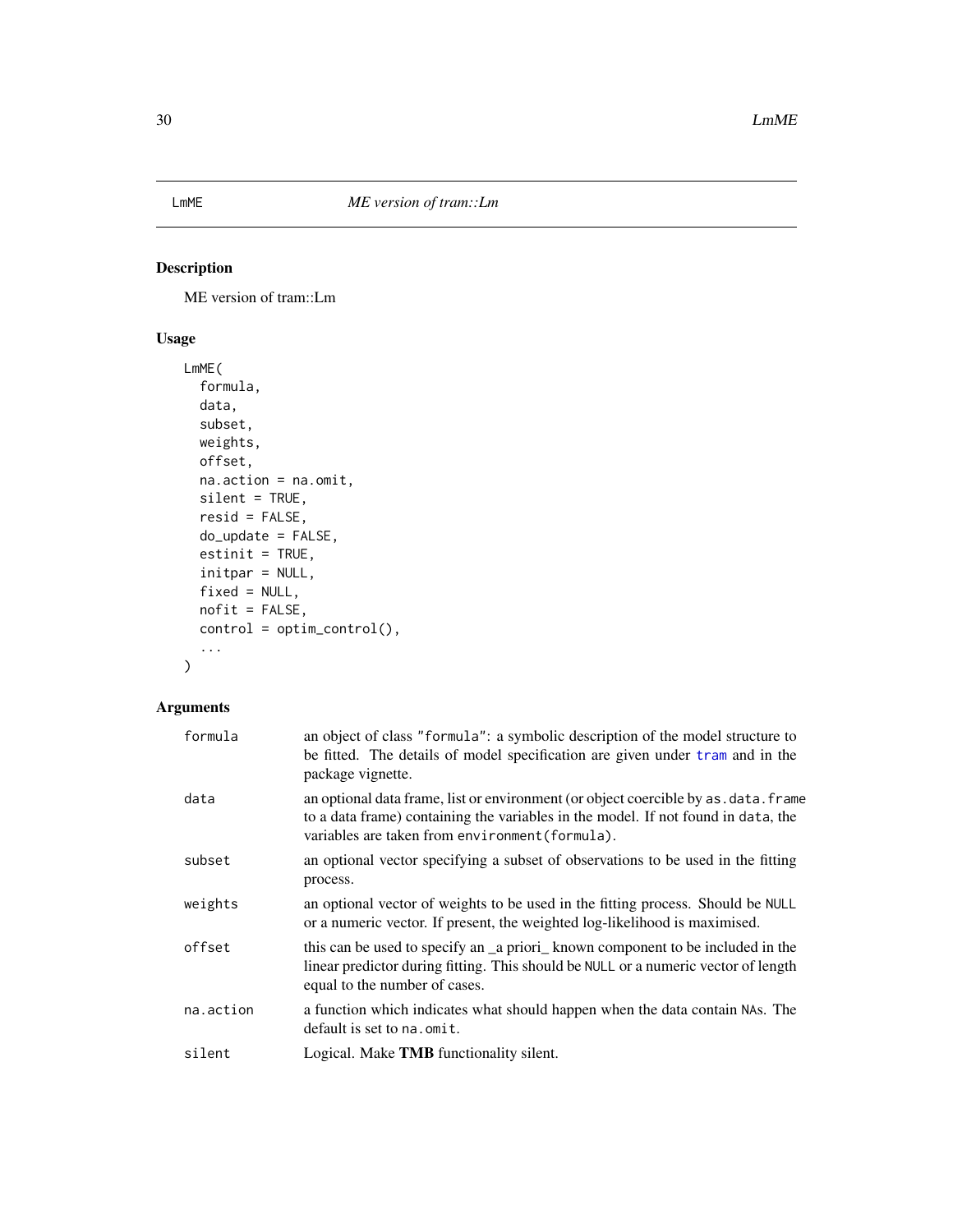# <span id="page-30-0"></span>logLik.tramME 31

| Logical. If TRUE, the score residuals are also calculated. This comes with some<br>performance cost.                                |
|-------------------------------------------------------------------------------------------------------------------------------------|
| Logical. If TRUE, the model is set up so that the weights and the offsets are<br>updateable. This comes with some performance cost. |
| logical, estimate a vector of initial values for the fixed effects parameters from a<br>(fixed effects only) mlt model              |
| named list of initial parameter values, if NULL, it is ignored                                                                      |
| a named vector of fixed regression coefficients; the names need to correspond to<br>column names of the design matrix               |
| logical, if TRUE, creates the model object, but does not run the optimization                                                       |
| list with controls for optimization                                                                                                 |
| additional arguments to tram.                                                                                                       |
|                                                                                                                                     |

## Value

A LmME object.

| logLik.tramME | Get the log-likelihood of the model |
|---------------|-------------------------------------|
|               |                                     |

# Description

Get the log-likelihood of the model

# Usage

```
## S3 method for class 'tramME'
logLik(
  object,
 param = c(coef(object, with_baseline = TRUE, fixed = FALSE), varcov(object, as.theta
    = TRUE)),
  newdata = NULL,
  ...
\mathcal{L}
```
# Arguments

| object   | A tramME object.                                                       |
|----------|------------------------------------------------------------------------|
| param    | An optional vector of parameter values in the structure (beta, theta). |
| newdata  | An optional data frame to calculate the out-of-sample log-likelihood.  |
| $\cdots$ | Optional argument (for consistency with generic).                      |

#### Value

A numeric value of the log-likelihood.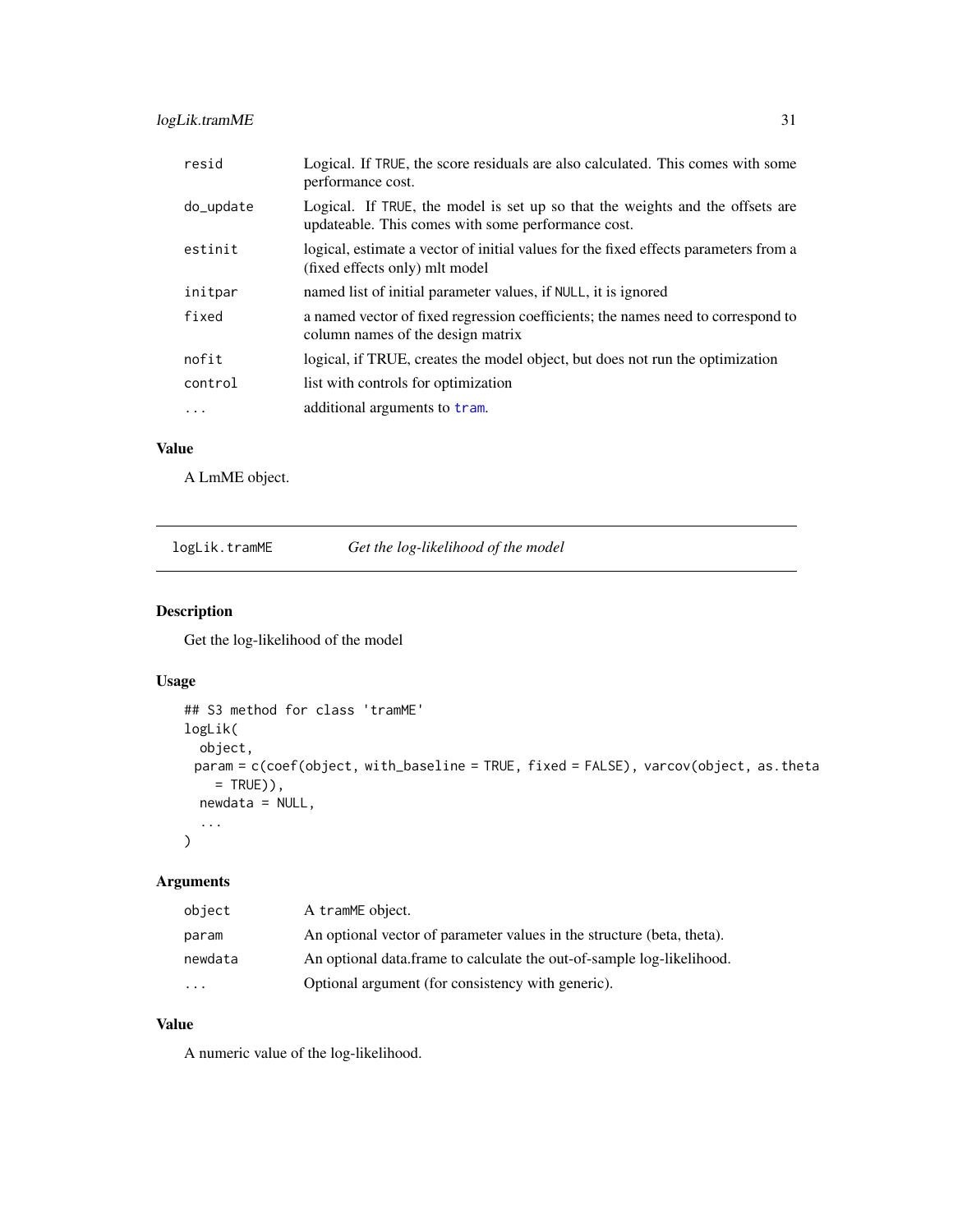## Examples

```
data("sleepstudy", package = "lme4")
fit <- LmME(Reaction ~ Days + (Days | Subject), data = sleepstudy)
logLik(fit)
```
s **Generic method for extracting terms of the linear predictor** 

#### Description

Generic method for extracting terms of the linear predictor

#### Usage

lpterms(object, ...)

#### Arguments

| object | A model object      |
|--------|---------------------|
| .      | Optional parameters |

#### Value

The value of the baseline transfromation function at certain points.

| lpterms.tramME | Get inidvidual terms of the linear predictor and their confidence inter- |
|----------------|--------------------------------------------------------------------------|
|                | vals                                                                     |

## Description

term can be variable groups (baseline/interacting or shift) or names of variables.

```
## S3 method for class 'tramME'
lpterms(
 object,
  newdata = model-frame(object)[, -1L],term = c("baseline", "shift"),
  type = c("trafo", "distribution", "survivor", "cumhazard"),
  confidence = c("none", "interval", "band"),
  level = 0.95,K = 50,
  ...
\mathcal{L}
```
<span id="page-31-0"></span>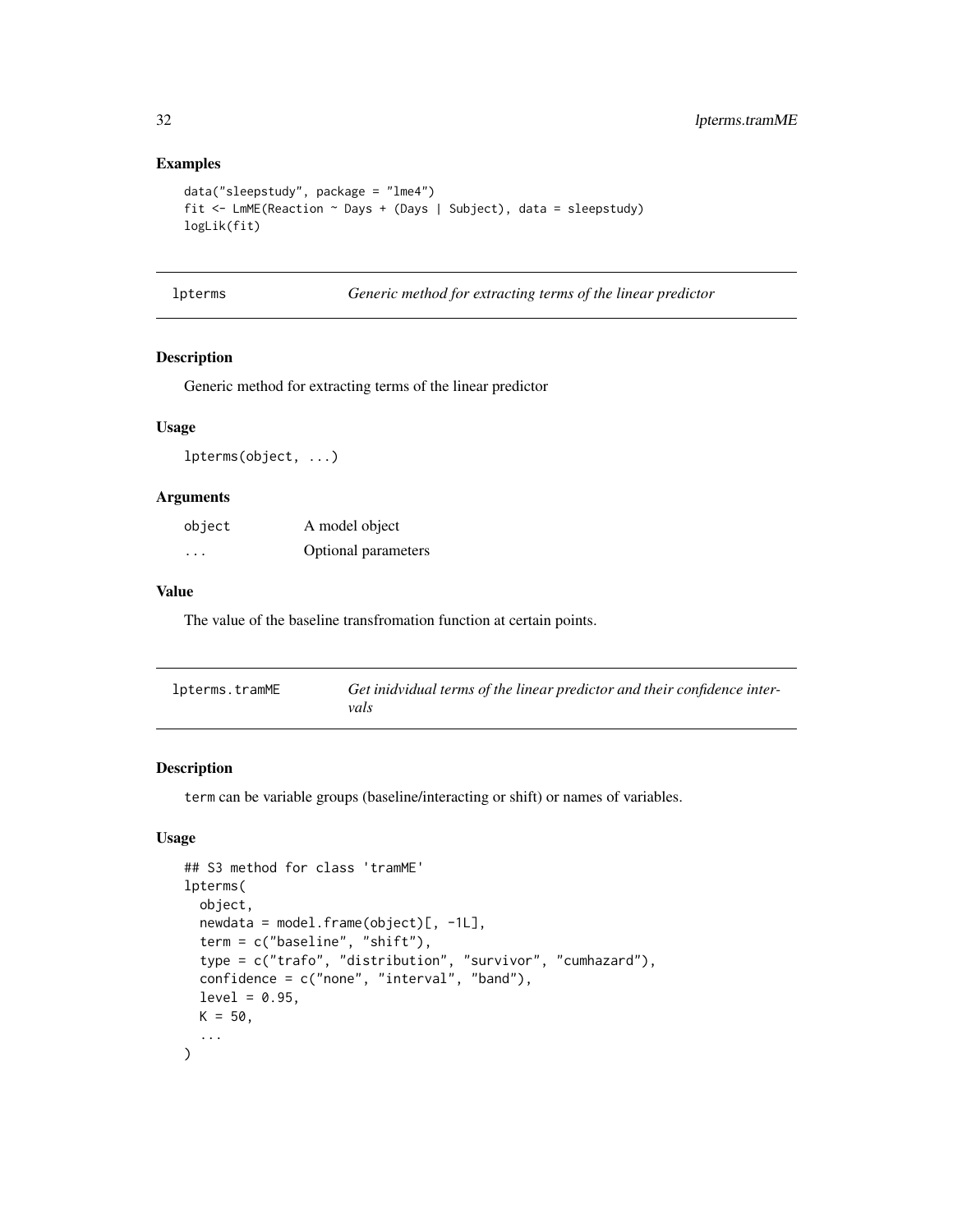#### <span id="page-32-0"></span>Arguments

| object     | A tramME object.                                                          |
|------------|---------------------------------------------------------------------------|
| newdata    | A data. Frame containing the values at which the functions are evaluated. |
| term       | The names or identifiers of the terms we want to evaluate.                |
| type       | The scale on which the functions are evaluated.                           |
| confidence | Pointwise confidence interval or confidence band.                         |
| level      | Confidence level.                                                         |
| K          | Integer, number of points of the grid the function is evaluated on.       |
| $\cdot$    | Additional parameters (for consistency with generic)                      |

## Value

Matrix or list of matrices containing the point estimates and the confidence intervals.

#### Note

Currently it only takes the fixed effects into account when calculating intervals (either pointwise confidence intervals or confidence bands).

#### Examples

```
data("sleepstudy", package = "lme4")
fit <- LmME(Reaction ~ Days + (Days | Subject), data = sleepstudy)
tr \le 1pterms(fit, type = "distribution", confidence = "interval", K = 100)
```
model.frame.tramME *Extract model frame from a tramME model*

#### Description

Extract model frame from a tramME model

#### Usage

```
## S3 method for class 'tramME'
model.frame(formula, ...)
```

| formula | A tramME object                        |
|---------|----------------------------------------|
| $\cdot$ | Optional arguments (currently ignored) |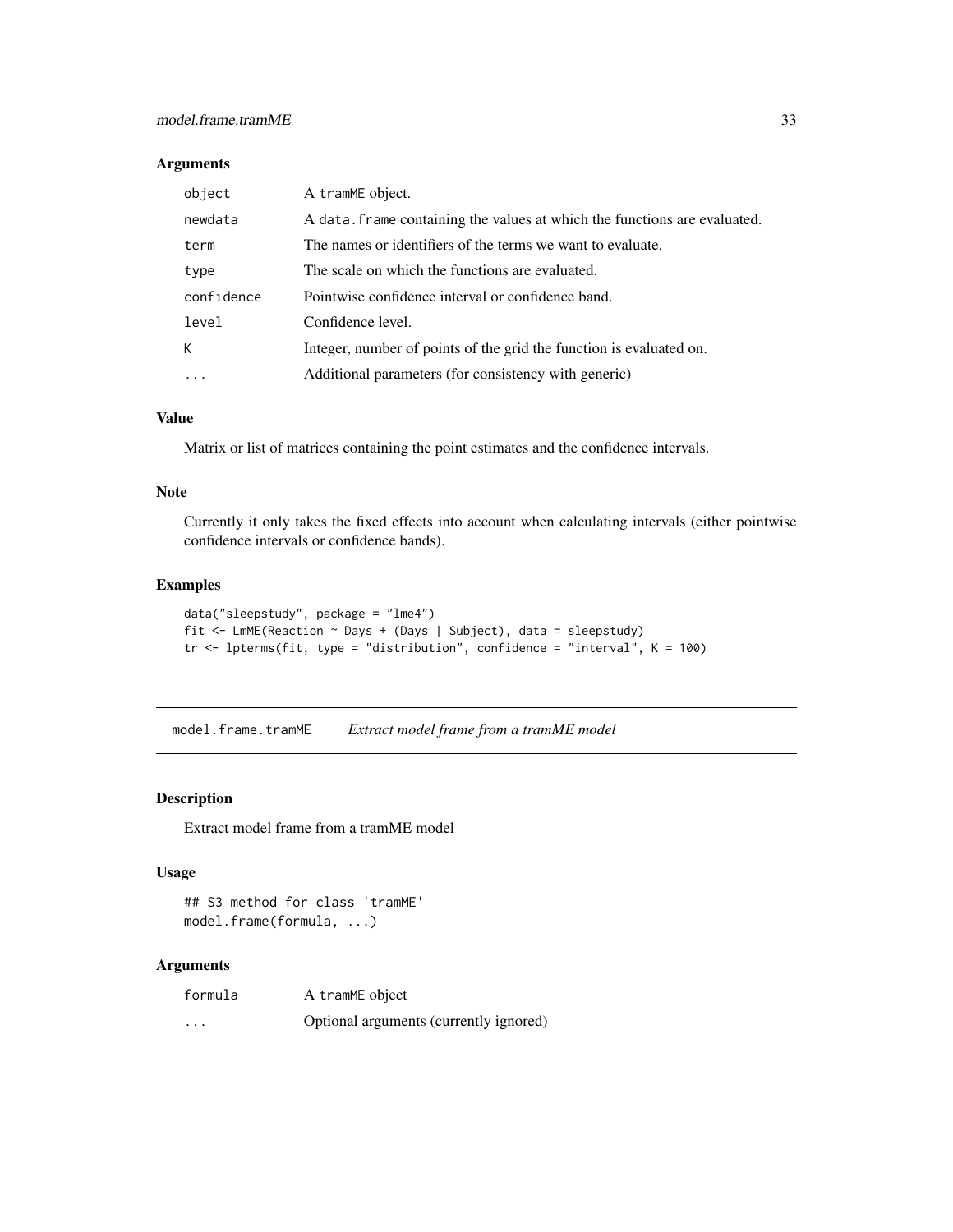<span id="page-33-0"></span>model.matrix.tramME *Model matrix for tramME mdoels*

## Description

Creates the model matrix of fixed and random effects corresponding a tramME model from a data.frame of response and covariate values.

## Usage

```
## S3 method for class 'tramME'
model.matrix(
 object,
  data = model.frame(object),
  type = c("fixef", "ranef"),
 with_baseline = TRUE,
  ...
\mathcal{L}
```
# Arguments

| object        | A tramME object.                                                                                                                                                                     |
|---------------|--------------------------------------------------------------------------------------------------------------------------------------------------------------------------------------|
| data          | A data. frame containing the variable values.                                                                                                                                        |
| type          | Either "fixef" or "ranef".                                                                                                                                                           |
| with_baseline | Logical; indicating whether the returned fixed effects model matrix should con-<br>tain the columns corresponding to the baseline transfromation. (ignored when<br>$type = "ranef")$ |
| .             | Additional arguments.                                                                                                                                                                |

# Note

The model matrix of the random effects is a sparse matrix and it is transposed to be directly used with Matrix::crossprod which is faster than transposing and multiplying.

<span id="page-33-1"></span>offset *Generic method for* "offset"

## Description

Generic method for "offset"

#### Usage

offset(object)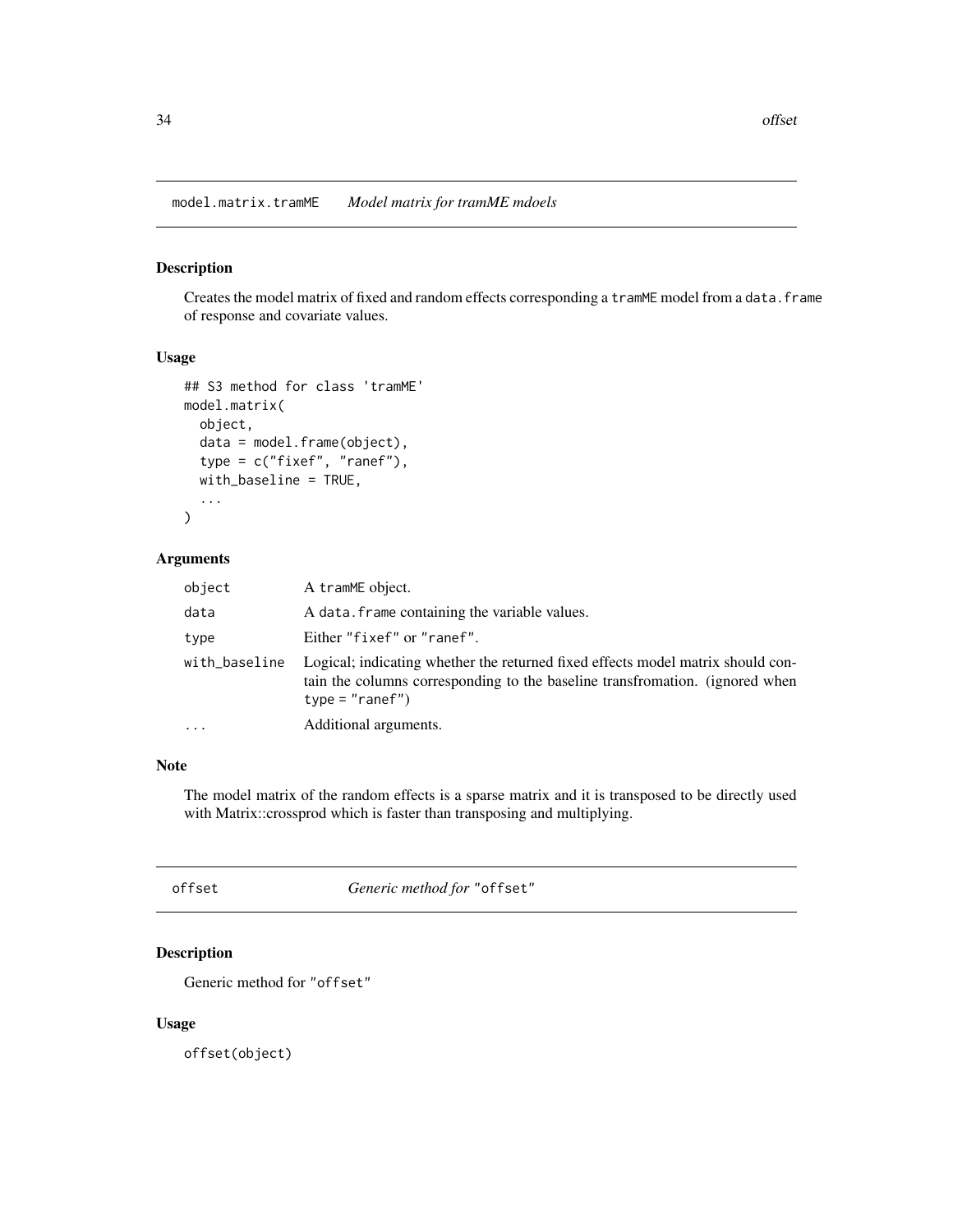# <span id="page-34-0"></span>offset.default 35

# Arguments

object An object.

offset.default *Default method for* "offset"

## Description

Overloads the original [offset](#page-33-1) function.

## Usage

## Default S3 method: offset(object)

## Arguments

object An offset to be included in a model frame

offset.tramME *Get the offset vector of a tramME object.*

## Description

Get the offset vector of a tramME object.

## Usage

```
## S3 method for class 'tramME'
offset(object)
```
## Arguments

object A tramME object.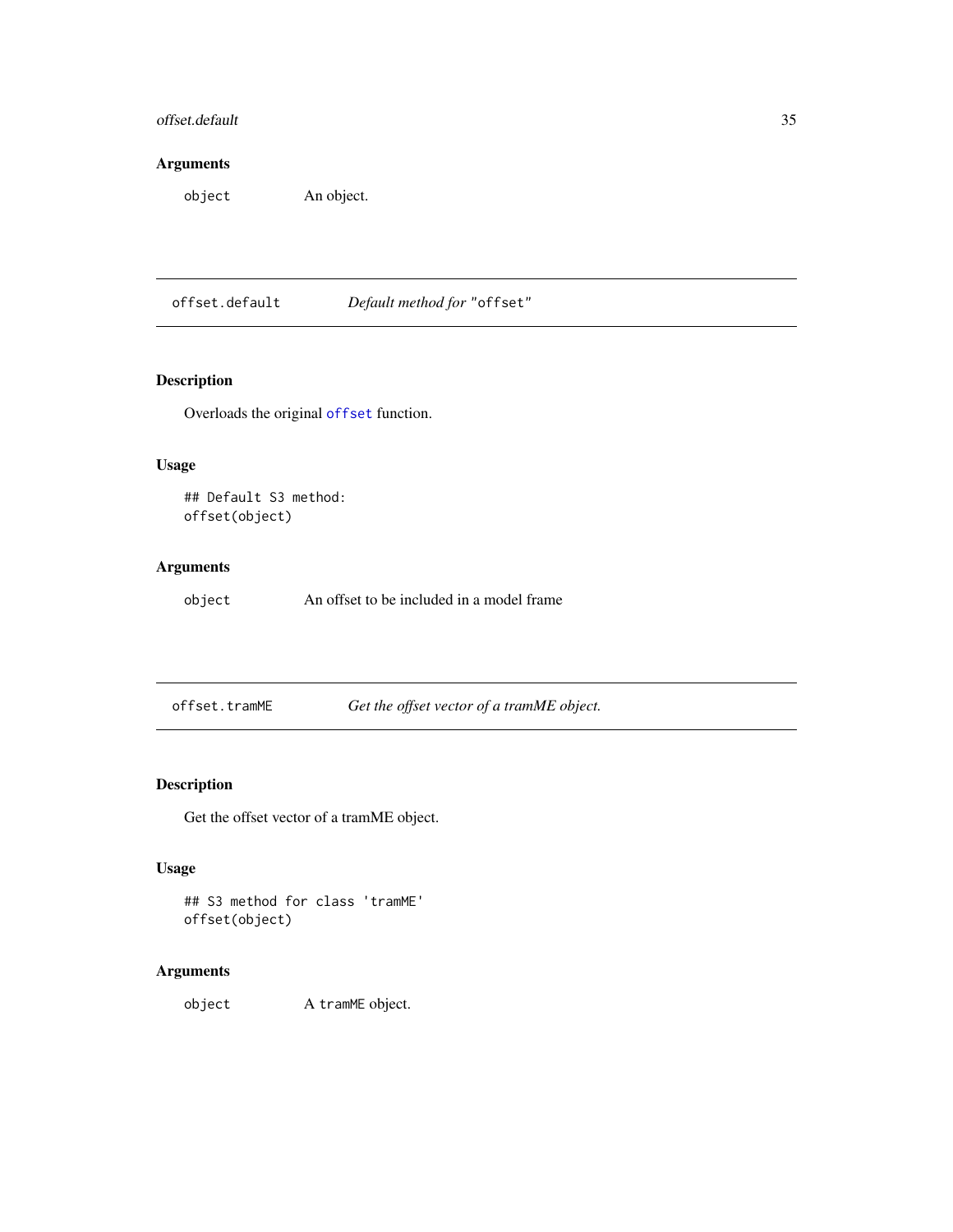<span id="page-35-0"></span>

Generic method for "offset<-"

#### Usage

offset(object) <- value

## Arguments

| object | A model object.                |
|--------|--------------------------------|
| value  | The new vector of the offsets. |

#### Value

An object with the same class as object, with updated offset vector.

offset<-.tramME *Set the values of the offsets of a tramME model.*

## Description

This method updates the internal tramTMB object, the model.frame of the tramME object and the function call to propagate the change.

## Usage

## S3 replacement method for class 'tramME' offset(object) <- value

#### Arguments

| object | A tramME object defined with do_update = TRUE. |
|--------|------------------------------------------------|
| value  | A vector of new offset values.                 |

#### Value

A tramME object with the new offset values.

#### Note

It works only when the tramME model is defined with do\_update = TRUE.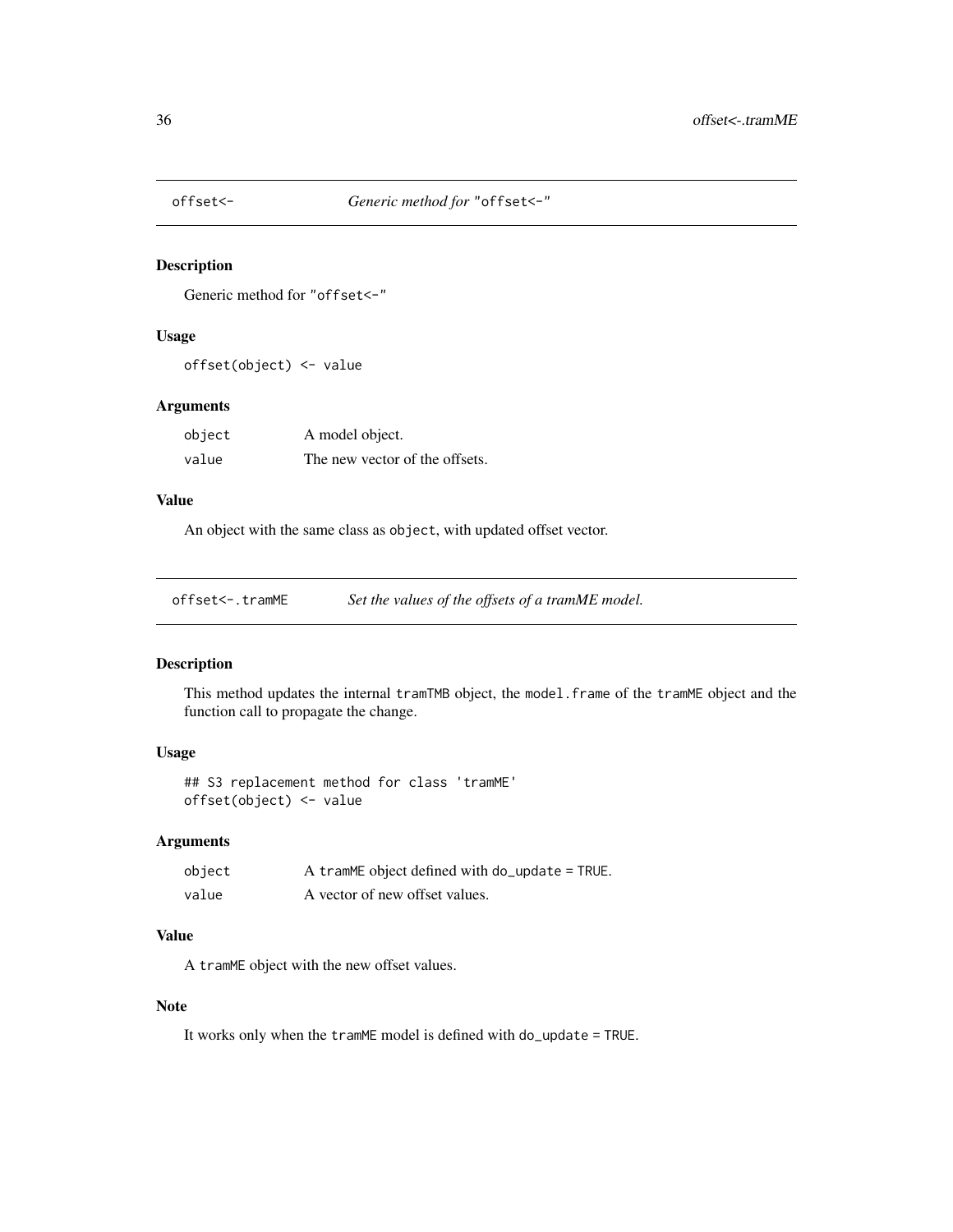<span id="page-36-0"></span>

Set up and control optimization parameters

## Usage

```
optim_control(
  method = c("nlminb", "BFGS", "CG", "L-BFGS-B"),
  scale = TRUE,
  trace = FALSE,
  ntry = 5,
  ...
\mathcal{L}
```
## Arguments

| method   | Optimization procedure.                                                                    |
|----------|--------------------------------------------------------------------------------------------|
| scale    | Logical; if TRUE rescale the fixed effects design matrix to improve convergence.           |
| trace    | Logical; print trace of the optimization.                                                  |
| ntry     | Number of restarts with new random initialization if optimization fails to con-<br>verge.  |
| $\cdots$ | Optional arguments passed to auglag, nlminb or optim as a list of control pa-<br>rameters. |
|          |                                                                                            |

optim\_tramTMB *Optimize the tramTMB object*

# Description

Currently only with alabama::auglag with either nlminb or optim in the case of constrained optimization and nlminb if there are no constraints.

```
optim_tramTMB(
  obj,
  par = NULL,
  method = "nlminb",
  control = list(),trace = FALSE,
  ntry = 5,
  scale = TRUE,
  ...
\mathcal{L}
```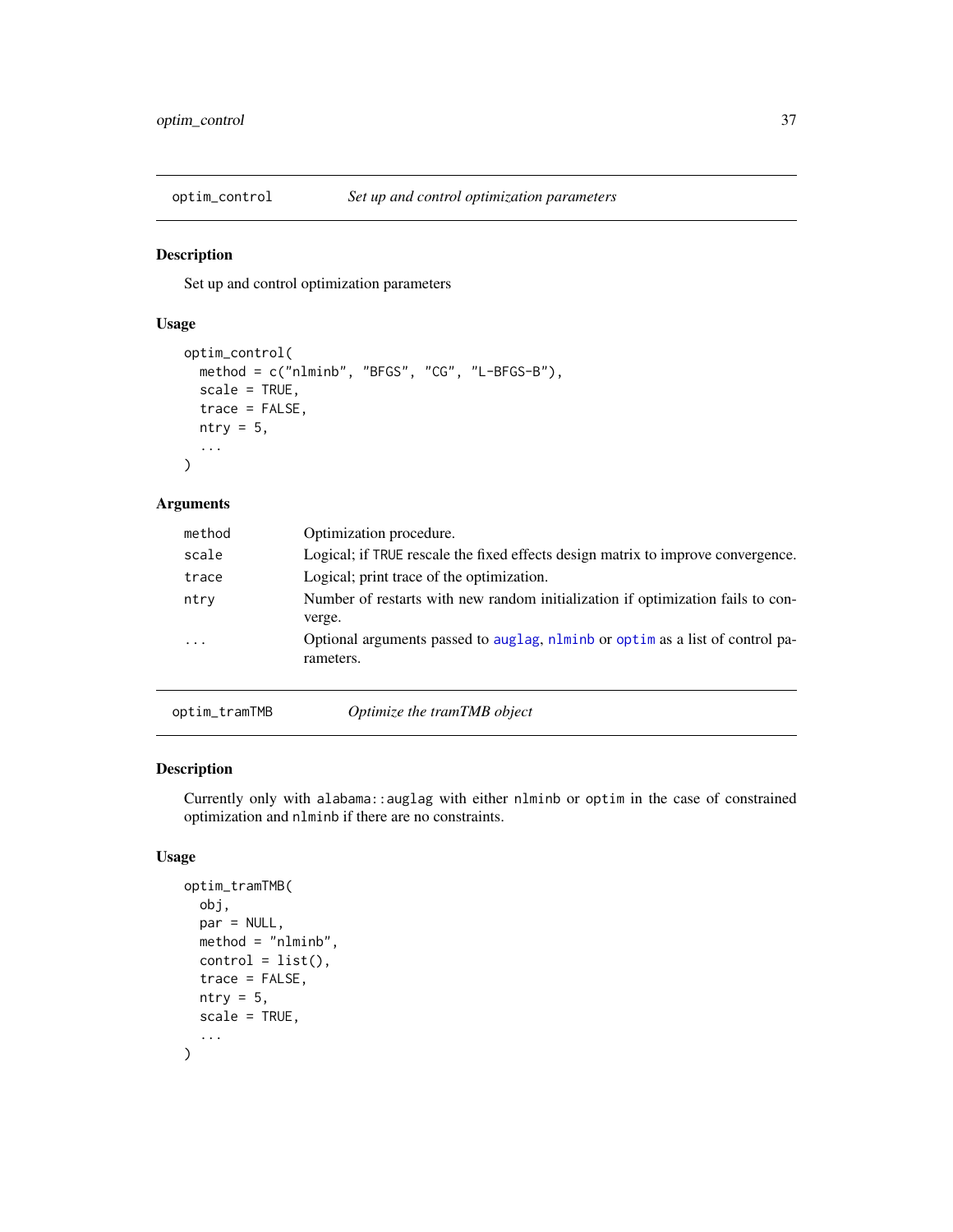# <span id="page-37-0"></span>Arguments

| obj      | a tramTMB object                                                                           |
|----------|--------------------------------------------------------------------------------------------|
| par      | optional vector of initial parameter values                                                |
| method   | the method used by alabama: : auglag                                                       |
| control  | a list of control parameters                                                               |
| trace    | logical, whether the trace should be printed during the optimization                       |
| ntry     | number of restarts with perturbed initial values when not converged                        |
| scale    | Logical, if TRUE, the fixed effects design matrices are scaled to improve conver-<br>gence |
| $\cdots$ | optional arguments, currently not in use                                                   |

# parboot.tramME *Do parametric bootsrap using a tarmME model*

## Description

Do parametric bootsrap using a tarmME model

#### Usage

```
## S3 method for class 'tramME'
parboot(
 object,
 statistic,
 nsim = 1,
 conditional = FALSE,
  seed = NULL,
  ...,
 simplify = TRUE,
 parallel = c("no", "multicore", "snow"),
 ncpus = getOption("profile.ncpus", 1L)
)
```

| object      | A tramME object.                                                                           |
|-------------|--------------------------------------------------------------------------------------------|
| statistic   | A function that calculates the statistic of interest.                                      |
| nsim        | Number of draws.                                                                           |
| conditional | Logical, if TRUE, the resampling is conditional on the fitted vector of random<br>effects. |
| seed        | optional seed for the random number generator                                              |
| $\cdots$    | Optional arguments passed to statistic.                                                    |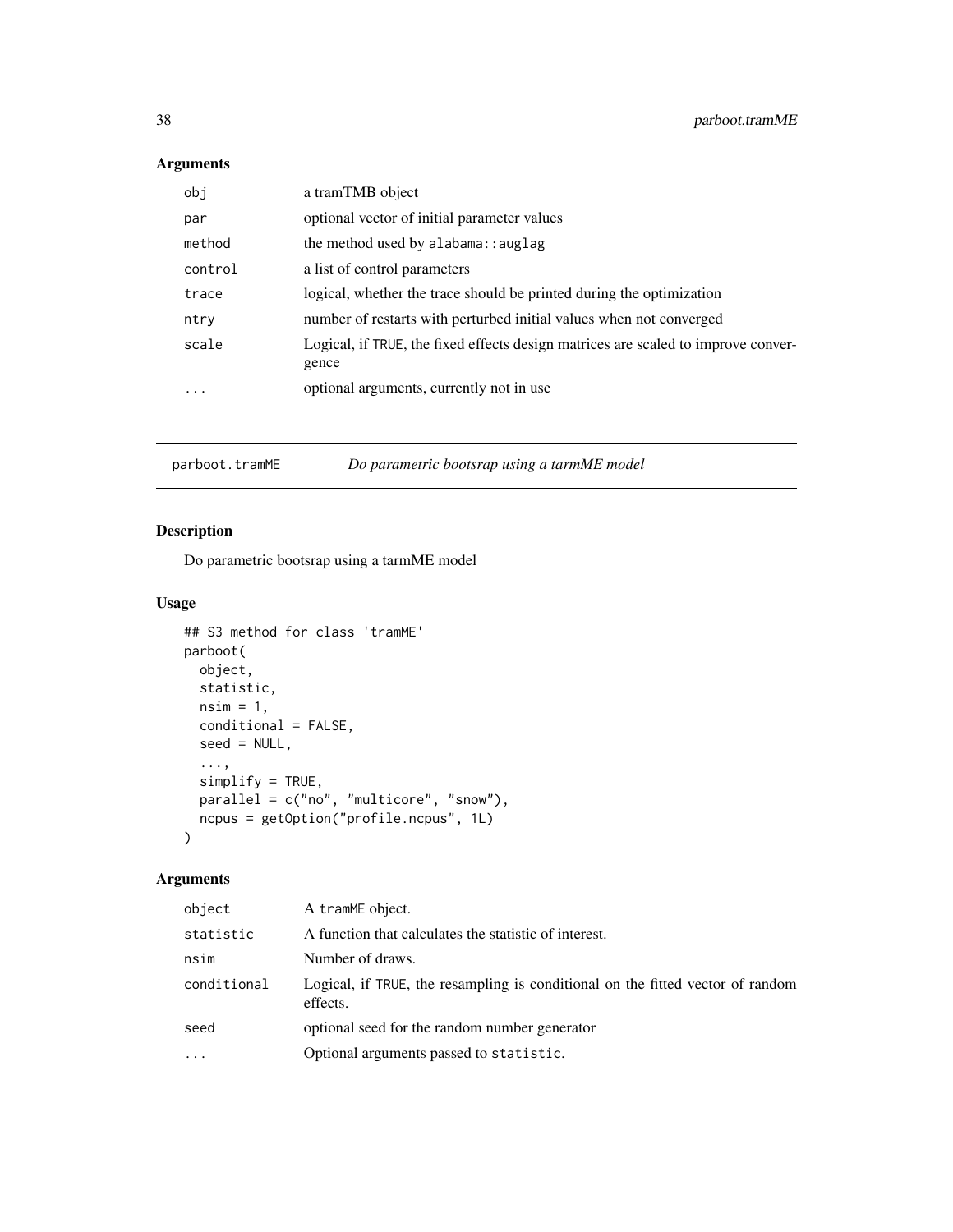<span id="page-38-0"></span>

| simplify | logical or character string; should the result be simplified to a vector, matrix<br>or higher dimensional array if possible? For sapply it must be named and<br>not abbreviated. The default value, TRUE, returns a vector or matrix if appro-<br>priate, whereas if simplify = "array" the result may be an array of "rank"<br>$(=\text{length}(dim(.)))$ one higher than the result of $FUN(X[[i]])$ . |
|----------|----------------------------------------------------------------------------------------------------------------------------------------------------------------------------------------------------------------------------------------------------------------------------------------------------------------------------------------------------------------------------------------------------------|
| parallel | Method for parallel computation.                                                                                                                                                                                                                                                                                                                                                                         |
| ncpus    | Number of cores to use for parallel computation.                                                                                                                                                                                                                                                                                                                                                         |

#### Value

A list/vector/array (whichever is consistent with simplify) of bootstrapped values returned by statistic.

plot.trafo.tramME *Plotting method for* trafo.tramME *objects*

## Description

Plotting method for trafo.tramME objects

#### Usage

```
## S3 method for class 'trafo.tramME'
plot(x, col = 1, fill = "lightgrey", lty = 1, add = FALSE, \dots)
```
## Arguments

| x         | A trafo.tramME object.                                                       |
|-----------|------------------------------------------------------------------------------|
| col       | Line colors, recycled if shorter than the size of the trafo. tram ME object. |
| fill      | Fill color for the confidence intervals.                                     |
| lty       | Line types.                                                                  |
| add       | If TRUE add to an existing plot.                                             |
| $\ddotsc$ | Additional arguments, passed to plot or lines.                               |

#### Value

The original trafo.tramME object, invisibly.

```
data("sleepstudy", package = "lme4")
fit <- BoxCoxME(Reaction ~ Days + (Days | Subject), data = sleepstudy)
tr \le trafo(fit, type = "trafo", confidence = "interval", K = 100)
plot(tr, col = 2, main = "Trafo")
```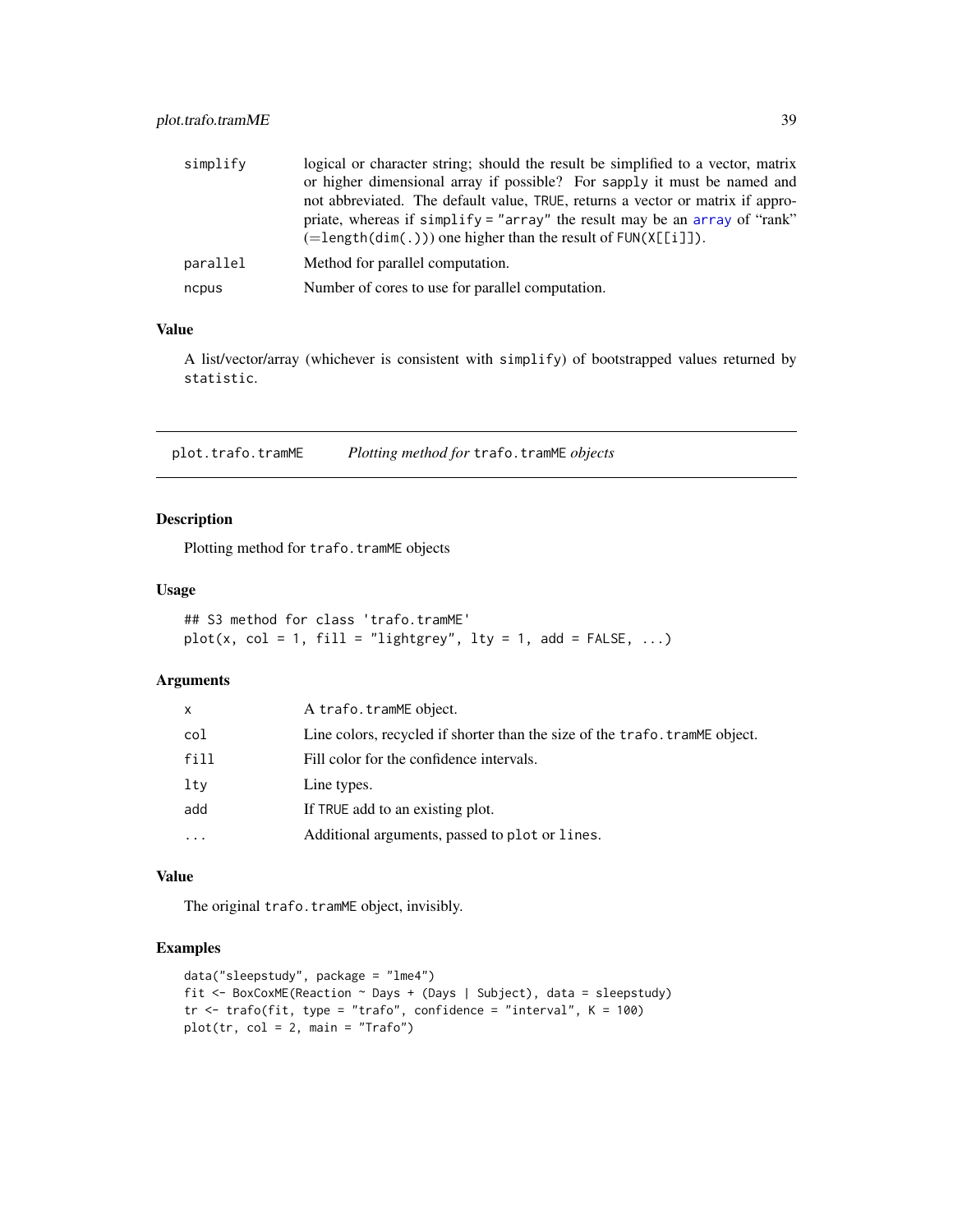<span id="page-39-0"></span>

Plot the conditional distribution evaluated at a grid of possible response values and a set of covariate and random effects values on a specified scale.

#### Usage

```
## S3 method for class 'tramME'
plot(
 x,
 newdata = model-frame(x),ranef = NULL,
 type = c("trafo", "distribution", "survivor", "density", "logdensity", "hazard",
    "loghazard", "cumhazard", "odds", "logodds", "quantile"),
  ...
)
```
#### Arguments

| X       | A tramME object.                                                                                                                                                                                                                                                                                                                                                   |
|---------|--------------------------------------------------------------------------------------------------------------------------------------------------------------------------------------------------------------------------------------------------------------------------------------------------------------------------------------------------------------------|
| newdata | an optional data frame of observations                                                                                                                                                                                                                                                                                                                             |
| ranef   | Random effects (either in named list format or a numeric vector) or the word<br>"zero". See Details.                                                                                                                                                                                                                                                               |
| type    | The scale on which the predictions are evaluated:                                                                                                                                                                                                                                                                                                                  |
|         | • trafo: The prediction evaluated on the scale of the transformation function.<br>• distribution: The prediction evaluated on the scale of the conditional CDF.<br>• survivor: The prediction evaluated on the scale of the (conditional) survivor<br>function.<br>• density, logdensity: The prediction evaluated on the scale of the conditional<br>$(log-)PDF.$ |
|         | • hazard, loghazard, cumhazard: The prediction evaluated on the hazard/log-<br>hazard/cumulative hazard scale.                                                                                                                                                                                                                                                     |
|         | • odds, logodds: The prediction evaluated on the (log-)odds scale.                                                                                                                                                                                                                                                                                                 |
|         | • quantile: Return the quantiles of the conditional outcome distribution cor-<br>responding to newdata. For more information, see Details.                                                                                                                                                                                                                         |
| .       | Additional arguments, passed to plot.mlt.                                                                                                                                                                                                                                                                                                                          |

#### Details

When ranef is equal to "zero", a vector of zeros with the right size is substituted.

For more information on how to control the grid on which the functions are evaluated, see the documentation of [predict.mlt](#page-0-0).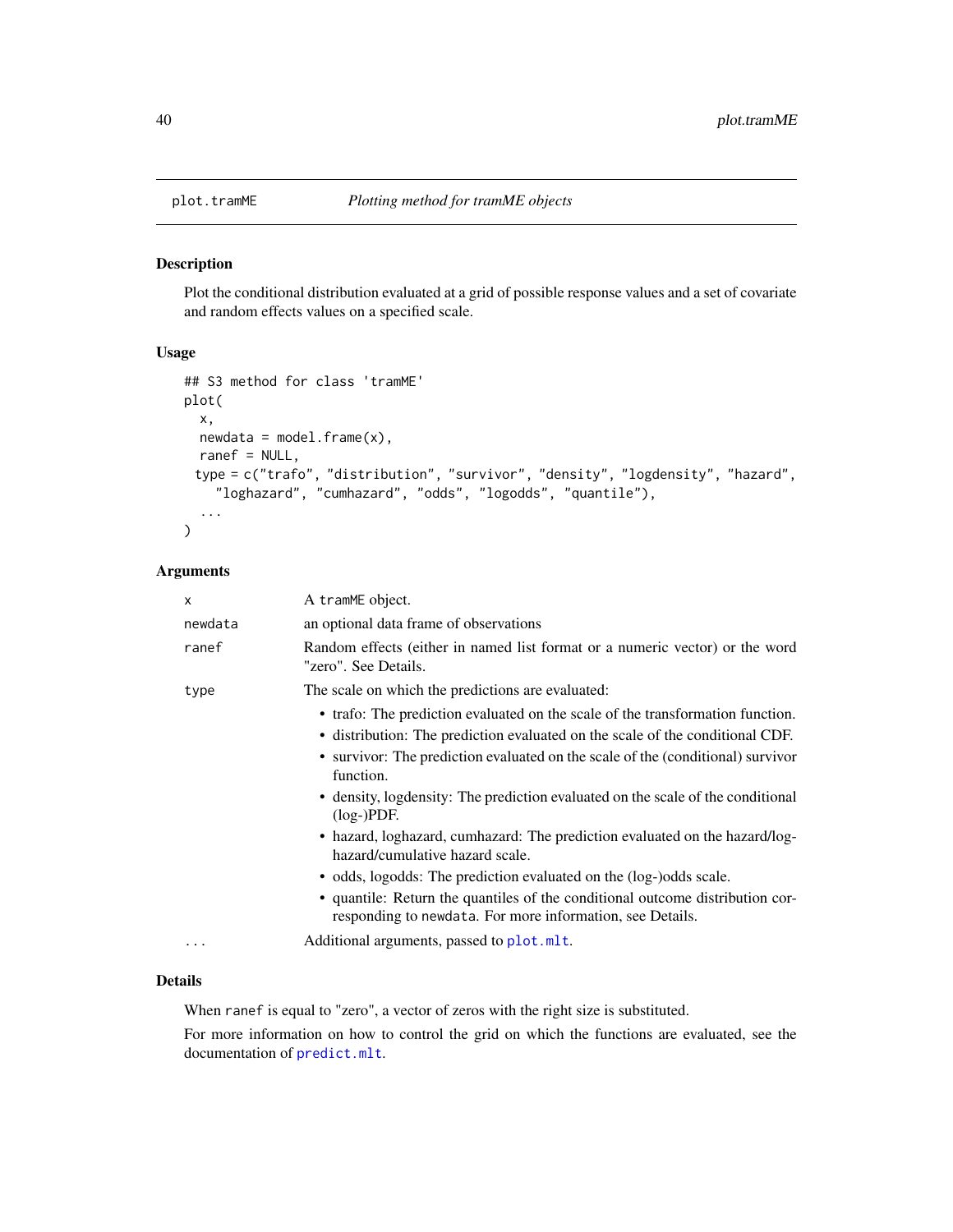#### <span id="page-40-0"></span> $PolrME$  41

# Value

A numeric matrix of the predicted values invisibly.

#### Examples

```
data("sleepstudy", package = "lme4")
fit <- BoxCoxME(Reaction ~ Days + (Days | Subject), data = sleepstudy)
plot(fit, K = 100, type = "density")
```
PolrME *Mixed-effects version of* [Polr](#page-0-0)

## Description

Mixed-effects version of [Polr](#page-0-0)

## Usage

```
PolrME(
  formula,
  data,
  subset,
 weights,
 offset,
 na.action = na.omit,
 method = c("logistic", "probit", "loglog", "cloglog"),
 silent = TRUE,
  resid = FALSE,
 do_update = FALSE,
  estinit = TRUE,
  initpar = NULL,
 fixed = NULL,
 nofit = FALSE,
 control = optim\_control(),...
\mathcal{L}
```

| formula | an object of class "formula": a symbolic description of the model structure to<br>be fitted. The details of model specification are given under tram and in the<br>package vignette.                                         |
|---------|------------------------------------------------------------------------------------------------------------------------------------------------------------------------------------------------------------------------------|
| data    | an optional data frame, list or environment (or object coercible by as . data. frame<br>to a data frame) containing the variables in the model. If not found in data, the<br>variables are taken from environment (formula). |
| subset  | an optional vector specifying a subset of observations to be used in the fitting<br>process.                                                                                                                                 |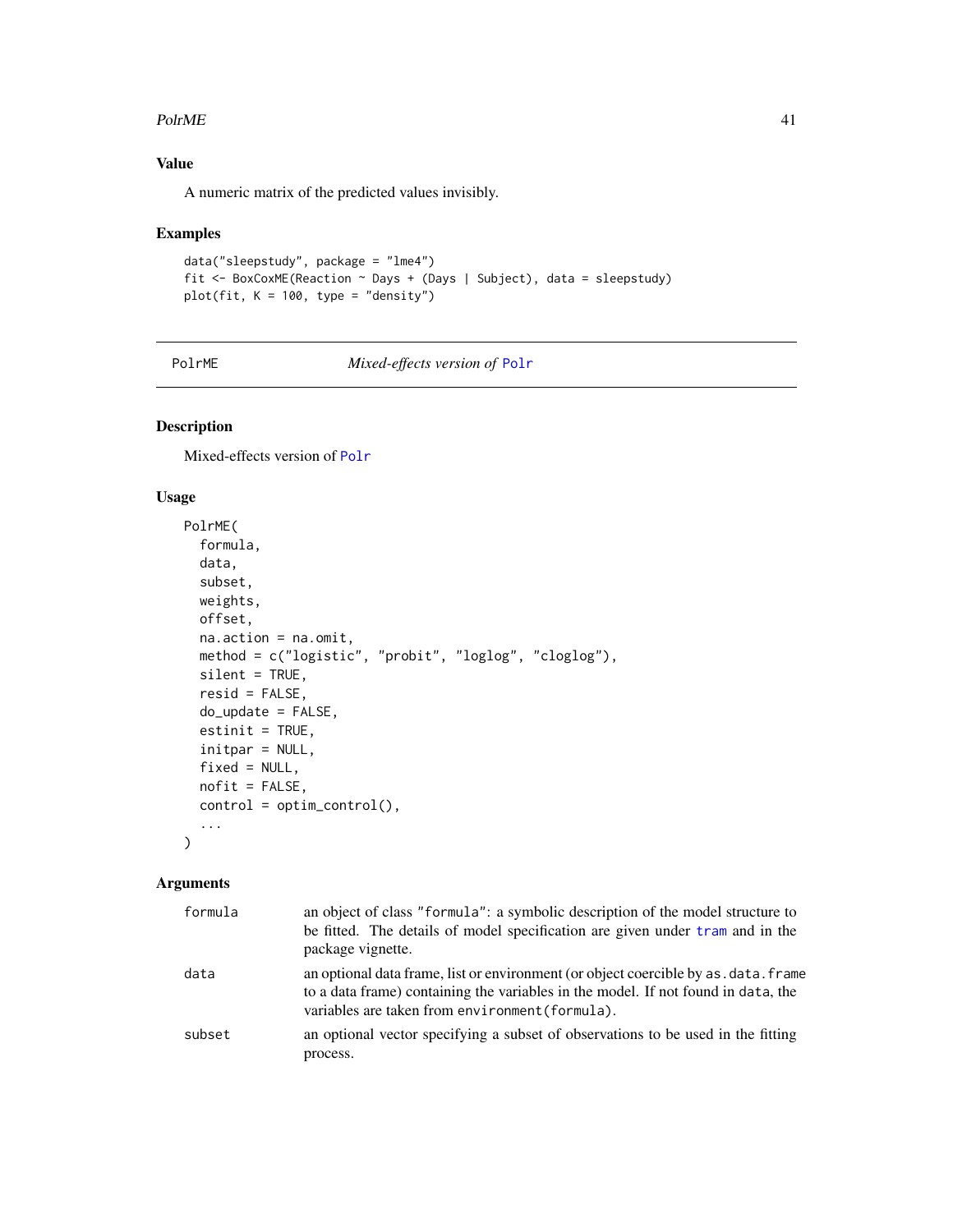<span id="page-41-0"></span>

| weights   | an optional vector of weights to be used in the fitting process. Should be NULL<br>or a numeric vector. If present, the weighted log-likelihood is maximised.                                          |
|-----------|--------------------------------------------------------------------------------------------------------------------------------------------------------------------------------------------------------|
| offset    | this can be used to specify an _a priori_ known component to be included in the<br>linear predictor during fitting. This should be NULL or a numeric vector of length<br>equal to the number of cases. |
| na.action | a function which indicates what should happen when the data contain NAs. The<br>default is set to na. omit.                                                                                            |
| method    | a character describing the link function.                                                                                                                                                              |
| silent    | Logical. Make <b>TMB</b> functionality silent.                                                                                                                                                         |
| resid     | Logical. If TRUE, the score residuals are also calculated. This comes with some<br>performance cost.                                                                                                   |
| do_update | Logical. If TRUE, the model is set up so that the weights and the offsets are<br>updateable. This comes with some performance cost.                                                                    |
| estinit   | logical, estimate a vector of initial values for the fixed effects parameters from a<br>(fixed effects only) mlt model                                                                                 |
| initpar   | named list of initial parameter values, if NULL, it is ignored                                                                                                                                         |
| fixed     | a named vector of fixed regression coefficients; the names need to correspond to<br>column names of the design matrix                                                                                  |
| nofit     | logical, if TRUE, creates the model object, but does not run the optimization                                                                                                                          |
| control   | list with controls for optimization                                                                                                                                                                    |
| $\ddots$  | additional arguments to tram.                                                                                                                                                                          |
|           |                                                                                                                                                                                                        |

#### Value

A PolrME object.

predict.tramME *Predict method for tramME objects*

## Description

Evaluates the \_conditional\_ distribution implied by a tramME model, given by a set of covariates and random effects on a selected scale.

```
## S3 method for class 'tramME'
predict(
 object,
 newdata = model.frame(object),
 ranef = NULL,
  type = c("lp", "trafo", "distribution", "survivor", "density", "logdensity",
    "hazard", "loghazard", "cumhazard", "odds", "logodds", "quantile"),
  ...
)
```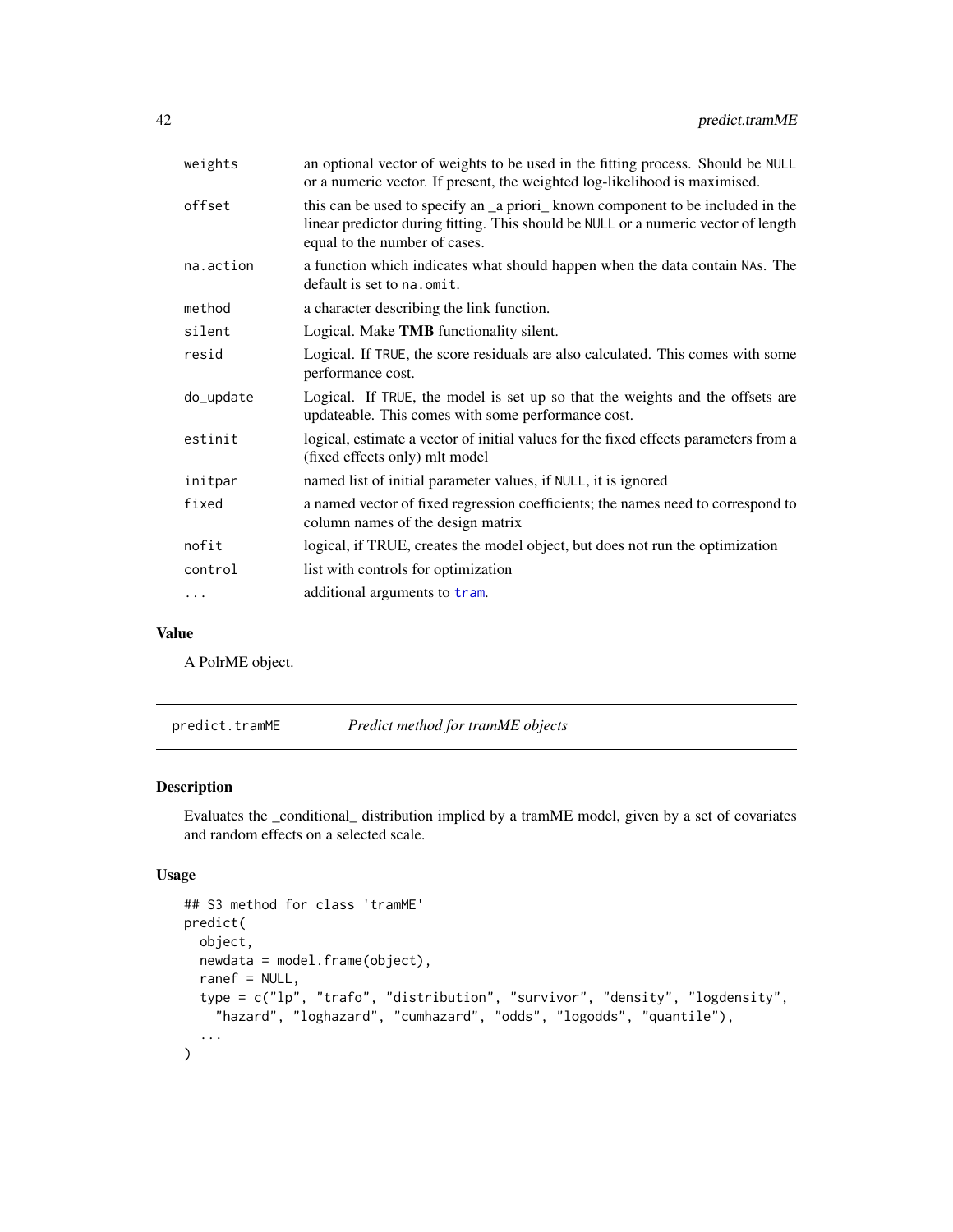#### <span id="page-42-0"></span>predict.tramME 43

#### **Arguments**

| object   | A tramME object.                                                                                                                                                                                                                                                                                                                                                                                                                                                                                                                                                                                                                                                                                                                                                                                                                    |
|----------|-------------------------------------------------------------------------------------------------------------------------------------------------------------------------------------------------------------------------------------------------------------------------------------------------------------------------------------------------------------------------------------------------------------------------------------------------------------------------------------------------------------------------------------------------------------------------------------------------------------------------------------------------------------------------------------------------------------------------------------------------------------------------------------------------------------------------------------|
| newdata  | an optional data frame of observations                                                                                                                                                                                                                                                                                                                                                                                                                                                                                                                                                                                                                                                                                                                                                                                              |
| ranef    | Random effects (either in named list format or a numeric vector) or the word<br>"zero". See Details.                                                                                                                                                                                                                                                                                                                                                                                                                                                                                                                                                                                                                                                                                                                                |
| type     | The scale on which the predictions are evaluated:                                                                                                                                                                                                                                                                                                                                                                                                                                                                                                                                                                                                                                                                                                                                                                                   |
| $\cdots$ | • lp: Linear predictor $(Xb + Zg)$ . For more information, see Details.<br>• trafo: The prediction evaluated on the scale of the transformation function.<br>• distribution: The prediction evaluated on the scale of the conditional CDF.<br>• survivor: The prediction evaluated on the scale of the (conditional) survivor<br>function.<br>• density, logdensity: The prediction evaluated on the scale of the conditional<br>$(log-)PDF.$<br>• hazard, loghazard, cumhazard: The prediction evaluated on the hazard/log-<br>hazard/cumulative hazard scale.<br>• odds, logodds: The prediction evaluated on the (log-)odds scale.<br>• quantile: Return the quantiles of the conditional outcome distribution cor-<br>responding to newdata. For more information, see Details.<br>Additional arguments, passed to predict.mlt. |
|          |                                                                                                                                                                                                                                                                                                                                                                                                                                                                                                                                                                                                                                                                                                                                                                                                                                     |

#### **Details**

When newdata contains values of the response variable, prediction is only done for those values. In this case, if random effects vector (ranef) is not supplied by the user, the function predicts the random effects from the model using newdata.

When no response values are supplied in newdata, the prediction is done on a grid of values for each line of the dataset (see [predict.mlt](#page-0-0) for information on how to control the setup of this grid). In this case, the user has to specify the vector of random effects to avoid ambiguities.

The linear predictor (type =  $"lp"$ ) equals to the shift terms plus the random effects terms \_without the baseline transfromation function\_.

The linear predictor (type =  $"lp"$ ) and the conditional quantile function (type = "quantile") are special in that they do not return results evaluated on a grid, even when the response variable in newdata is missing. The probabilities for the evaluation of the quantile function can be supplied with the prob argument of [predict.mlt](#page-0-0).

In the case of type = "quantile", when the some of the requested conditonal quantiles fall outside of the support of the response distribution (specified when the model was set up), the inversion of the CDF cannot be done exactly and tramME returns censored values.

When ranef is equal to "zero", a vector of zeros with the right size is used.

#### Value

A numeric vector/matrix of the predicted values (depending on the inputs) or a response object, when the some of the requested conditonal quantiles fall outside of the support of the response distribution specified when the model was set up (only can occur with type = "quantile").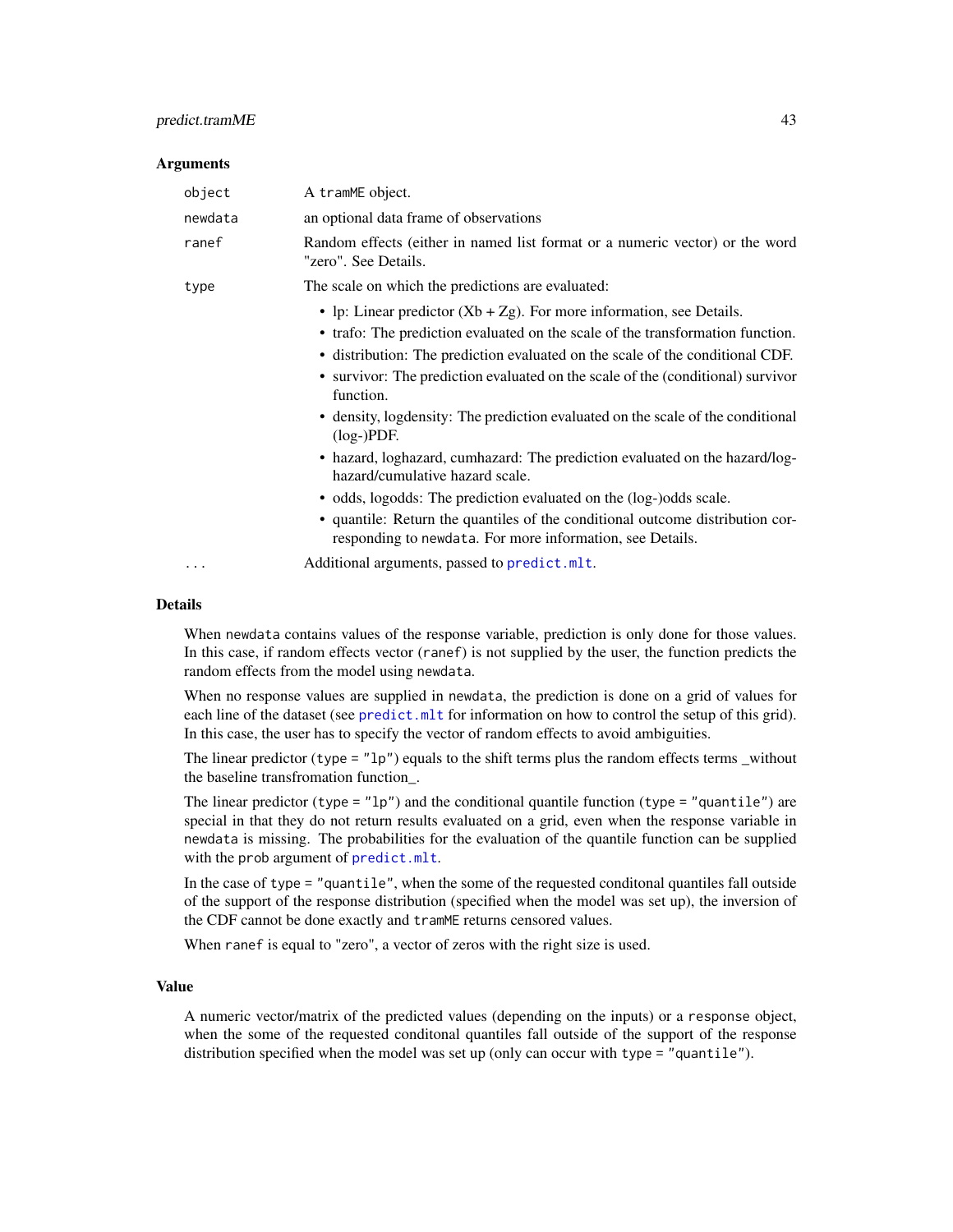#### Examples

```
data("sleepstudy", package = "lme4")
fit <- BoxCoxME(Reaction ~ Days + (Days | Subject), data = sleepstudy)
predict(fit, type = "trafo") ## evaluate on the transformation function scale
nd <- sleepstudy
nd$Reaction <- NULL
pr <- predict(fit, newdata = nd, ranef = ranef(fit), type = "distribution",
             K = 100
```
print.anova.tramME *Printing* anova.tramME *table*

#### Description

Printing anova.tramME table

#### Usage

```
## S3 method for class 'anova.tramME'
print(
 x,
  digits = max(getOption("digits") - 2L, 3L),
  signif.stars = getOption("show.signif.stars"),
  ...
\mathcal{L}
```
## Arguments

| $\mathsf{x}$ | A anova.tramME object.                                                                                                                                                                                   |
|--------------|----------------------------------------------------------------------------------------------------------------------------------------------------------------------------------------------------------|
| digits       | minimum number of significant digits to be used for most numbers.                                                                                                                                        |
| signif.stars | logical; if TRUE, P-values are additionally encoded visually as 'significance stars'<br>in order to help scanning of long coefficient tables. It defaults to the show, signif, stars<br>slot of options. |
| $\ddotsc$    | Optional arguments passed to printCoefmat                                                                                                                                                                |

#### Value

Invisibly retrurns the anova.tramME object.

<span id="page-43-0"></span>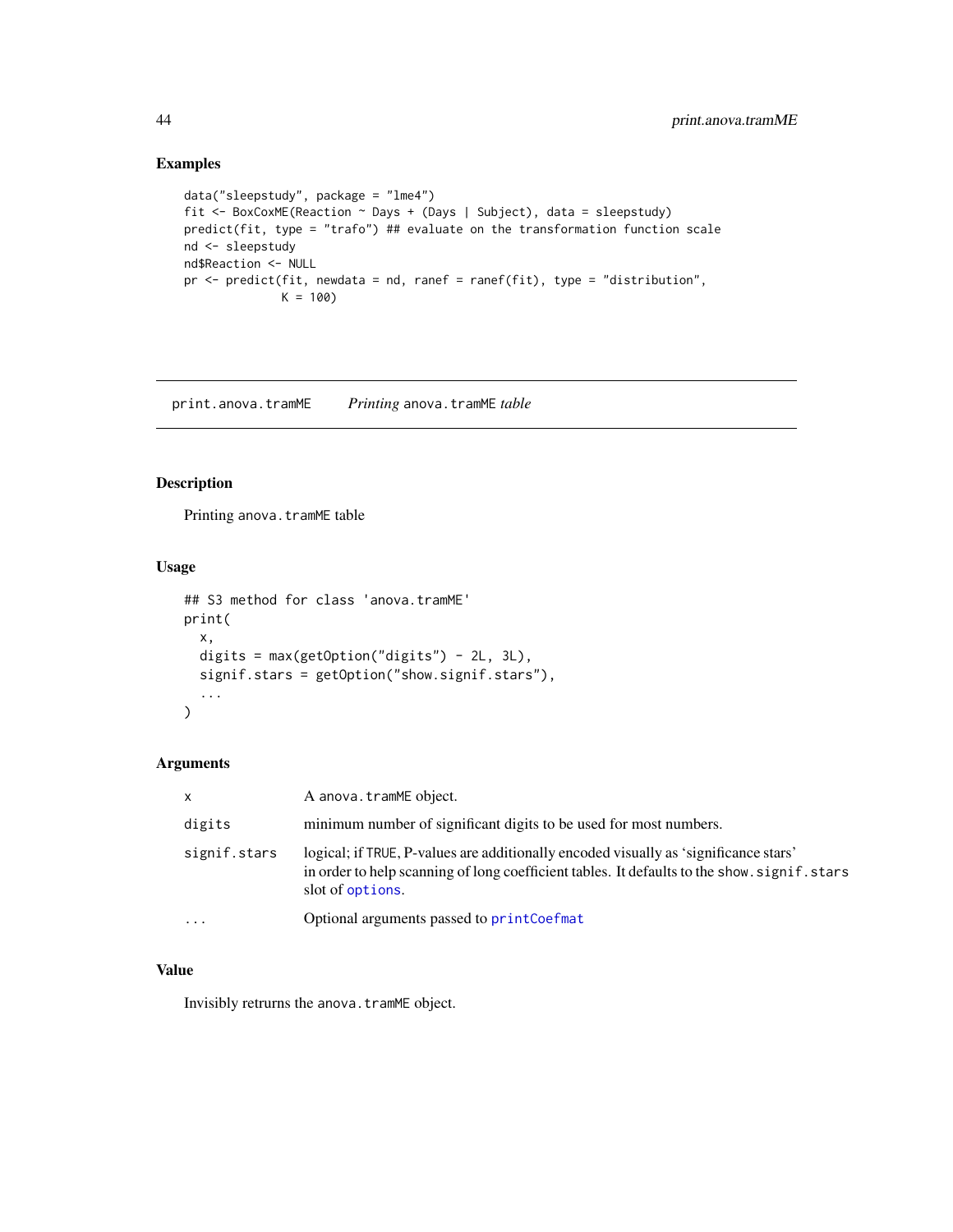<span id="page-44-0"></span>print.simulate.tramME *Print method for* simulate.tramME *objects*

#### Description

Automatically hides the seed attribute of the object.

## Usage

```
## S3 method for class 'simulate.tramME'
print(x, suppress\_seed = TRUE, ...)
```
#### Arguments

| X                       | A simulate.tramME object                               |
|-------------------------|--------------------------------------------------------|
|                         | suppress_seed Logical, suppress seed if true.          |
| $\cdot$ $\cdot$ $\cdot$ | Additional parameters passed to various print methods. |

## Value

The input simulate.tramME object, invisibly.

print.summary.tramME *Print method for tramME model summary*

#### Description

Print method for tramME model summary

```
## S3 method for class 'summary.tramME'
print(
  x,
  fancy = !isTRUE(getOption("knitr.in.progress")) && interactive(),
  digits = max(getOption("digits") - 2L, 3L),
  signif.stars = getOption("show.signif.stars"),
  ...
\mathcal{L}
```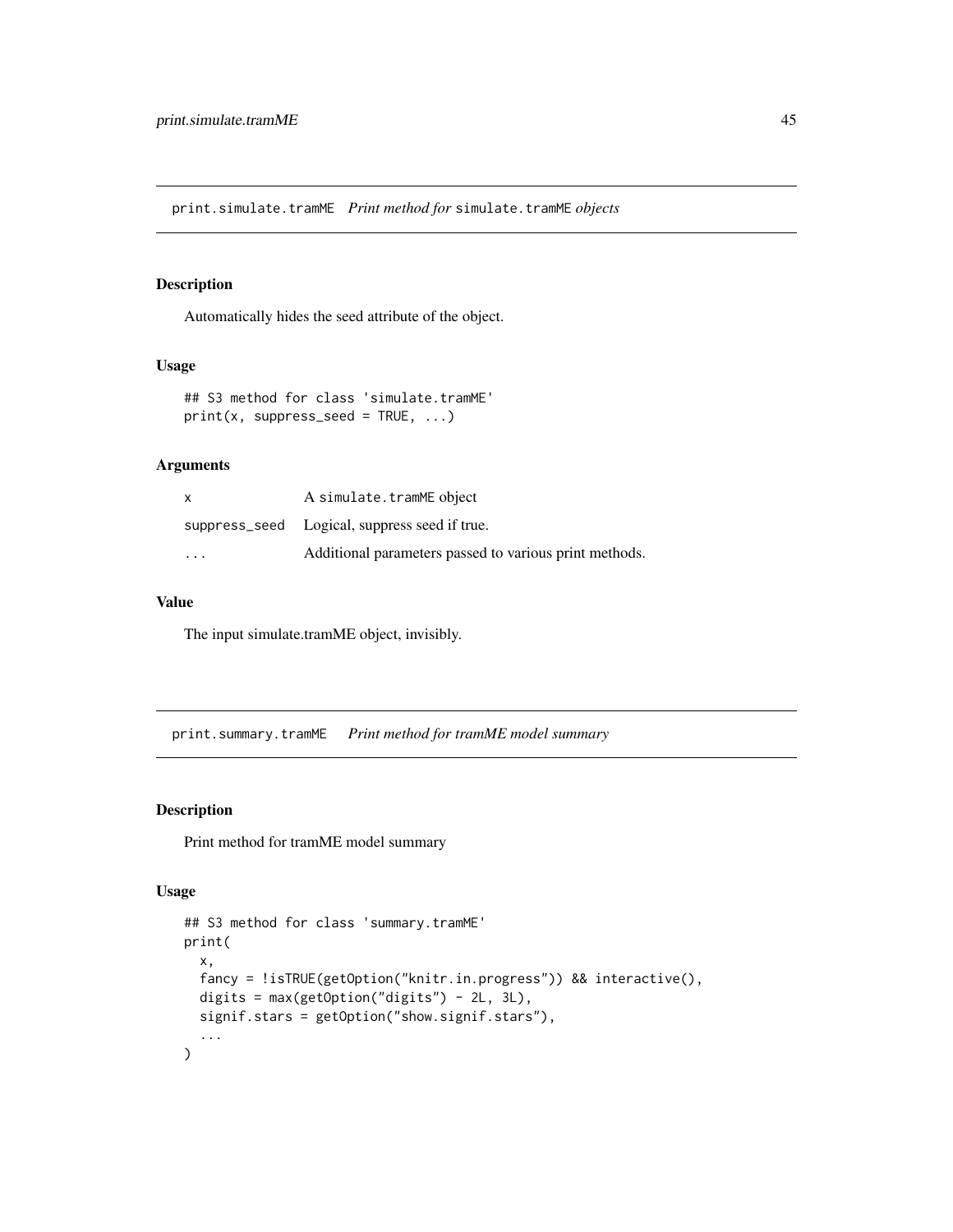# Arguments

| X            | A summary.tramME object.                                                                                                                                                                                 |
|--------------|----------------------------------------------------------------------------------------------------------------------------------------------------------------------------------------------------------|
| fancy        | Logical, if TRUE, use color in outputs.                                                                                                                                                                  |
| digits       | minimum number of significant digits to be used for most numbers.                                                                                                                                        |
| signif.stars | logical; if TRUE, P-values are additionally encoded visually as 'significance stars'<br>in order to help scanning of long coefficient tables. It defaults to the show, signif, stars<br>slot of options. |
| $\ddotsc$    | Optional arguments passed to printCoefmat                                                                                                                                                                |

# Value

The input summary.tramME object, invisibly.

print.tramME *Print tramME model*

## Description

Print tramME model

## Usage

```
## S3 method for class 'tramME'
print(x, digits = max(getOption("digits") - 2L, 3L), ...)
```
# Arguments

| X                    | A tramME object.                                      |
|----------------------|-------------------------------------------------------|
| digits               | Number of significant digits                          |
| $\ddot{\phantom{0}}$ | Optional arguments (for consistency with the generic) |

#### Value

The original tramME object invisibly

<span id="page-45-0"></span>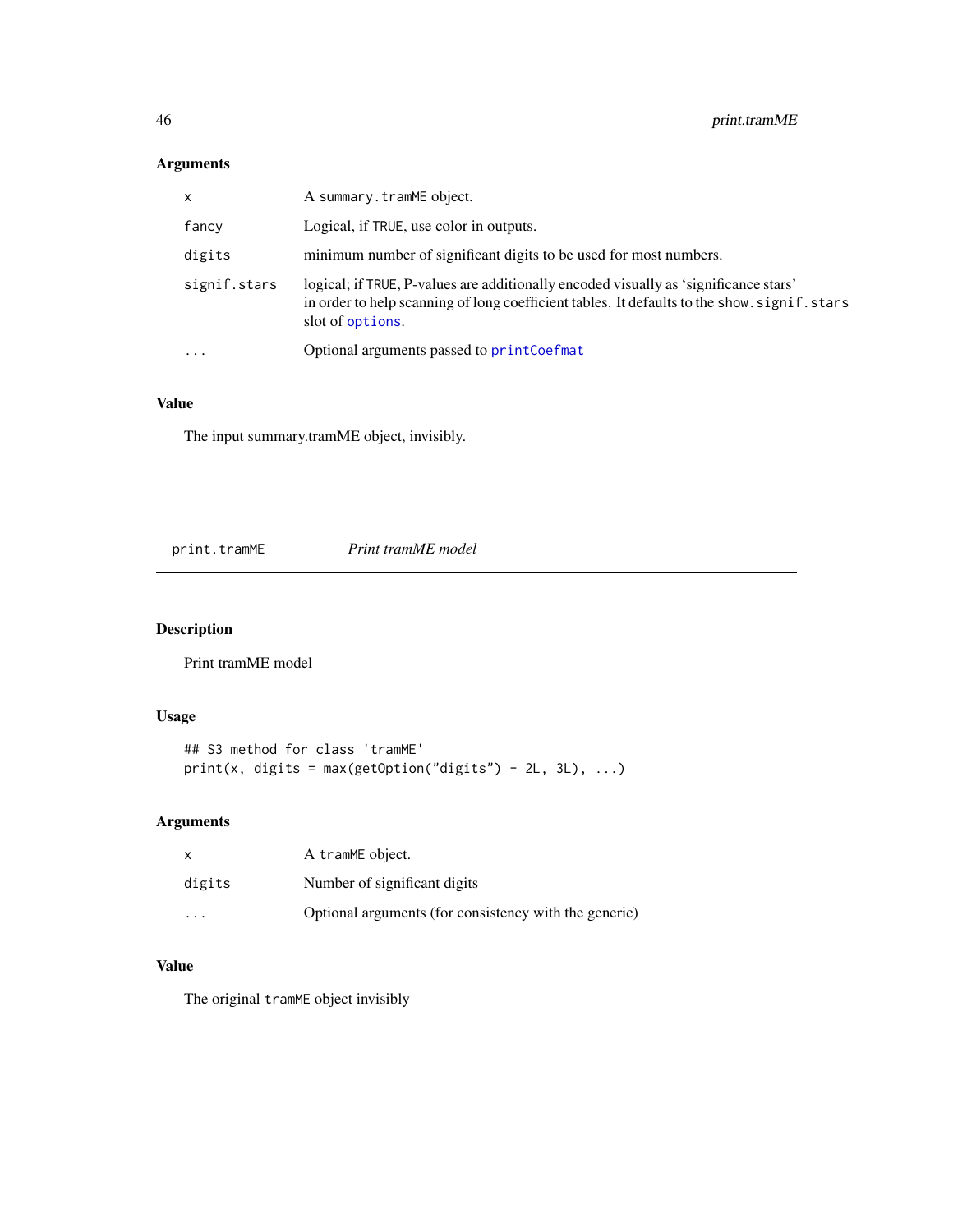<span id="page-46-0"></span>print.VarCorr.tramME *Print method for the variance-correlation parameters of a tramME object*

#### Description

Print method for the variance-correlation parameters of a tramME object

#### Usage

```
## S3 method for class 'VarCorr.tramME'
print(x, sd = TRUE, digits = max(getOption("digits") - 2L, 3L), ...)
```
#### Arguments

| x                       | A VarCorr.tramME object.                                 |
|-------------------------|----------------------------------------------------------|
| sd                      | Logical. Print standard deviations instead of variances. |
| digits                  | Number of digits                                         |
| $\cdot$ $\cdot$ $\cdot$ | optional arguments                                       |

#### Value

Invisibly returns the input VarCorr.tramME object.

| ranef.LmME | Extract the conditional modes of random effects of an LmME model |
|------------|------------------------------------------------------------------|
|------------|------------------------------------------------------------------|

#### Description

The condVar option is not implemented for ranef.LmME. Setting raw=TURE will return the raw random effects estimates from the transformation model parametrization.

## Usage

## S3 method for class 'LmME' ranef(object, as.lm = FALSE, ...)

| object                  | A fitted LmME object.                                                                           |
|-------------------------|-------------------------------------------------------------------------------------------------|
| as.lm                   | If TRUE, return the transformed conditional modes as in a normal linear mixed<br>effects model. |
| $\cdot$ $\cdot$ $\cdot$ | Optional parameters passed to ranef.tramME.                                                     |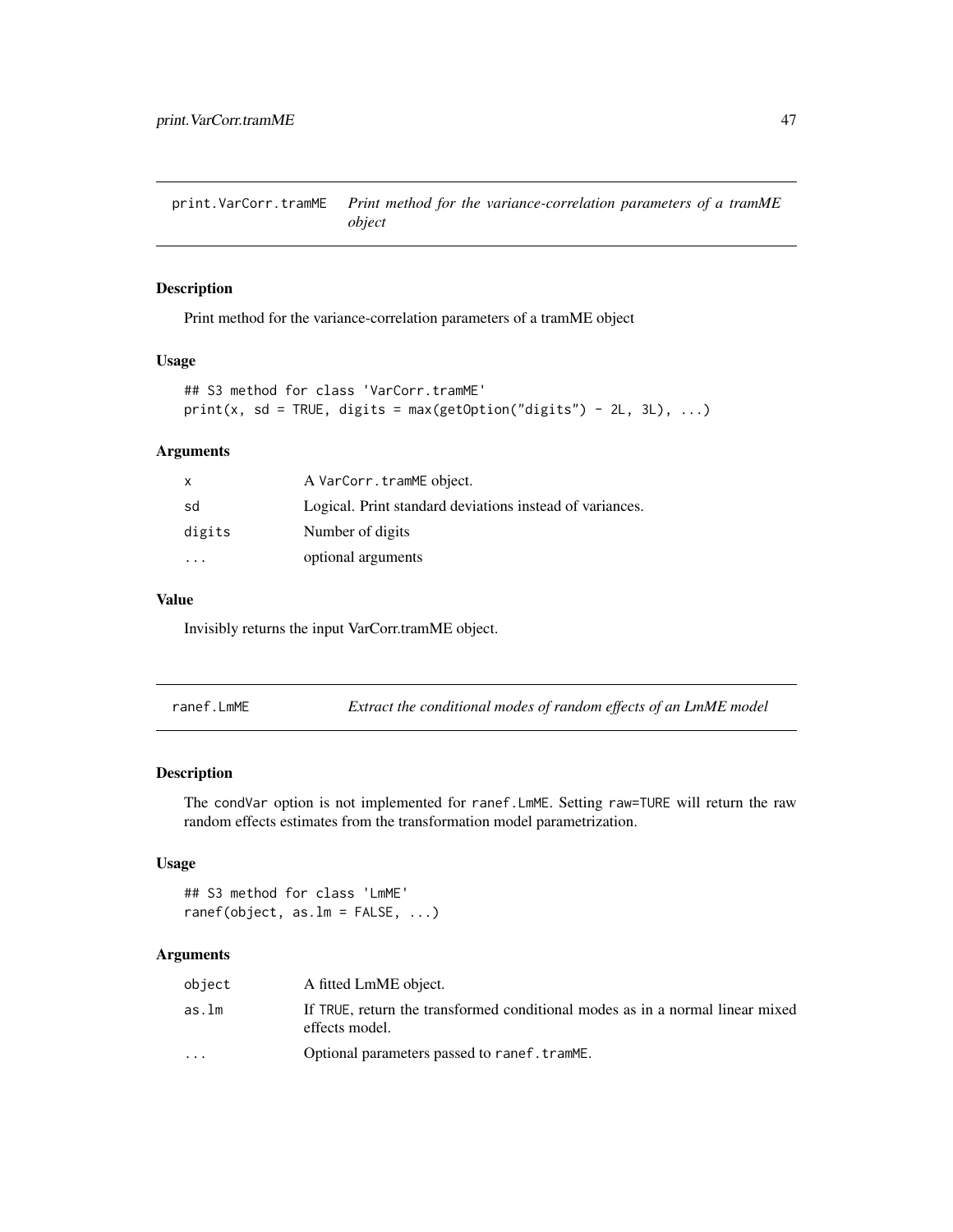#### <span id="page-47-0"></span>Value

A numeric vector or a ranef.tramME object depending on the inputs.

#### Examples

```
data("sleepstudy", package = "lme4")
fit <- LmME(Reaction ~ Days + (Days | Subject), data = sleepstudy)
ranef(fit, raw = TRUE) ## transformation model parametrization!
ranef(fit, as.lm = TRUE)
```

| ranef.tramME | Extract the conditional modes and conditional variances of random |
|--------------|-------------------------------------------------------------------|
|              | effects                                                           |

#### Description

Extract the conditional modes and conditional variances of random effects

#### Usage

```
## S3 method for class 'tramME'
ranef(
  object,
 param = c(coef(object, with_baseline = TRUE, fixed = FALSE), varcov(object, as.theta
   = TRUE)),
 newdata = NULL,
  condVar = FALSE,
  raw = FALSE,...
)
```
#### Arguments

| object                  | A tramME object.                                                                                      |
|-------------------------|-------------------------------------------------------------------------------------------------------|
| param                   | An optional vector of parameter values in the structure (beta, theta).                                |
| newdata                 | An optional data. Frame of new observations for which the new random effects<br>values are predicted. |
| condVar                 | If TRUE, include the conditional variances as attributes.                                             |
| raw                     | Return the unformatted RE estimates as fitted by the model.                                           |
| $\cdot$ $\cdot$ $\cdot$ | Optional arguments (for consistency with generic)                                                     |

#### Value

Depending on the value of raw, either a numeric vector or a ranef.tramME object which contains the conditional mode and variance estimates by grouping factors.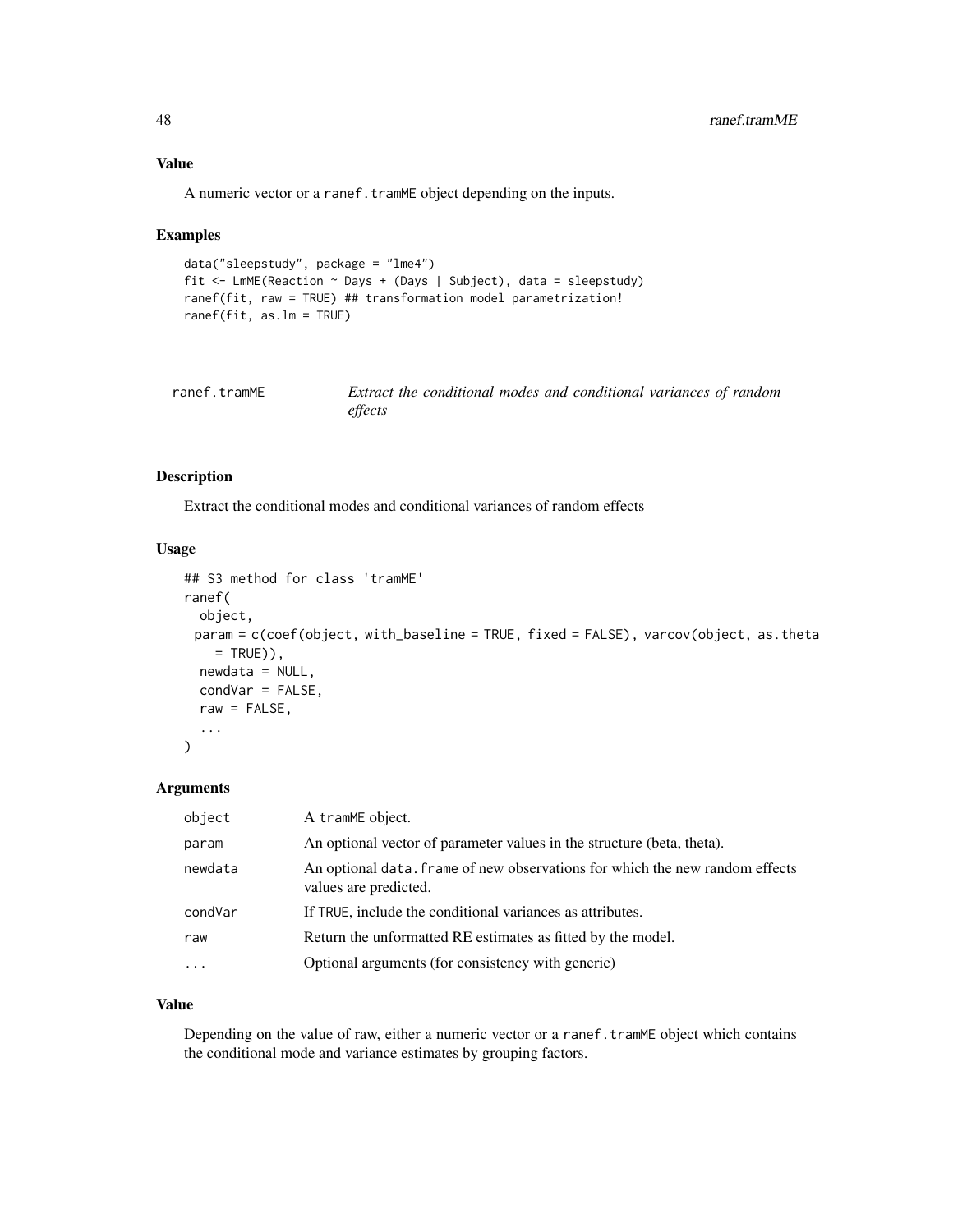#### <span id="page-48-0"></span>residuals.LmME 49

## Examples

```
data("sleepstudy", package = "lme4")
fit <- BoxCoxME(Reaction ~ Days + (Days | Subject), data = sleepstudy, order = 5)
ranef(fit, raw = TRUE)
ranef(fit)
```
residuals.LmME *Residuals of a LmME model*

#### Description

Calculates the score residuals of an intercept term fixed at 0. In the case of an LmME model, this is equal to the residual of an LMM.

# Usage

## S3 method for class 'LmME' residuals(object, as.lm = FALSE, ...)

#### Arguments

| object   | An LmME object.                                                          |
|----------|--------------------------------------------------------------------------|
| as.lm    | If TRUE, return the residuals as in a normal linear mixed effects model. |
| $\cdots$ | Optional arguments (currently ignored).                                  |

#### Examples

```
data("sleepstudy", package = "lme4")
fit <- LmME(Reaction ~ Days + (Days | Subject), data = sleepstudy)
resid(fit)
```
residuals.tramME *Residuals of a tramME model*

#### Description

Calculates the score residuals of an intercept term fixed at 0.

```
## S3 method for class 'tramME'
residuals(
  object,
 param = c(coef(object, with_baseline = TRUE, fixed = FALSE), varcov(object, as.theta
    = TRUE)),
 newdata = NULL,
  ...
\mathcal{L}
```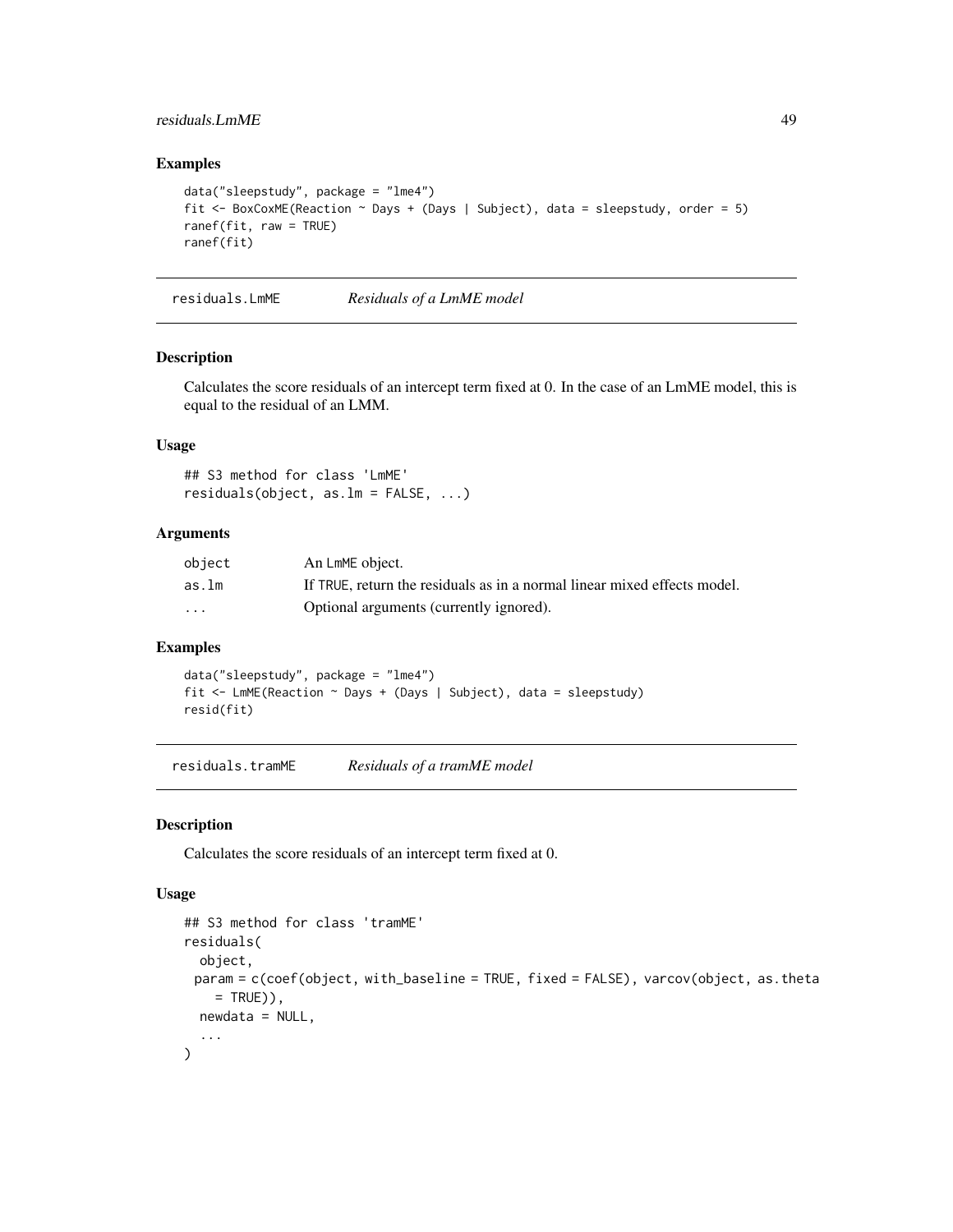# <span id="page-49-0"></span>Arguments

| object  | A tramME object.                                                       |
|---------|------------------------------------------------------------------------|
| param   | An optional vector of parameter values in the structure (beta, theta). |
| newdata | An optional data frame.                                                |
| $\cdot$ | Optional arguments (currently ignored).                                |

## Examples

```
library("survival")
fit <- SurvregME(Surv(time, status) ~ rx + (1 | litter), data = rats)
resid(fit)
```
## re\_terms *Create random effects data and initial paramaters*

## Description

Create random effects data and initial paramaters

#### Usage

re\_terms(ranef, data, negative)

# Arguments

| ranef    | a list of random effects formulas from findbars                              |
|----------|------------------------------------------------------------------------------|
| data     | data. frame containing the variables of the model                            |
| negative | logical value that indicates whether the random effects have a negative sign |

## Value

A list containing data and parameter values to be used in the TMB model.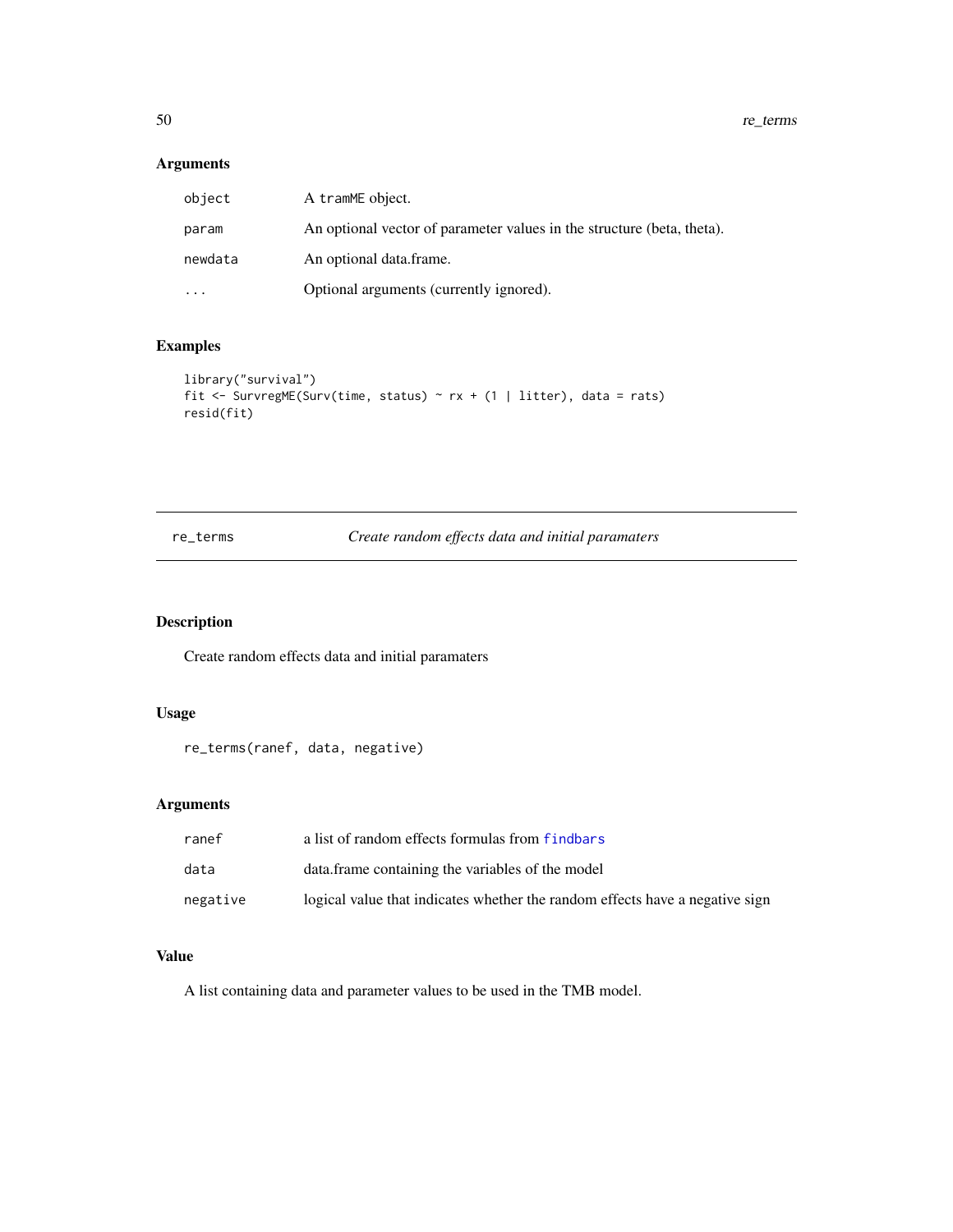<span id="page-50-0"></span>

Extract the SD of the error term of an LmME model.

## Usage

```
## S3 method for class 'LmME'
sigma(object, ...)
```
#### Arguments

| object            | An LmME object.                                   |
|-------------------|---------------------------------------------------|
| $\cdot\cdot\cdot$ | Optional argument (for consistency with generic). |

#### Value

A numeric value of the transformed sigma parameter.

## Examples

```
data("sleepstudy", package = "lme4")
fit <- LmME(Reaction ~ Days + (Days | Subject), data = sleepstudy)
sigma(fit)
```
simulate.tramME *Simulate from a tramME model*

#### Description

Utilizes the simulation method of mlt. When the vector of random effects is supplied, the simulation is conditional on it.

```
## S3 method for class 'tramME'
simulate(
 object,
 nsim = 1,
  seed = NULL,
 newdata = model.frame(object),
  ranef = NULL,
 what = c("response", "ranef", "joint"),
 bysim = TRUE,
  ...
\mathcal{L}
```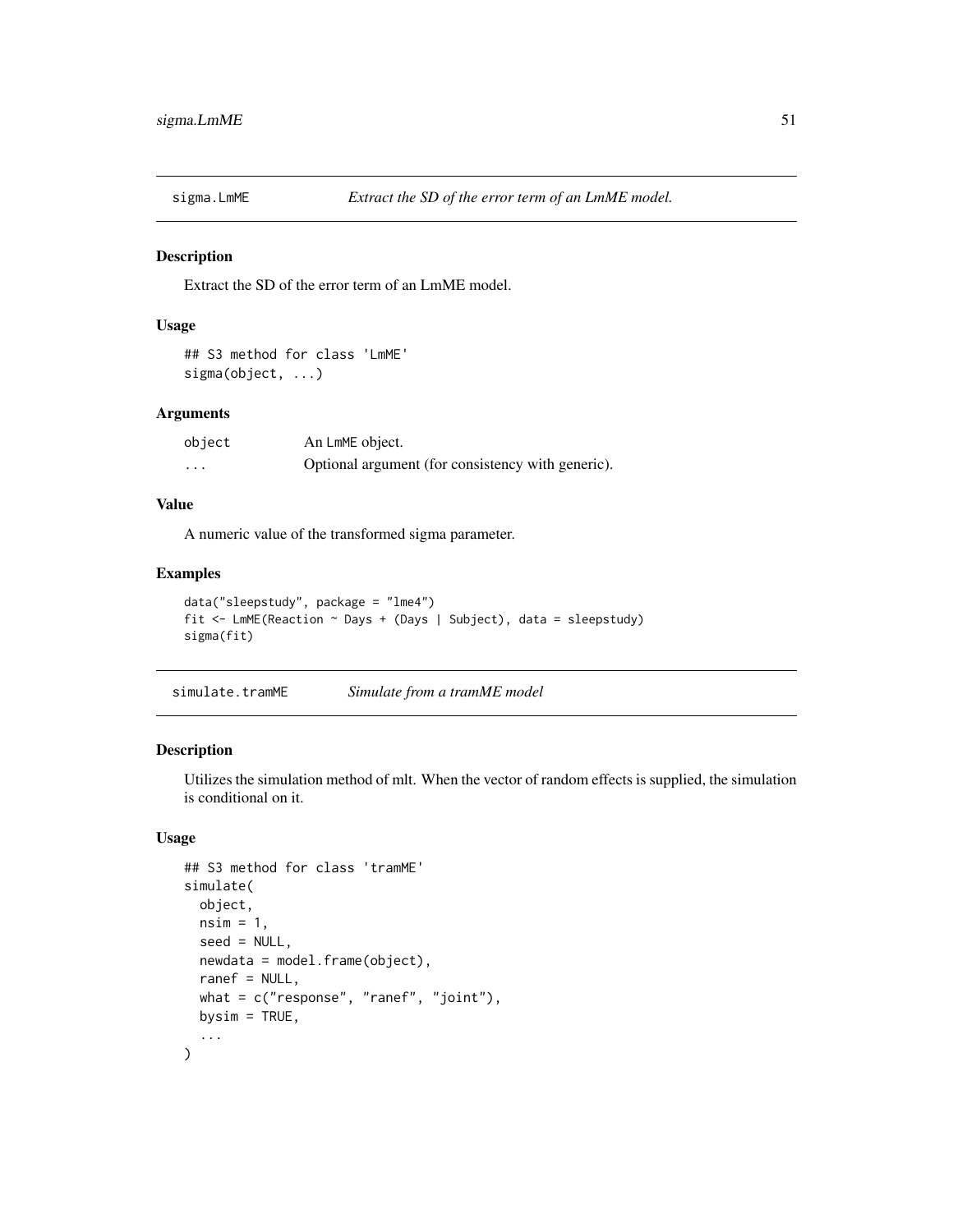#### <span id="page-51-0"></span>Arguments

| object     | A fitted tramME object.                                                                                                                                                                                                                                                                                                                                                |
|------------|------------------------------------------------------------------------------------------------------------------------------------------------------------------------------------------------------------------------------------------------------------------------------------------------------------------------------------------------------------------------|
| nsim       | number of samples to generate                                                                                                                                                                                                                                                                                                                                          |
| seed       | optional seed for the random number generator                                                                                                                                                                                                                                                                                                                          |
| newdata    | an optional data frame of observations                                                                                                                                                                                                                                                                                                                                 |
| ranef      | If NULL, random effects are simulated from their estimated distribution for each<br>of the nsim draws, i.e. the simulation is from the marginal/joint distribution of<br>the response (and random effects). Otherwise the simulation is conditional on<br>the supplied random effects. When ranef $=$ "zero", a vector of zeros with the<br>right size is substituted. |
| what       | Defaults to "response". what = "ranef" returns draws from the random ef-<br>fects distribution, what = "joint" results in simulated data from the joint distri-<br>bution of random effects and responses. When it is set to other than 'response',<br>ranef=NULL and bysim=TRUE must be set.                                                                          |
| bysim      | logical, if TRUE a list with nsime lements is returned, each element is of length<br>nrow(newdata) and contains one sample from the conditional distribution for<br>each row of newdata. If FALSE, a list of length nrow (newdata) is returned, its<br>ith element of length nsim contains nsim samples from the conditional distribu-<br>tion given newdata $[i,].$   |
| $\ddots$ . | Additional arguments, passed to simulate.mlt.                                                                                                                                                                                                                                                                                                                          |

## Details

In certain settings, the conditional CDF of the outcome cannot be inverted on some some intervals. In these cases, simulate.mlt returns censored observations.

## Value

A simulate.tramME object with the structure defined by the inputs.

# Examples

```
data("sleepstudy", package = "lme4")
fit <- BoxCoxME(Reaction ~ Days + (Days | Subject), data = sleepstudy)
sim <- simulate(fit, nsim = 10, seed = 123)
```
summary.tramME *Summary method for tramME model*

## Description

Summary method for tramME model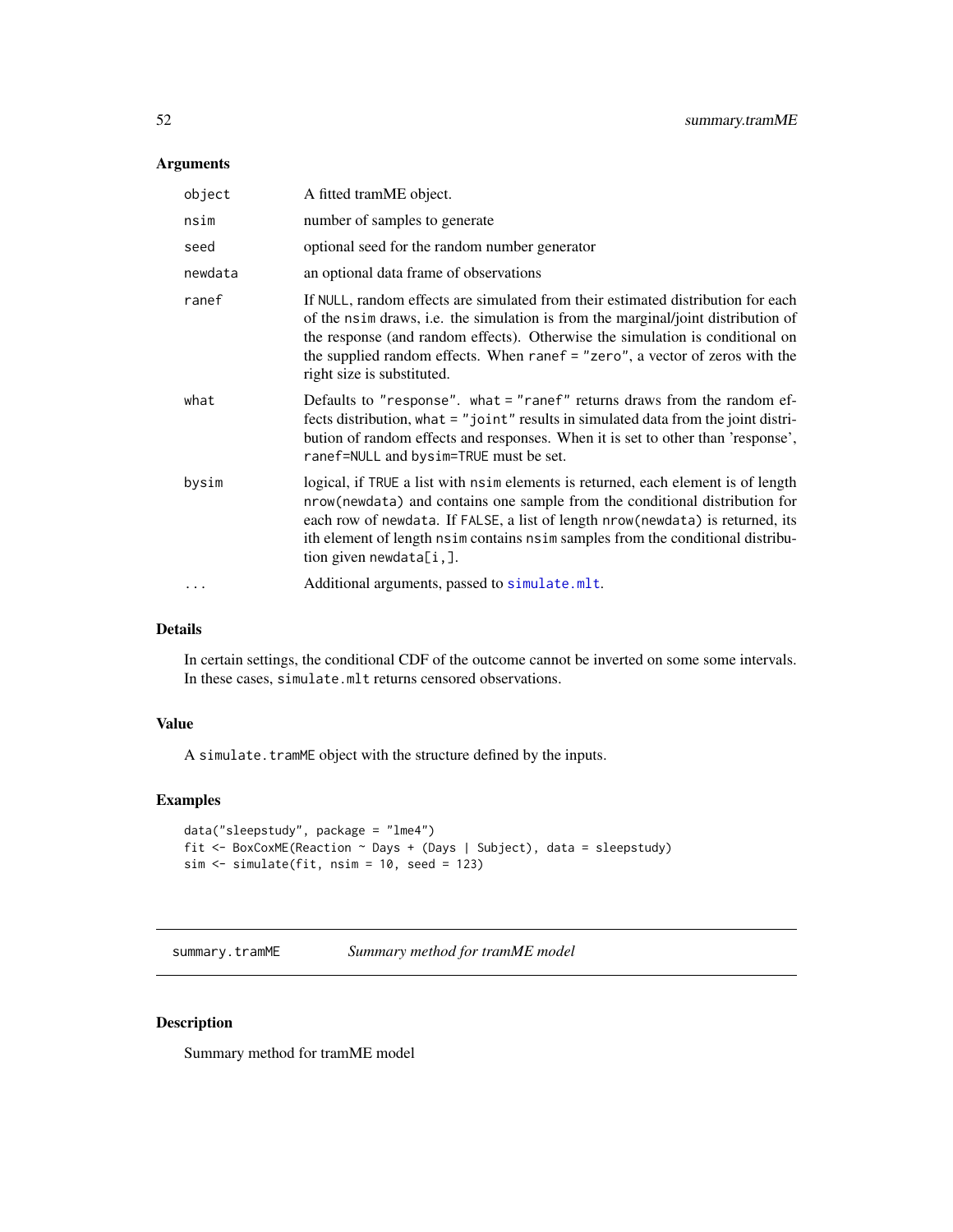## <span id="page-52-0"></span>SurvregME 53

## Usage

## S3 method for class 'tramME' summary(object, ...)

## Arguments

| object | A tramME object                                       |
|--------|-------------------------------------------------------|
| .      | Optional arguments (for consistency with the generic) |

## Value

A summary.tramME object.

#### SurvregME *Mixed-effects version of* [Survreg](#page-0-0)

#### Description

Mixed-effects version of [Survreg](#page-0-0)

```
SurvregME(
  formula,
  data,
  subset,
 weights,
 offset,
 na.action = na.omit,
 dist = c("weibull", "logistic", "gaussian", "exponential", "rayleigh", "loggaussian",
    "lognormal", "loglogistic"),
  scale = 0,
  silent = TRUE,
  resid = FALSE,
  do_update = FALSE,
 estinit = TRUE,
  initpar = NULL,
  fixed = NULL,
 nofit = FALSE,control = optim_control(),
  ...
\mathcal{L}
```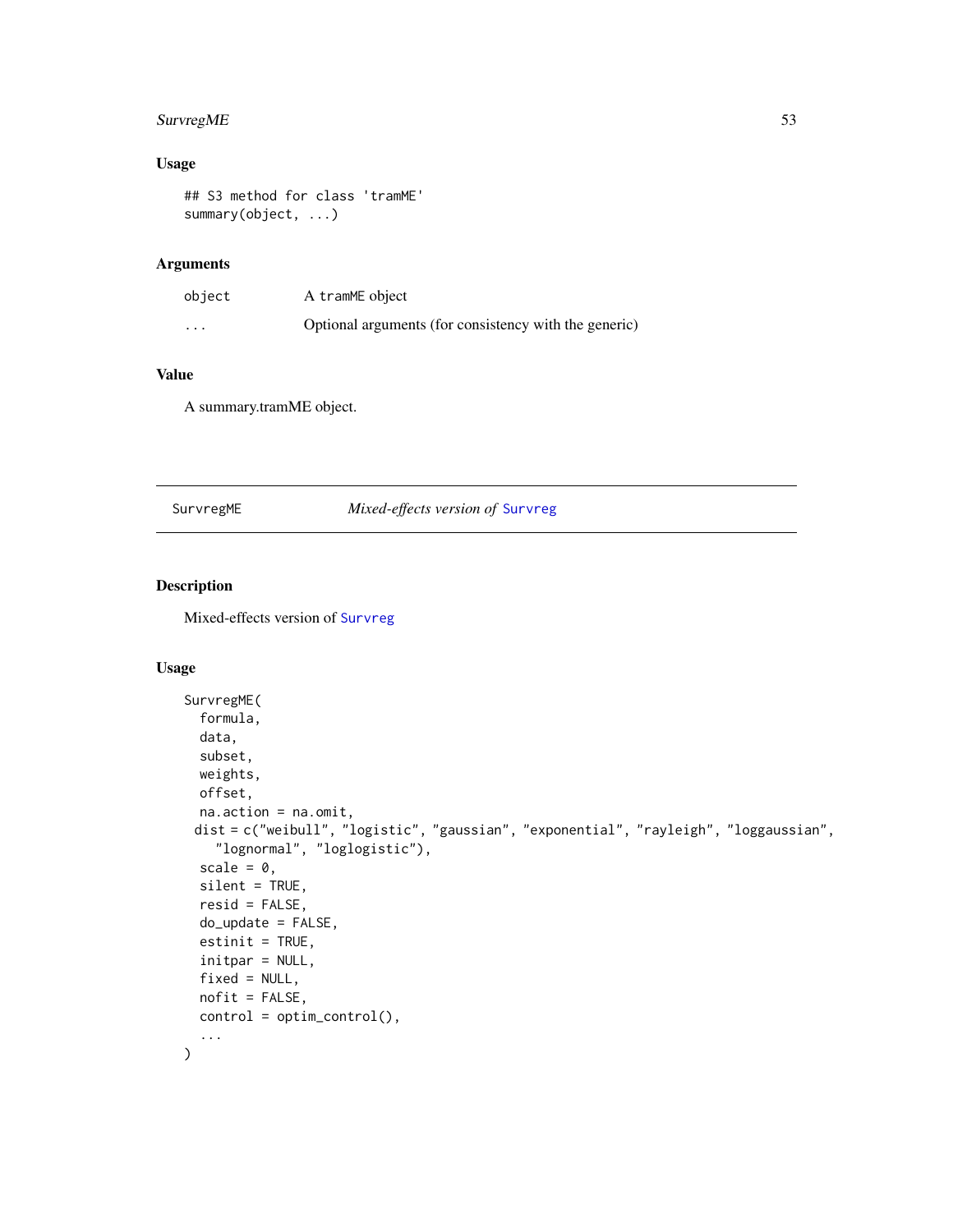# <span id="page-53-0"></span>Arguments

| formula   | an object of class "formula": a symbolic description of the model structure to<br>be fitted. The details of model specification are given under tram and in the<br>package vignette.                                            |
|-----------|---------------------------------------------------------------------------------------------------------------------------------------------------------------------------------------------------------------------------------|
| data      | an optional data frame, list or environment (or object coercible by as . data. frame<br>to a data frame) containing the variables in the model. If not found in data, the<br>variables are taken from environment (formula).    |
| subset    | an optional vector specifying a subset of observations to be used in the fitting<br>process.                                                                                                                                    |
| weights   | an optional vector of weights to be used in the fitting process. Should be NULL<br>or a numeric vector. If present, the weighted log-likelihood is maximised.                                                                   |
| offset    | this can be used to specify an _a priori_ known component to be included in the<br>linear predictor during fitting. This should be NULL or a numeric vector of length<br>equal to the number of cases.                          |
| na.action | a function which indicates what should happen when the data contain NAs. The<br>default is set by the na. action setting of options, and is na. fail if that is<br>unset.                                                       |
| dist      | character defining the conditional distribution of the (not necessarily positive)<br>response, current choices include Weibull, logistic, normal, exponential, Rayleigh,<br>log-normal (same as log-gaussian), or log-logistic. |
| scale     | a fixed value for the scale parameter(s).                                                                                                                                                                                       |
| silent    | logical, make TMB functionality silent                                                                                                                                                                                          |
| resid     | logical, Should the score residuals also be calculated?                                                                                                                                                                         |
| do_update | Logical. If TRUE, the model is set up so that the weights and the offsets are<br>updateable. This comes with some performance cost.                                                                                             |
| estinit   | logical, estimate a vector of initial values for the fixed effects parameters from a<br>(fixed effects only) mlt model                                                                                                          |
| initpar   | named list of initial parameter values, if NULL, it is ignored                                                                                                                                                                  |
| fixed     | a named vector of fixed regression coefficients; the names need to correspond to<br>column names of the design matrix                                                                                                           |
| nofit     | logical, if TRUE, creates the model object, but does not run the optimization                                                                                                                                                   |
| control   | list with controls for optimization                                                                                                                                                                                             |
| $\cdots$  | additional arguments to tram.                                                                                                                                                                                                   |

# Value

A SurvregME object.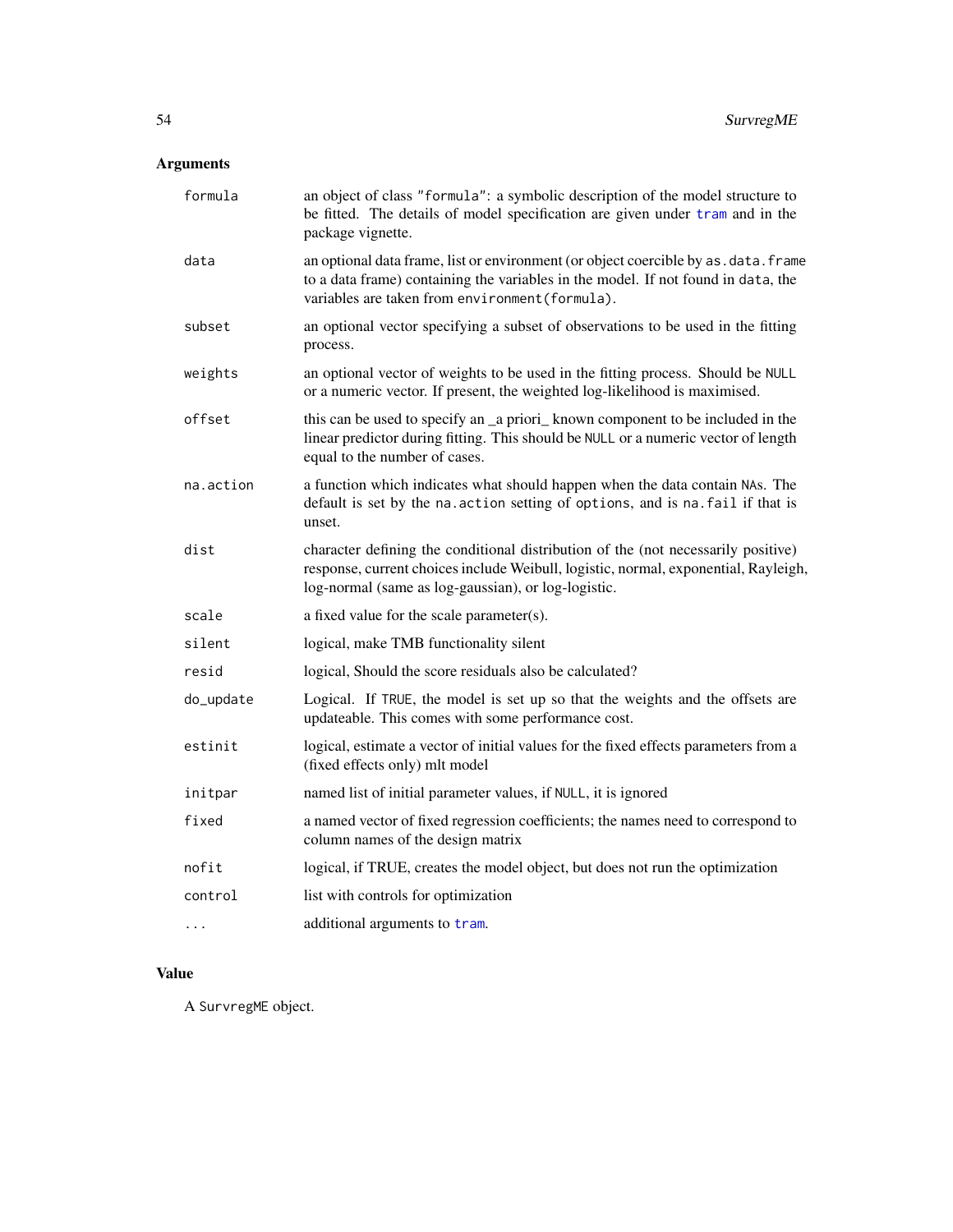<span id="page-54-0"></span>

Generic method for extracting baseline transformations

#### Usage

trafo(object, ...)

## Arguments

| object  | A model object      |
|---------|---------------------|
| $\cdot$ | Optional parameters |

#### Value

The value of the baseline transfromation function at certain points.

| trafo.tramME |  |  |  | Get the baseline transformation function and its confidence interval |  |
|--------------|--|--|--|----------------------------------------------------------------------|--|
|--------------|--|--|--|----------------------------------------------------------------------|--|

#### Description

For stratified models, it returns a list of data frames for each stratum.

```
## S3 method for class 'tramME'
trafo(
 object,
  newdata = NULL,
  type = c("trafo", "distribution", "survivor", "cumhazard"),
  confidence = c("none", "interval", "band"),
  level = 0.95,K = 50,
  ...
\mathcal{L}
```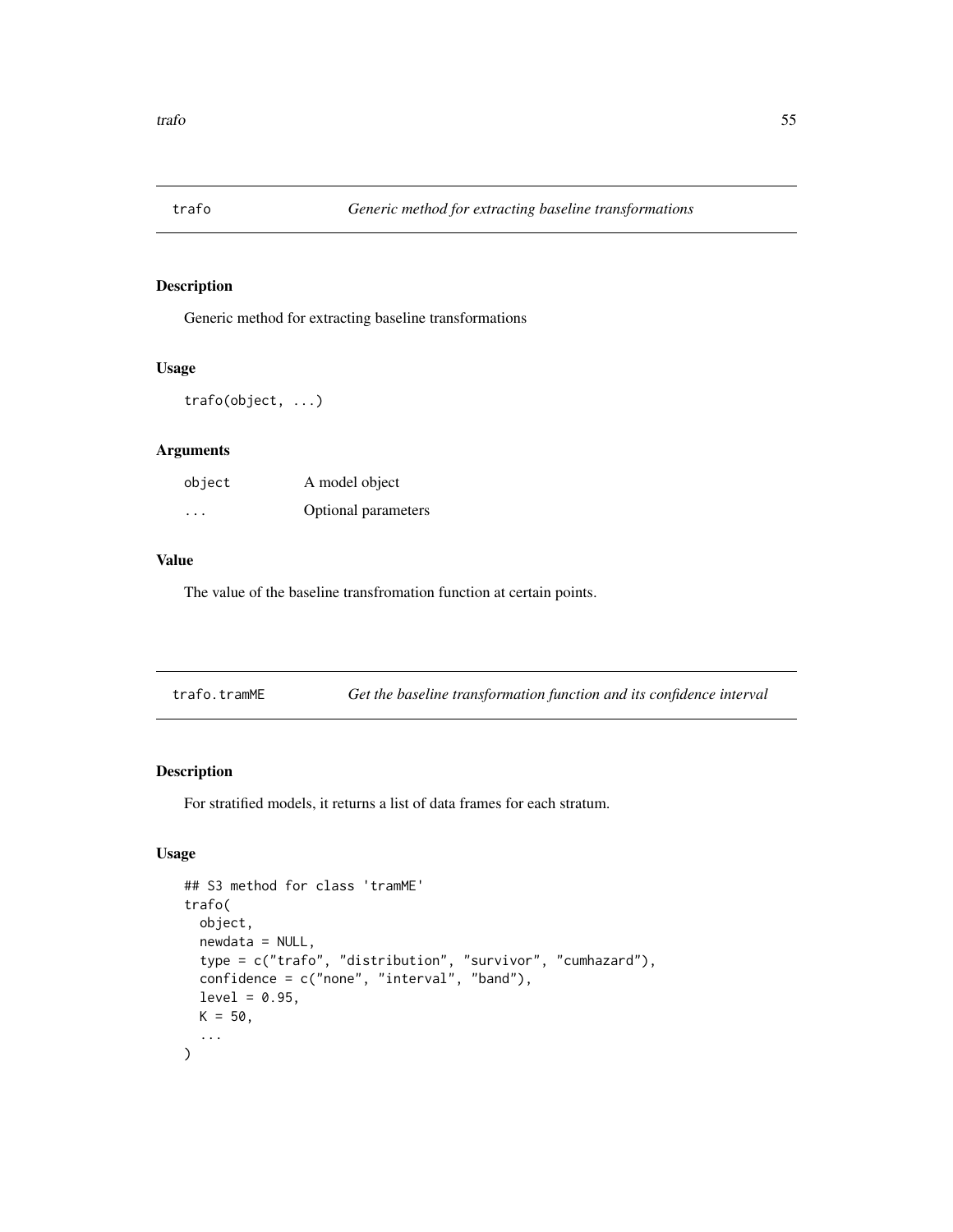## Arguments

| object     | A fitted tramME object.                                             |
|------------|---------------------------------------------------------------------|
| newdata    | Values of the interacting terms to be used.                         |
| type       | The scale on which the transformation function is evaluated.        |
| confidence | Pointwise confidence interval or confidence band.                   |
| level      | Confidence level.                                                   |
| К          | Integer, number of points in the grid the function is evaluated on. |
|            | Additional parameters (for consistency with generic)                |

## Value

Matrix or list of matrices containing the point estimates and the confidence intervals.

#### Examples

```
data("sleepstudy", package = "lme4")
fit <- LmME(Reaction ~ Days + (Days | Subject), data = sleepstudy)
tr \le trafo(fit, type = "distribution", confidence = "interval", K = 100)
```

| tramME_model | Create an object that defines a tramME_model |  |
|--------------|----------------------------------------------|--|
|              |                                              |  |

#### Description

There are two ways of defining tramME models:

- 1. A ctm model and a formula defining the random effects.
- 2. A formula combining the notation of tram and lme4, a tram function name, and a dataset to set up the bases.

```
tramME_model(
  formula = NULL,
  data = NULL,tram = NULL,
  ctm = NULL,negative = NULL,
  ...
\mathcal{L}
```
<span id="page-55-0"></span>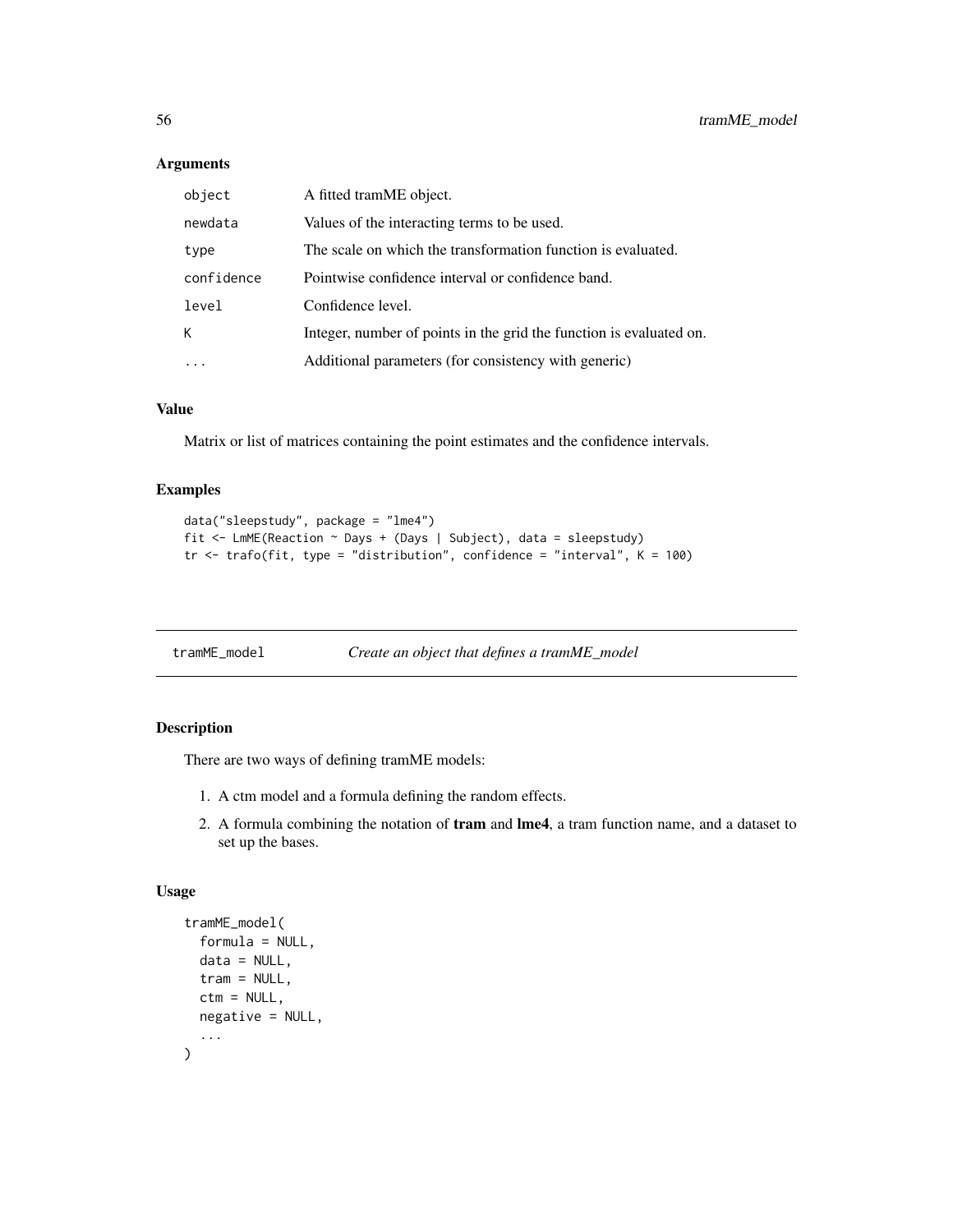#### <span id="page-56-0"></span>tramTMB 57

#### Arguments

| formula  | formula that either describes the whole model or the random effects specifica-<br>tion. If the model contains random effects, formula has to contain their defini-<br>tion in 1me4-style notation.                           |
|----------|------------------------------------------------------------------------------------------------------------------------------------------------------------------------------------------------------------------------------|
| data     | an optional data frame, list or environment (or object coercible by as . data. frame<br>to a data frame) containing the variables in the model. If not found in data, the<br>variables are taken from environment (formula). |
| tram     | tram model name: Lm, BoxCox, Colr, Polr, Coxph, Survreg, Lehmann, Aareg,<br>or the suffixed versions of these (e.g. ColrME). Ignored when a ctm model is<br>also supplied.                                                   |
| ctm      | A ctm model                                                                                                                                                                                                                  |
| negative | an optional parameter that defines whether the random effects have a positive or<br>a negative sign in the model when the fixed effecst part is defined through a ctm                                                        |
| .        | optional arguments passed to <b>tram</b> when the model is defined by the formula                                                                                                                                            |

# Value

A tramME\_model object that defines the mixed effects transfromation model.

#### Note

Similarly to mlt, the offsets and the weights are not part of the model, but they are data and they are not saved in the returned object.

tramTMB *Create a tramTMB object*

# Description

Create a tramTMB object

```
tramTMB(
  data,
  parameters,
  constraint,
  negative,
  map = list(),
  resid = FALSE,
  do_update = FALSE,
  ...
\mathcal{L}
```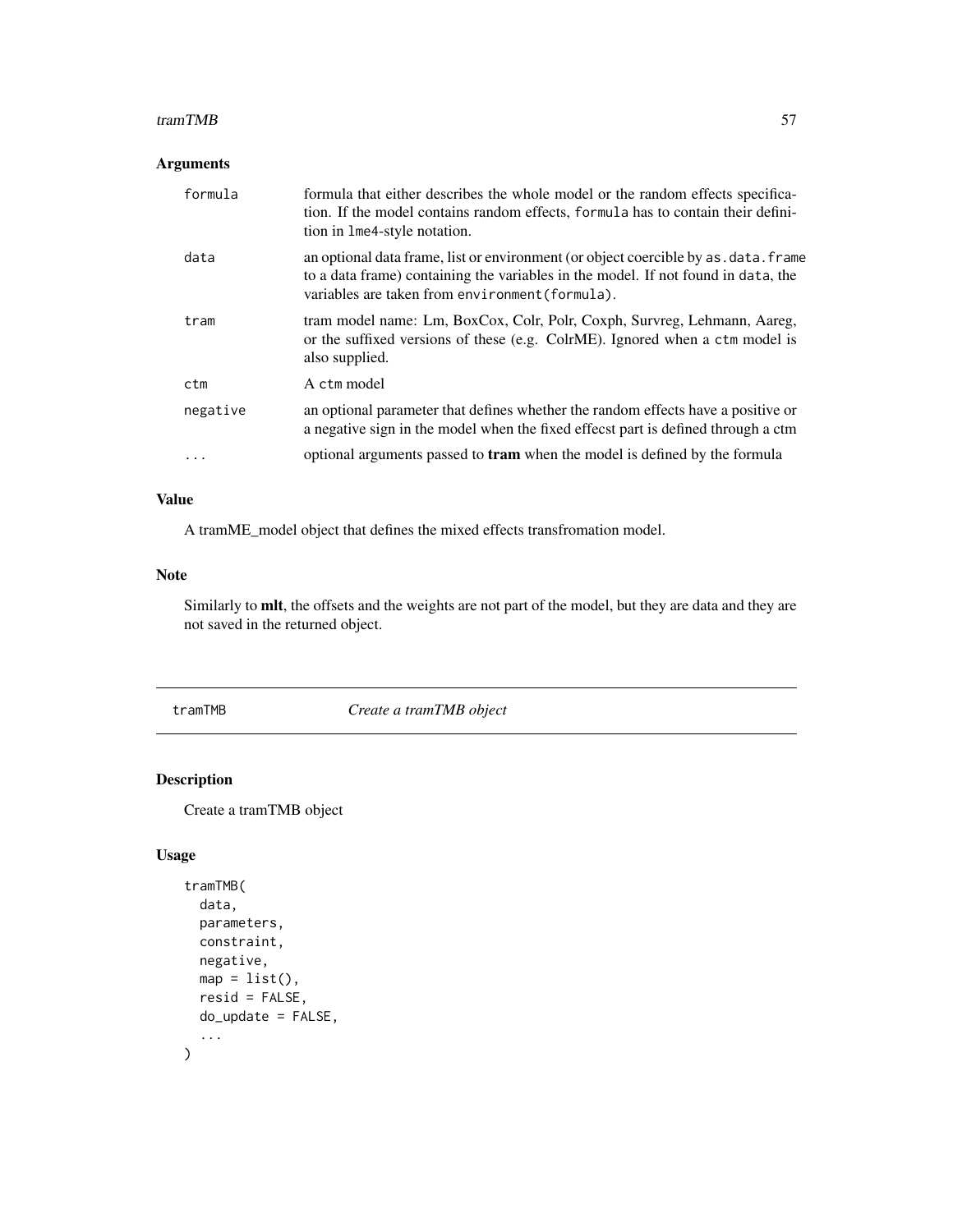# <span id="page-57-0"></span>Arguments

| data       | List of data objects (vectors, matrices, arrays, factors, sparse matrices) required<br>by the user template (order does not matter and un-used components are al-<br>lowed). |
|------------|------------------------------------------------------------------------------------------------------------------------------------------------------------------------------|
| parameters | List of all parameter objects required by the user template (both random and<br>fixed effects).                                                                              |
| constraint | list describing the constarints on the parameters                                                                                                                            |
| negative   | logical, whether the model is parameterized with negative values                                                                                                             |
| map        | same as map argument of TMB:: MakeADFun                                                                                                                                      |
| resid      | logical, indicating whether the score residuals are calculated from the resulting<br>object                                                                                  |
| do_update  | logical, indicating whether the model should be set up with updateable offsets<br>and weights                                                                                |
| $\cdot$    | optional parameters passed to TMB:: MakeADFun                                                                                                                                |
|            |                                                                                                                                                                              |

# Value

A tramTMB object.

| tramTMB_inputs |  | Create inputs of the tramTMB model |
|----------------|--|------------------------------------|
|----------------|--|------------------------------------|

# Description

The function generates random values for NA values in the list of initial parameter values.

## Usage

tramTMB\_inputs(model, ft, rt, data, param = NULL)

# Arguments

| model | a list describing the structure of the model as returned by tramme model |
|-------|--------------------------------------------------------------------------|
| ft    | fixed effects terms as returned by the function fe_terms                 |
| rt    | random effects terms as returned by the function re_terms                |
| data  | model frame containing offsets and weights                               |
| param | optional named list of initial parameter values                          |

# Value

A list with data matrices and initial parameter values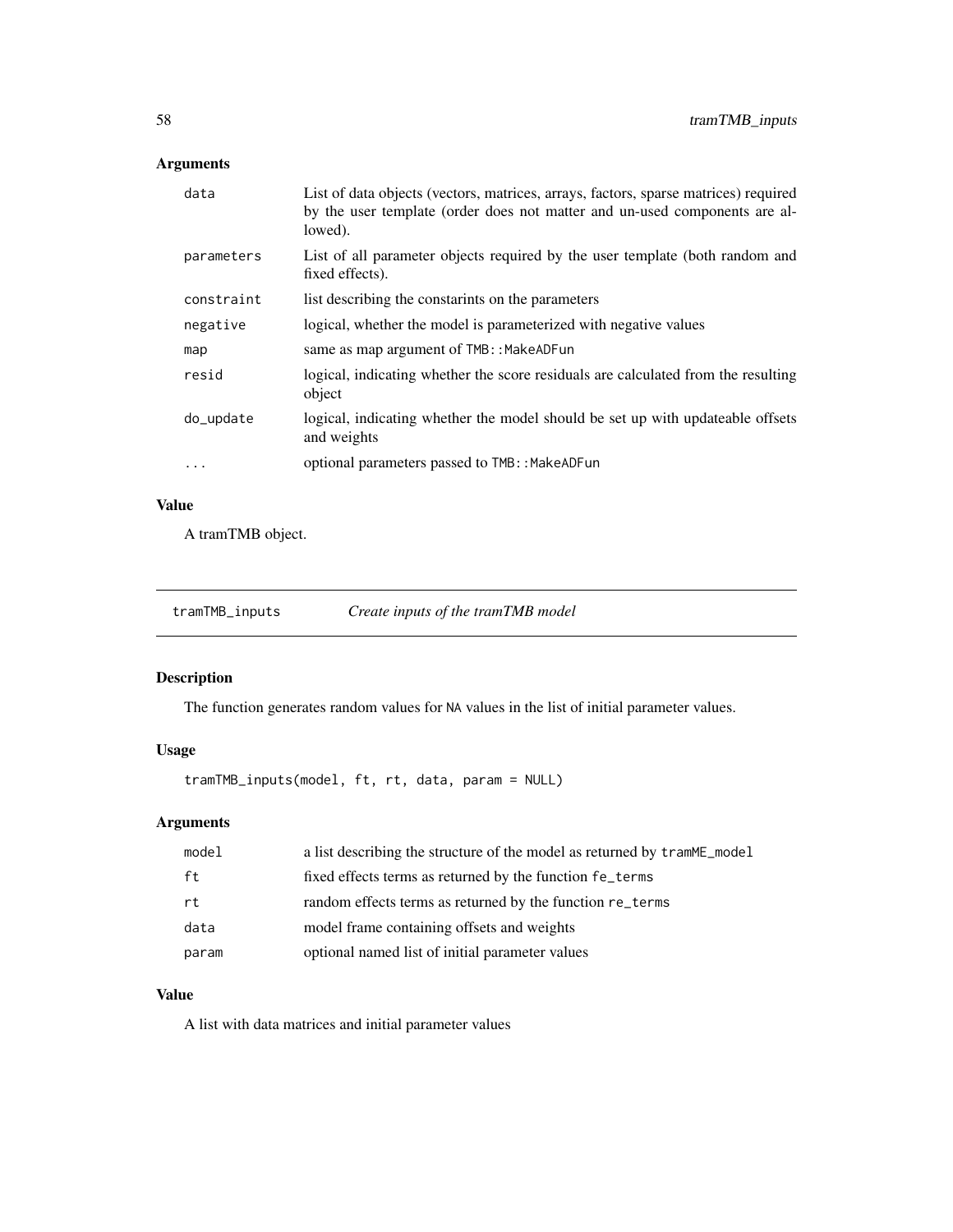<span id="page-58-0"></span>VarCorr.LmME *Variances and correlation matrices of random effects of an LmME object*

## Description

The returned parameters are the transformed versions of the original parameters that correspond to the normal linear mixed model parametrization.

#### Usage

## S3 method for class 'LmME'  $VarCorr(x, sigma = 1, as.lm = FALSE, ...)$ 

#### Arguments

| x     | An LmME object.                                                                                                                               |
|-------|-----------------------------------------------------------------------------------------------------------------------------------------------|
| sigma | Standard deviation of the error term in the LMM parametrization (should not be<br>set manually, only for consistency with the generic method) |
| as.lm | If TRUE, return the variances and correlations that correspond to a normal linear<br>mixed model ( <i>i.e.</i> 1 mer Mod).                    |
| .     | Optional arguments (for consistency with generic)                                                                                             |

#### Value

A list of vectors with variances and correlation matrices corresponding to the various grouping variables.

## Examples

```
data("sleepstudy", package = "lme4")
fit <- LmME(Reaction ~ Days + (Days | Subject), data = sleepstudy)
VarCorr(fit) ## tranformation model parametrization
VarCorr(fit, as.lm = TRUE) ## LMM parametrization
```
VarCorr.tramME *Variances and correlation matrices of random effects*

#### Description

This function calculates the variances and correlations from varcov.tramME.

```
## S3 method for class 'tramME'
VarCorr(x, \ldots)
```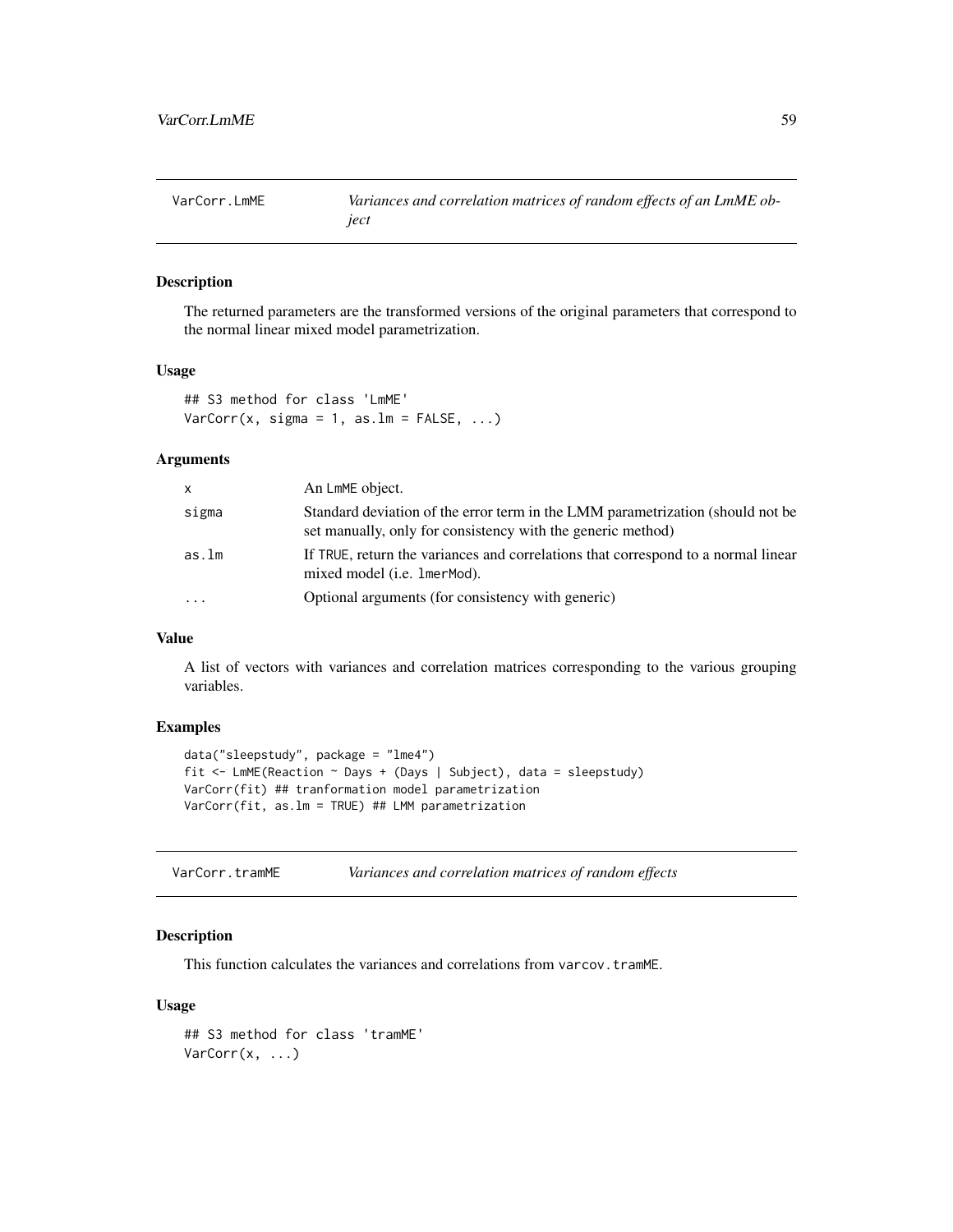<span id="page-59-0"></span>60 varcov

## Arguments

|          | A tramME object                                              |
|----------|--------------------------------------------------------------|
| $\cdots$ | optional arguments (for consistency with the generic method) |

## Value

A list of vectors with variances and correlation matrices corresponding to the various grouping variables.

## Examples

```
data("sleepstudy", package = "lme4")
fit <- BoxCoxME(Reaction ~ Days + (Days | Subject), data = sleepstudy)
VarCorr(fit)
```
varcov *Generic method for* varcov

# Description

Generic method for varcov

# Usage

```
varcov(object, ...)
```
## Arguments

| object   | A model object.  |
|----------|------------------|
| $\cdots$ | Optional inputs. |

# Value

A variance-covariance matrix.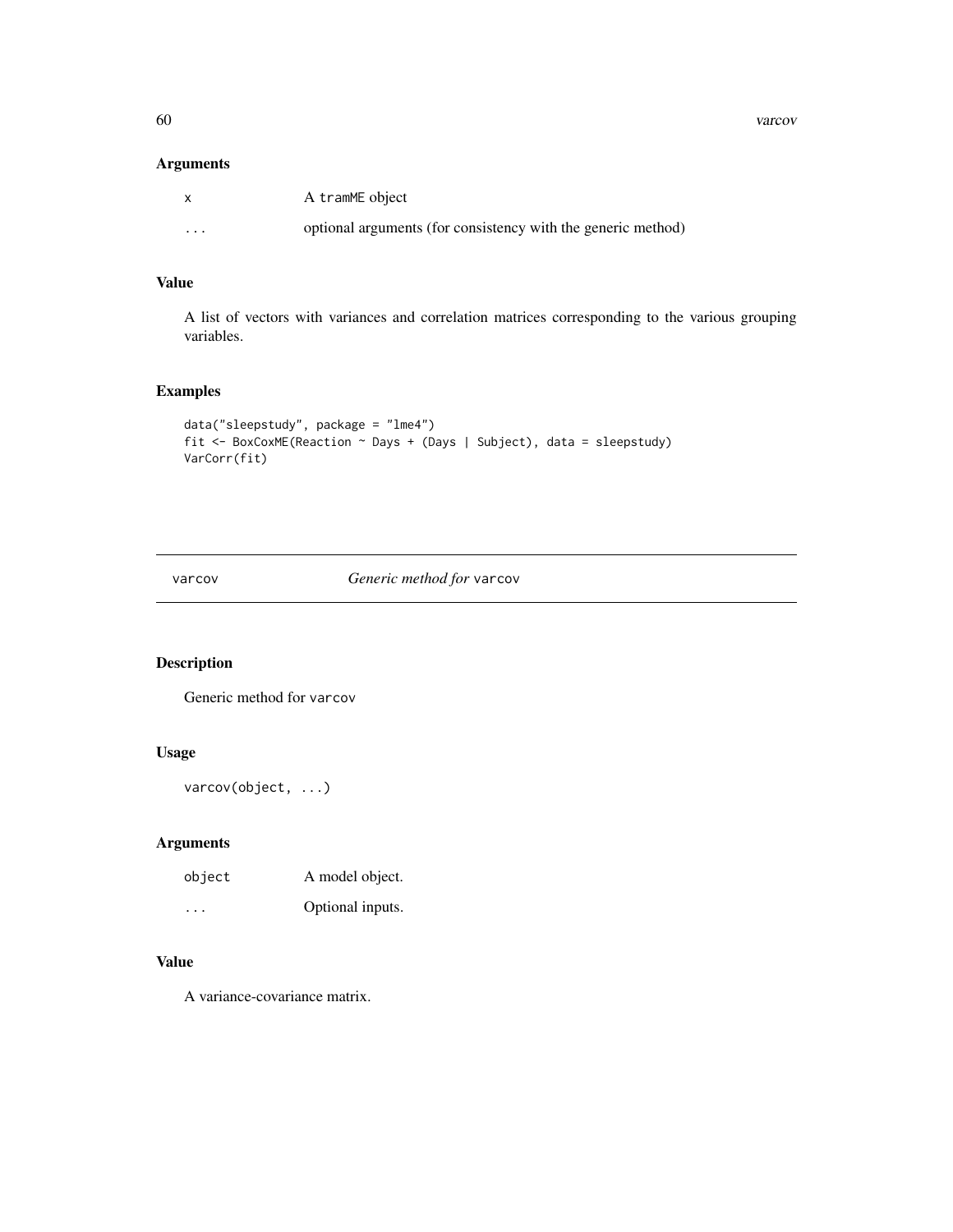<span id="page-60-0"></span>

Extract the variance-covariance matrix of the random effects of an LmME model

#### Usage

```
## S3 method for class 'LmME'
varcov(object, as.lm = FALSE, as.theta = FALSE, ...)
```
#### Arguments

| object   | A LmME object.                                                                 |
|----------|--------------------------------------------------------------------------------|
| as.lm    | If TRUE, the returned values correspond to the LMM parametrization.            |
| as.theta | Logical value, if TRUE, the values are returned in their reparameterized form. |
| $\cdots$ | Optional arguments (unused).                                                   |

#### Value

A list of the covariance matrices or a vector of theta values.

#### Examples

```
data("sleepstudy", package = "lme4")
fit <- LmME(Reaction ~ Days + (Days | Subject), data = sleepstudy)
varcov(fit, as.lm = TRUE)
varcov(fit, as.theta = TRUE, as.lm = TRUE)
```
varcov.tramME *Extract the variance-covariance matrix of the random effects*

#### Description

Returns the covariance matrix of the random effects as saved in the tramME object. The returned values correspond to the transformation model parametrization.

```
## S3 method for class 'tramME'
varcov(object, as.theta = FALSE, ...)
```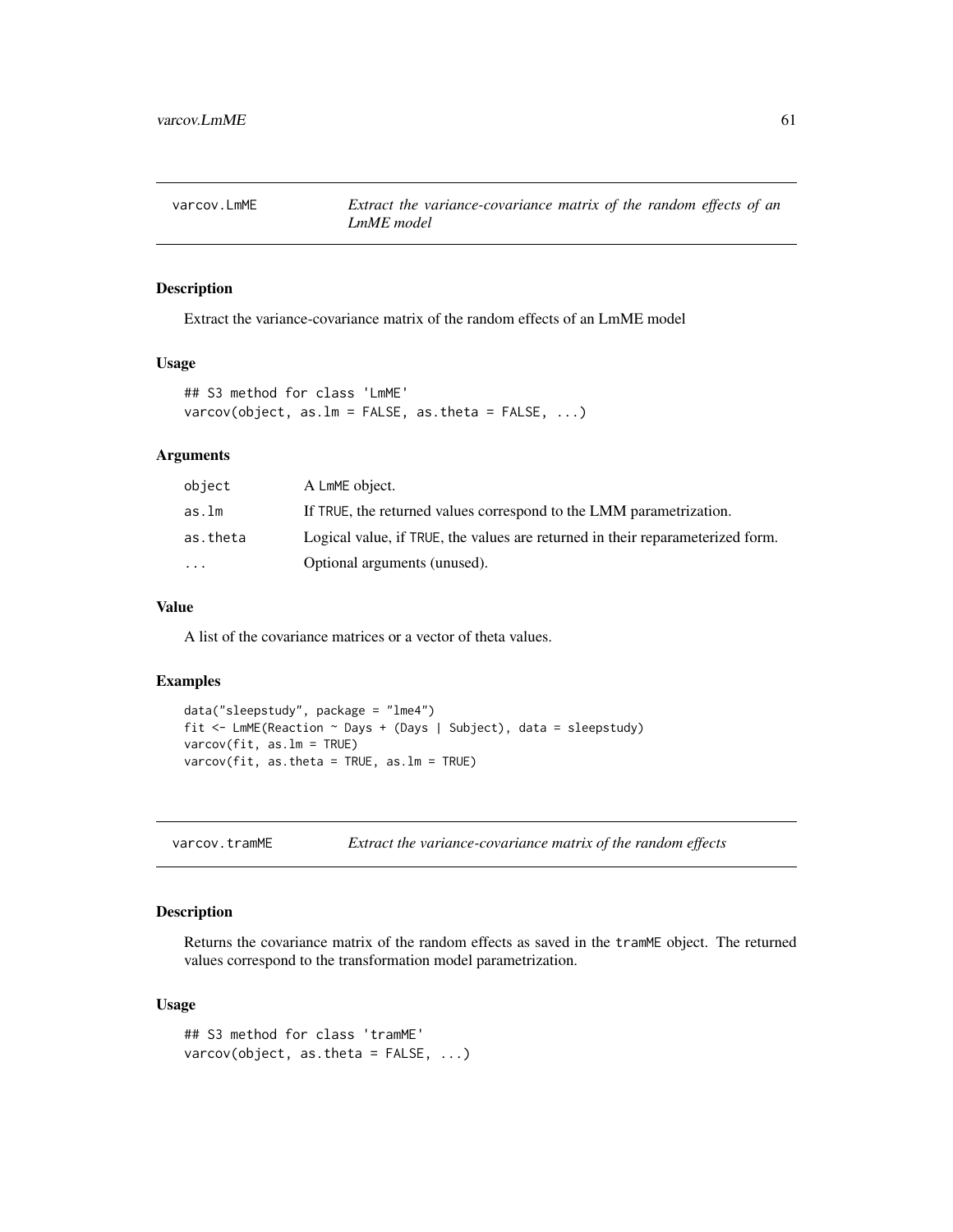<span id="page-61-0"></span>62 varcov<-

#### Arguments

| object                  | A tramME object.                                                               |
|-------------------------|--------------------------------------------------------------------------------|
| as.theta                | Logical value, if TRUE, the values are returned in their reparameterized form. |
| $\cdot$ $\cdot$ $\cdot$ | Optional arguments (unused).                                                   |

# Value

A list of the covariance matrices or a vector of theta values.

#### Examples

```
data("sleepstudy", package = "lme4")
fit <- LmME(Reaction ~ Days + (Days | Subject), data = sleepstudy)
varcov(fit)
varcov(fit, as.theta = TRUE)
```
varcov<- *Generic method for* "varcov<-"

# Description

Generic method for "varcov<-"

## Usage

```
varcov(object, ...) <- value
```
## Arguments

| object                  | A model object.                         |
|-------------------------|-----------------------------------------|
| $\cdot$ $\cdot$ $\cdot$ | Optional inputs.                        |
| value                   | The new value of the covariance matrix. |

#### Value

An object with the same class as object, with updated variance-covariance matrix of random effects.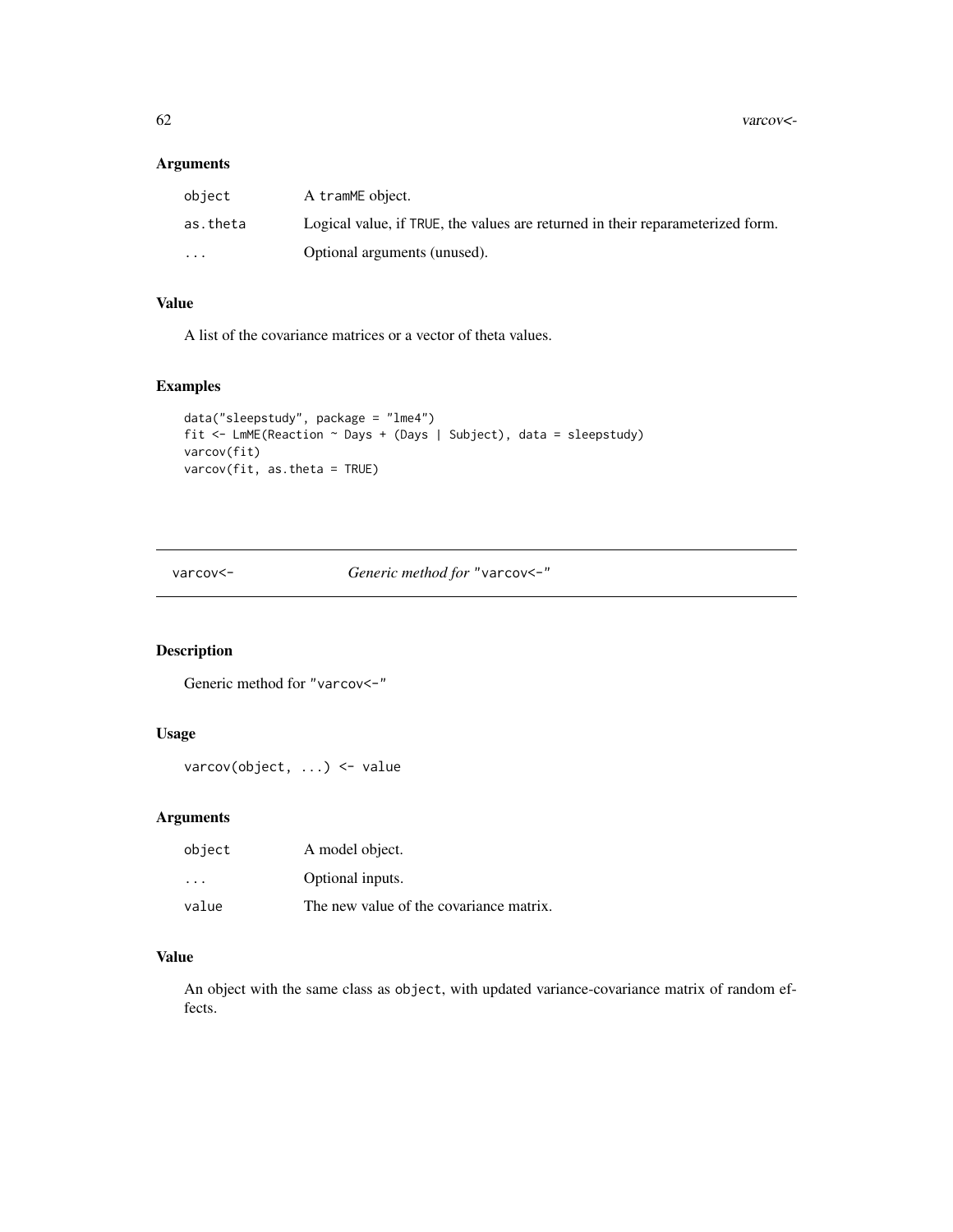<span id="page-62-0"></span>varcov<-.tramME *Set the values of the random effects covariance matrices of a tramME model.*

#### Description

Sets the list containing the covariance matrices of a tramME model. The matrices have to be positive definite. Just as in "coef<-", when the function is called on a fitted object, the function will remove the infromation about the optimization.

#### Usage

## S3 replacement method for class 'tramME' varcov(object, as.theta =  $FALSE, ...$ ) <- value

#### Arguments

| object                  | A tramME object.                                                                                        |
|-------------------------|---------------------------------------------------------------------------------------------------------|
| as.theta                | Logical value, if TRUE, indicating that the new values are supplied in their repa-<br>rameterized form. |
| $\cdot$ $\cdot$ $\cdot$ | Optional arguments (ignored).                                                                           |
| value                   | A list of positive definite covariance matrices.                                                        |

#### Details

The supplied list has to be named with the same names as implied by the model. Hence, it might be a good idea to call varcov first, and modify this list to make sure that the input has the right structure.

The new values can also be supplied in a form that corresponds to the reparametrization used by the tramTMB model (see the option as.theta = TRUE).

#### Value

A tramME object with the new coefficient values.

```
data("sleepstudy", package = "lme4")
mod <- LmME(Reaction ~ Days + (Days | Subject), data = sleepstudy, nofit = TRUE)
vc <- varcov(mod)
vc[[1]] \leq \text{matrix}(c(1, 0, 0, 2), ncol = 2)varcov(mod) <- vc
```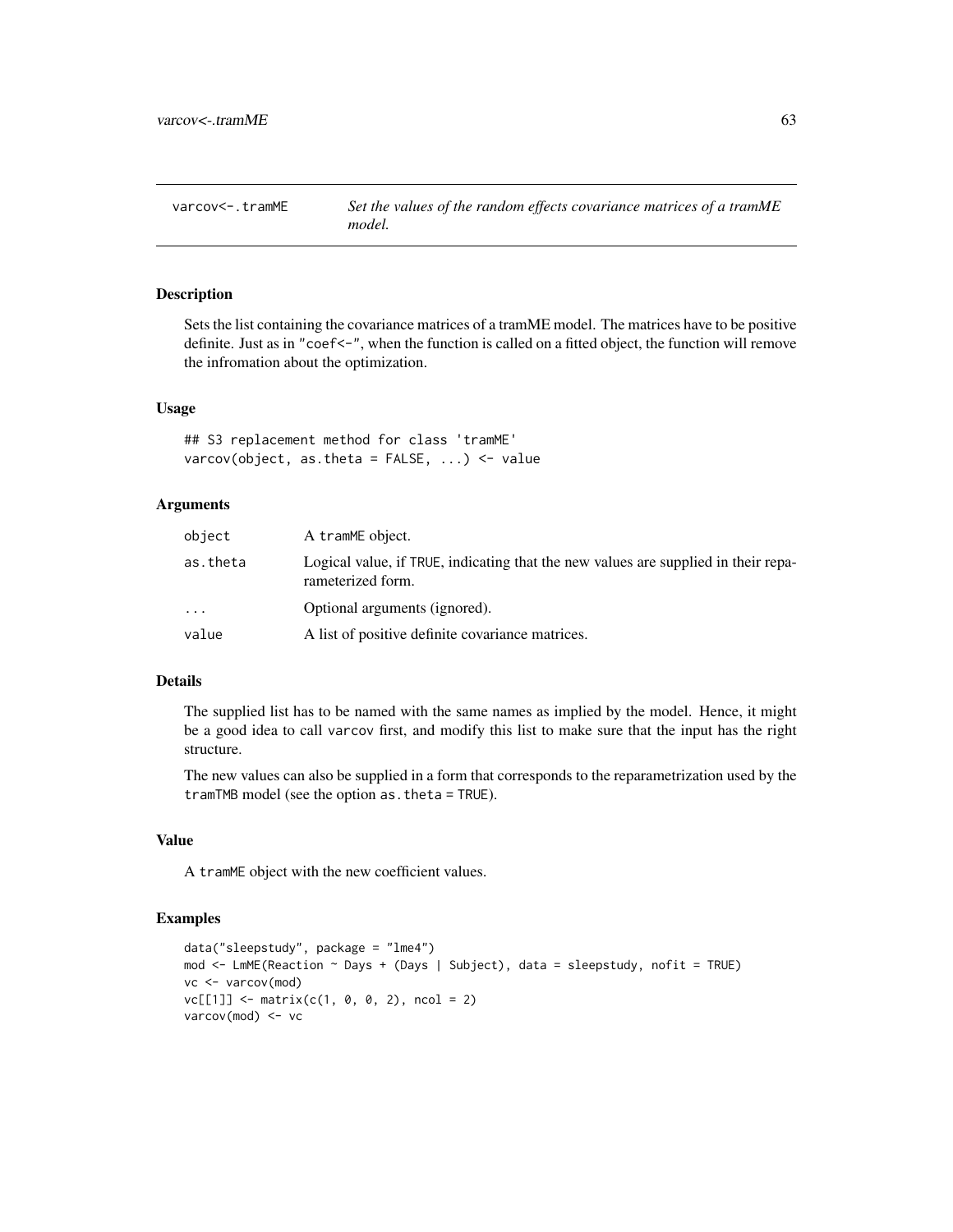<span id="page-63-0"></span>variable.names.tramME *Return variable names.*

## Description

Returns the variable names corresponding the selected group. The returned names are the names as they are used by tramME. For example, when the response is a Surv object, variable.names returns the name of that object, and not the names of the variables used to create it.

## Usage

```
## S3 method for class 'tramME'
variable.names(
  object,
 which = c("all", "response", "grouping", "shifting", "interacting"),
  ...
\mathcal{L}
```
## Arguments

| object | a tramME object (fitted or unfitted)              |
|--------|---------------------------------------------------|
| which  | 1. all: all variables,                            |
|        | 2. response: response variable,                   |
|        | 3. grouping: grouping factors for random effects, |
|        | 4. shifting: shifting variables,                  |
|        | 5. interacting: interacting variables.            |
|        | optional parameters                               |

## Value

A vector of variable names.

```
data("sleepstudy", package = "lme4")
mod <- LmME(Reaction ~ Days + (Days | Subject), data = sleepstudy, nofit = TRUE)
variable.names(mod)
variable.names(mod, "response")
```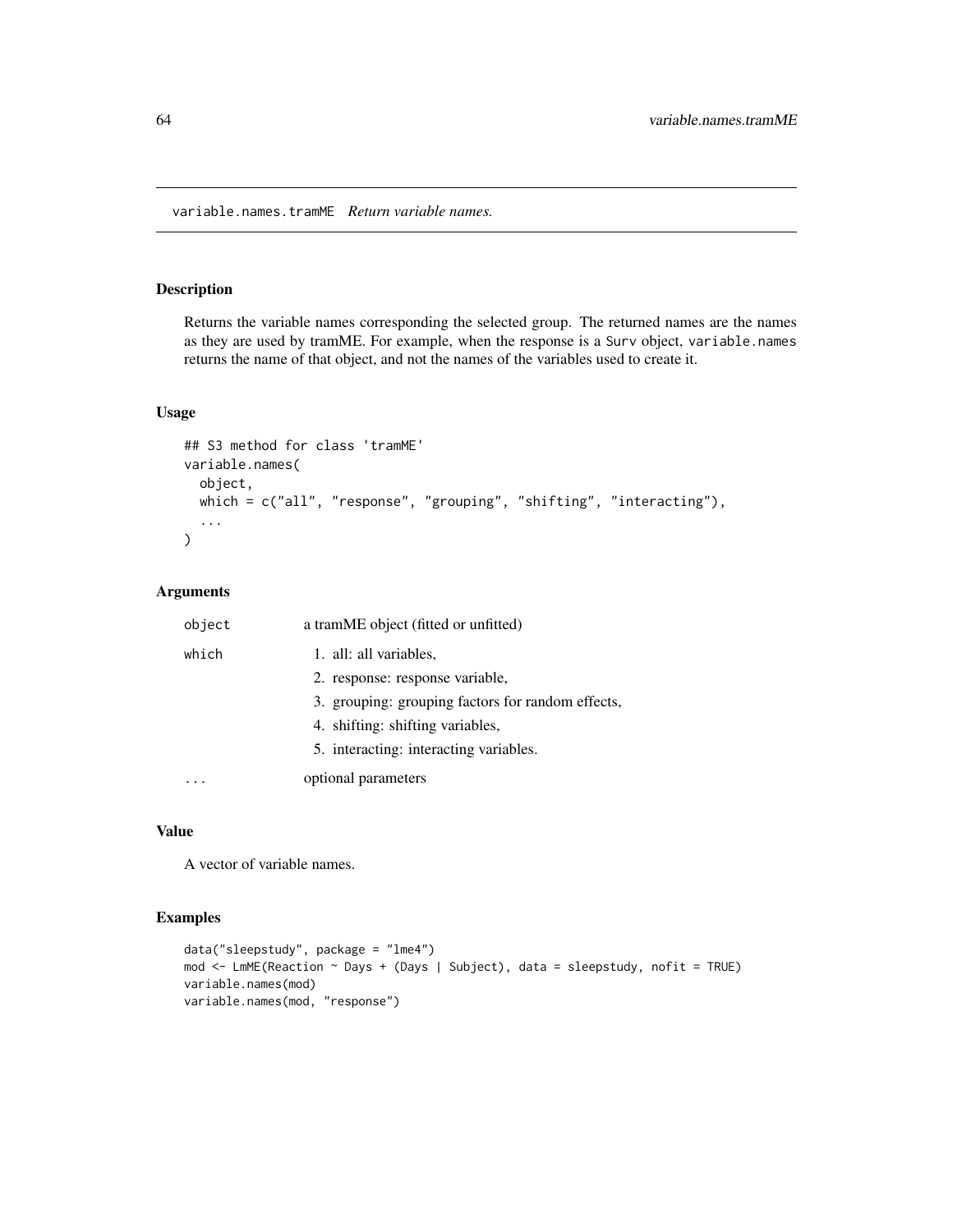<span id="page-64-0"></span>

pargroup = "baseline" with the option as.survreg = TRUE is not available for LmME objects.

#### Usage

```
## S3 method for class 'LmME'
vcov(
  object,
 as.lm = FALSE,parm = NULL,
 pargroup = c("all", "fixef", "shift", "baseline", "ranef"),
  pmatch = FALSE,
  ...
\mathcal{L}
```
#### Arguments

| object    | A fitted LmME object.                                                                                                                                                                                             |
|-----------|-------------------------------------------------------------------------------------------------------------------------------------------------------------------------------------------------------------------|
| as.lm     | If TRUE, return the covariance matrix of the same parametrization as used by<br>lmer.                                                                                                                             |
| parm      | The indeces or names of the parameters of interest. See in details.                                                                                                                                               |
| pargroup  | fixef: fixed-effects, shift: shift parameters, all: fixed effects and variance com-<br>ponent parameters, baseline: parameters of the baseline transformation function,<br>ranef: variance components parameters. |
| pmatch    | Logical. If TRUE, partial name matching is allowed.                                                                                                                                                               |
| $\ddotsc$ | Optional arguments passed to vcov. tramTMB                                                                                                                                                                        |

## Value

A numeric covariance matrix.

```
data("sleepstudy", package = "lme4")
fit <- LmME(Reaction ~ Days + (Days | Subject), data = sleepstudy)
vcov(fit) ## transformation model parametrization
vcov(fit, as.lm = TRUE) ## LMM parametrization
## cov of coefficient AND other terms with 'Days' in names
vcov(fit, as.lm = TRUE, parm = "Days", pmatch = TRUE)
vcov(fit, as.lm = TRUE, parm = "^Days", pmatch = TRUE) ## var of coefficient only
vcov(fit, as.lm = TRUE, pargroup = "fixef") # to v of fixed effects
```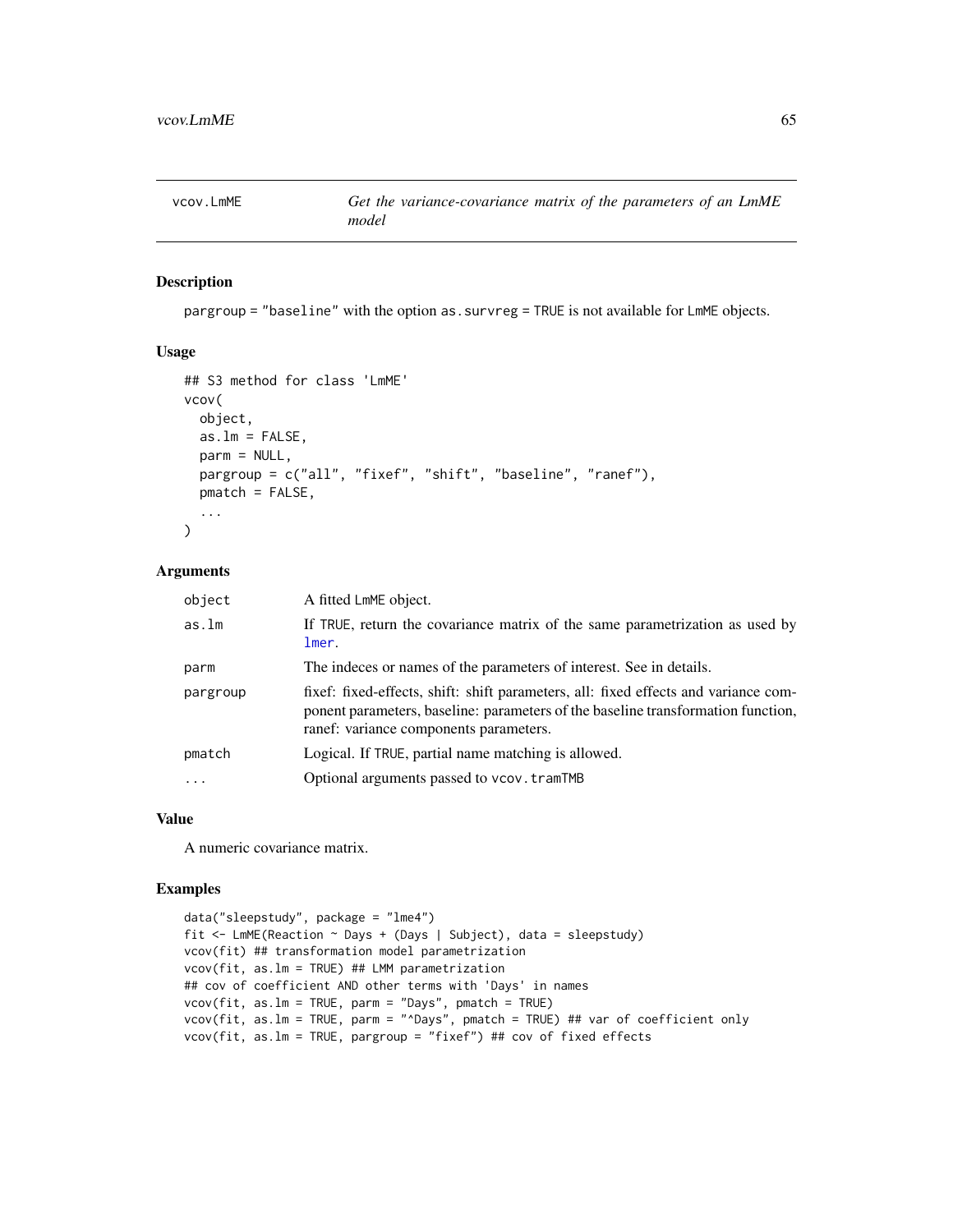<span id="page-65-0"></span>

Extracts the covariance matrix of the selected parameters. The returned values are on the same scale as the estimated parameter values, i.e. the standard deviations of the random effect terms are on log scale.

#### Usage

```
## S3 method for class 'tramME'
vcov(
  object,
  parm = NULL,
  pargroup = c("all", "fixef", "shift", "baseline", "ranef"),
 pmatch = FALSE,
  ...
)
```
#### Arguments

| object    | A fitted tramME object.                                                                                                                                                                                           |
|-----------|-------------------------------------------------------------------------------------------------------------------------------------------------------------------------------------------------------------------|
| parm      | The indeces or names of the parameters of interest. See in details.                                                                                                                                               |
| pargroup  | fixef: fixed-effects, shift: shift parameters, all: fixed effects and variance com-<br>ponent parameters, baseline: parameters of the baseline transformation function,<br>ranef: variance components parameters. |
| pmatch    | Logical. If TRUE, partial name matching is allowed.                                                                                                                                                               |
| $\ddotsc$ | Optional arguments passed to vcov. tramTMB                                                                                                                                                                        |

#### Details

The argument parm defines the indices or the names of the parameters of interest within the selected pargroup. When pmatch = TRUE, partial matching of parameter names is allowed.

## Value

A numeric covariance matrix.

```
data("sleepstudy", package = "lme4")
fit \leq BoxCoxME(Reaction \sim Days + (Days | Subject), data = sleepstudy, order = 10)
vcov(fit)
vcov(fit, pargroup = "ranef")
vcov(fit, pargroup = "baseline")
vcov(fit, parm = "Reaction") ## same as previous
```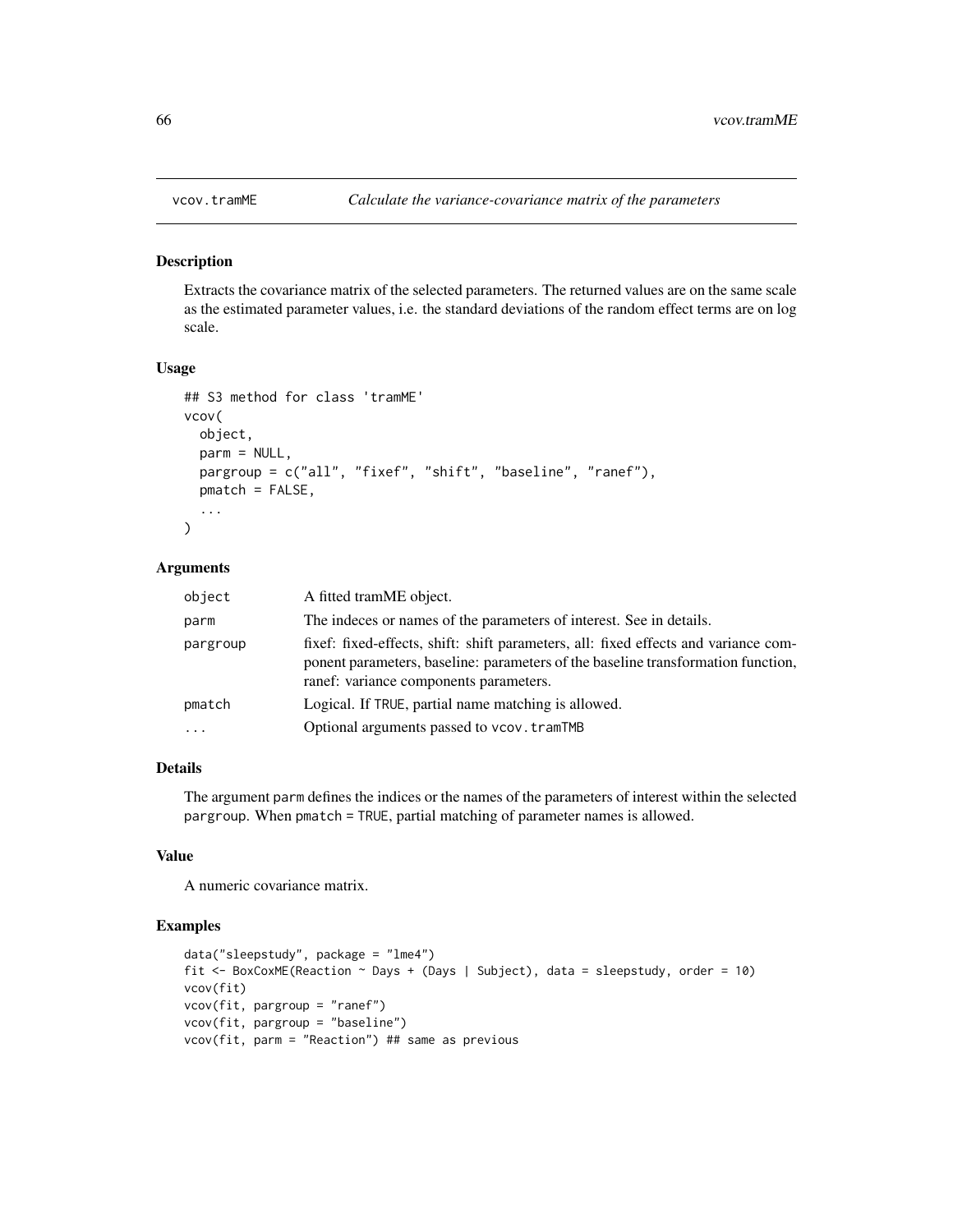<span id="page-66-0"></span>

Variance-covariance matrix of the parameters

#### Usage

```
## S3 method for class 'tramTMB'
vcov(
 object,
 par = object$env$par_checked,
 method = c("optimHess", "numDeriv", "analytical"),
 control = list(),...
)
```
#### Arguments

| object  | A tramTMB object.                                                     |
|---------|-----------------------------------------------------------------------|
| par     | An optional vector of parameter values.                               |
| method  | Method for calculating the covariance matrix.                         |
| control | Optional named list of controls to be passed to the specific methods. |
|         | Optional arguments (ignored)                                          |

weights.tramME *Get the observation weight vector of a tramME object.*

## Description

Get the observation weight vector of a tramME object.

#### Usage

## S3 method for class 'tramME' weights(object, ...)

| object                  | A tramME object.              |
|-------------------------|-------------------------------|
| $\cdot$ $\cdot$ $\cdot$ | Optional arguments (ignored). |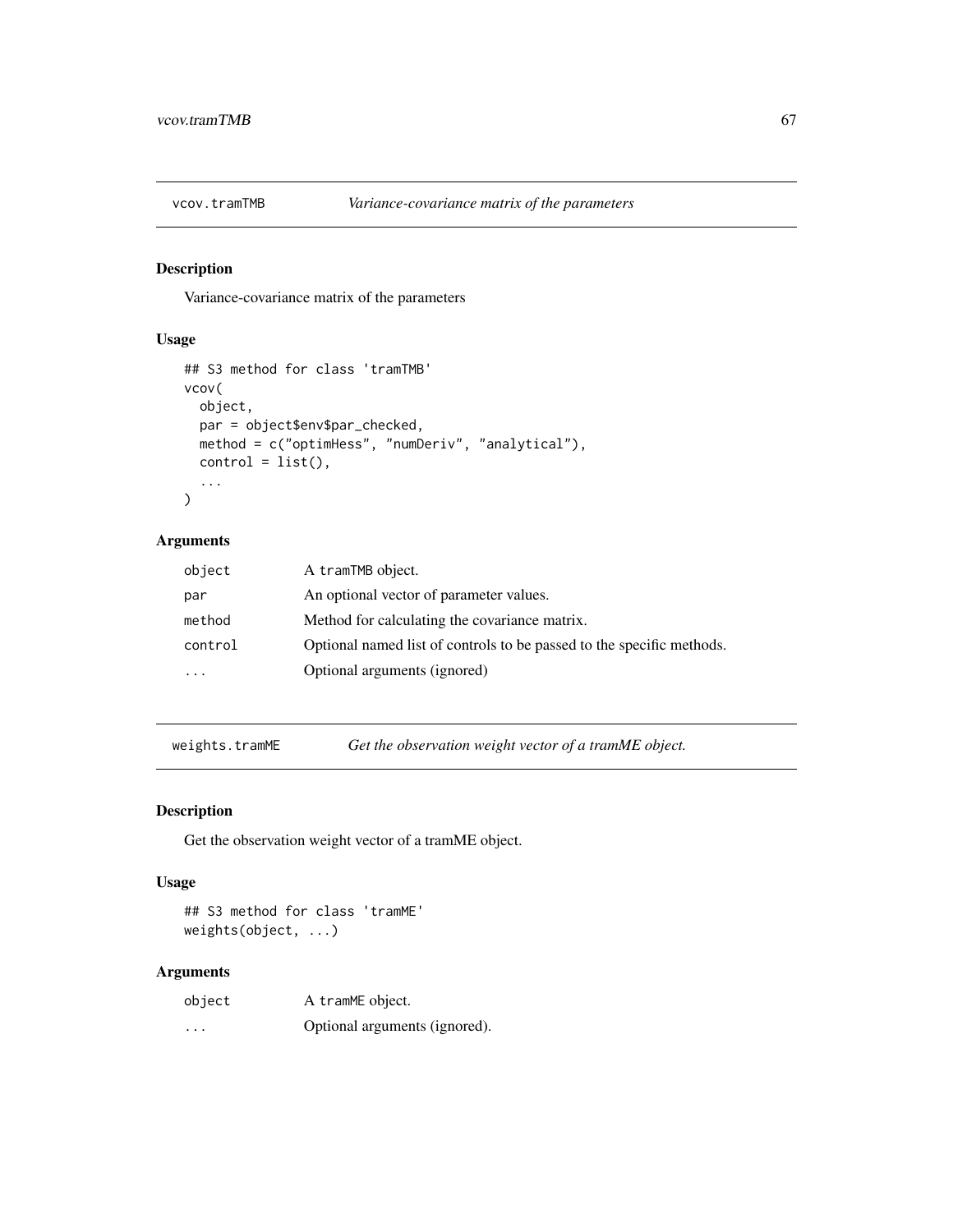<span id="page-67-0"></span>

Generic method for "weights<-"

#### Usage

weights(object) <- value

## Arguments

| object | A model object.                |
|--------|--------------------------------|
| value  | The new vector of the weights. |

#### Value

An object with the same class as object, with updated weight vector.

weights<-.tramME *Set the values of the observation weights of a tramME model.* 

# Description

This method updates the internal tramTMB object, the model.frame of the tramME object and the function call to propagate the change.

#### Usage

```
## S3 replacement method for class 'tramME'
weights(object) <- value
```
#### Arguments

| object | A tramME object defined with $do$ -update = TRUE. |
|--------|---------------------------------------------------|
| value  | A vector of new weight values.                    |

#### Value

A tramME object with the new weight values.

## Note

It works only when the tramME model is defined with do\_update = TRUE.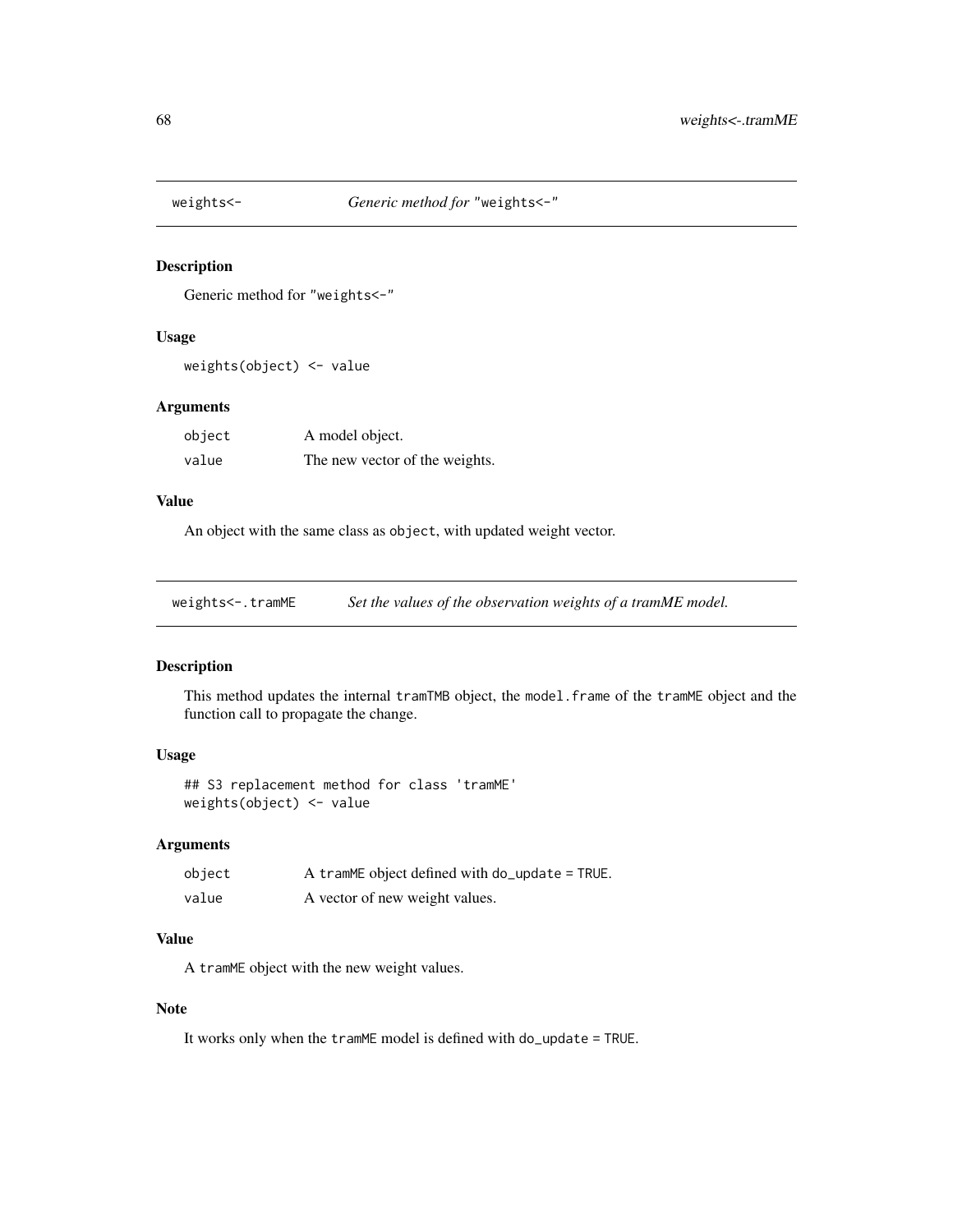# <span id="page-68-0"></span>Index

.cctm , [4](#page-3-0) .check\_par , [4](#page-3-0) .combine\_formulas , [5](#page-4-0) .constr\_adj , [5](#page-4-0) .ctm2formula , [6](#page-5-0) .gen\_param , [6](#page-5-0) .get\_cf , [6](#page-5-0) .get\_par , [7](#page-6-0) .idx , [7](#page-6-0) .isbars , [8](#page-7-0) .mod\_negative , [8](#page-7-0) .model\_name , [8](#page-7-0) .nm2mat , [9](#page-8-0) .nm2vec , [9](#page-8-0) .nobars , [10](#page-9-0) .parallel\_default , [10](#page-9-0) .re\_format , [10](#page-9-0) .re\_size , [11](#page-10-0) .set\_cf , [11](#page-10-0) .set\_vc , [12](#page-11-0) .sim\_re , [12](#page-11-0) .th2vc , [13](#page-12-0) .tramME2ctm , [13](#page-12-0) .vc2th , [14](#page-13-0) Aareg , *[14](#page-13-0)* AaregME , [14](#page-13-0) anova.tramME , [15](#page-14-0) array , *[39](#page-38-0)* auglag , *[37](#page-36-0)* BoxCox , *[16](#page-15-0)* BoxCoxME, [16](#page-15-0) coef.LmME , [18](#page-17-0) coef.SurvregME, [18](#page-17-0) coef.tramME , [19](#page-18-0) coef<-.tramME,  $20$ Colr , *[20](#page-19-0)* ColrME, [20](#page-19-0)

confint.LmME , [22](#page-21-0) confint.tramME, [23](#page-22-0) Coxph , *[24](#page-23-0)* CoxphME, [24](#page-23-0) duplicate , [25](#page-24-0) duplicate.tramME, [26](#page-25-0)  $d$ uplicate.tramTMB, $26$ fe\_terms , [27](#page-26-0) findbars , *[50](#page-49-0)* fitmod, [27](#page-26-0) fitmod.tramME, [27](#page-26-0) is.pd , [28](#page-27-0) Lehmann , *[28](#page-27-0)* LehmannME, [28](#page-27-0) lmer , *[65](#page-64-0)* LmME , [30](#page-29-0) logLik.tramME, [31](#page-30-0) lpterms , [32](#page-31-0) lpterms.tramME , [32](#page-31-0) model.frame.tramME, [33](#page-32-0) model.matrix.tramME, [34](#page-33-0) nlminb , *[37](#page-36-0)* offset , [34](#page-33-0) , *[35](#page-34-0)* offset.default , [35](#page-34-0) offset.tramME, [35](#page-34-0) offset<- , [36](#page-35-0) offset<-.tramME, [36](#page-35-0) optim , *[37](#page-36-0)* optim\_control , [37](#page-36-0) optim\_tramTMB, [37](#page-36-0) options , *[44](#page-43-0)* , *[46](#page-45-0)* parboot.tramME, [38](#page-37-0) plot.mlt , *[40](#page-39-0)*